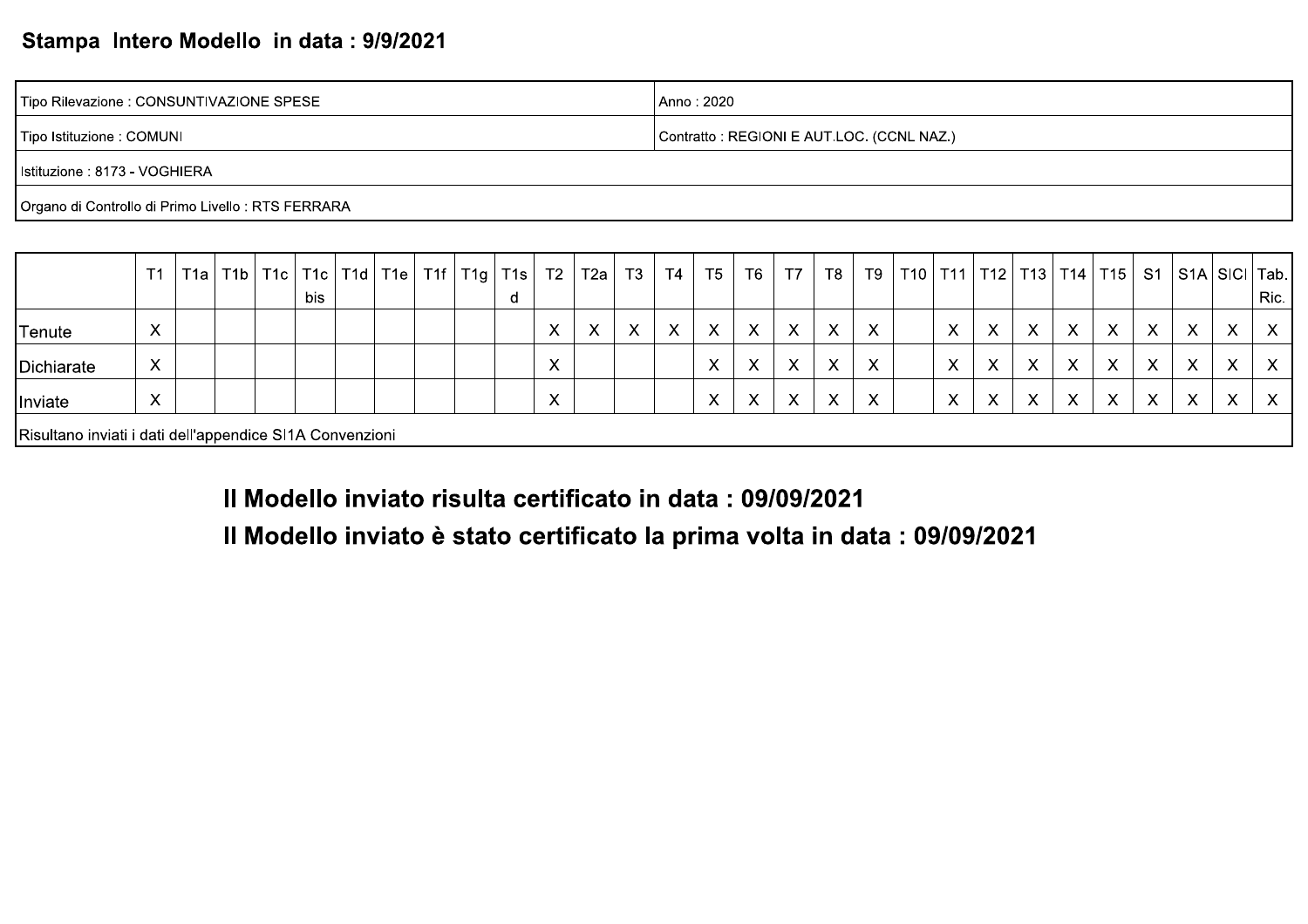# **Riepilogo Anomalie**

|       | <b>NSIS</b> | SQ1       | SQ <sub>2</sub> | SQ <sub>3</sub> | SQ4       | SQ <sub>5</sub> | SQ <sub>6</sub> | SQ7       | SQ <sub>8</sub> | SQ <sub>9</sub> | <b>SQ10</b> |
|-------|-------------|-----------|-----------------|-----------------|-----------|-----------------|-----------------|-----------|-----------------|-----------------|-------------|
| Stato | $\sim$      | <b>NO</b> | <b>NO</b>       | <b>NO</b>       | <b>NO</b> | <b>NO</b>       | <b>NO</b>       | <b>NO</b> | <b>NO</b>       | <b>NO</b>       | <b>NO</b>   |
|       |             |           |                 |                 |           |                 |                 |           |                 |                 |             |
|       |             |           |                 |                 |           |                 |                 |           |                 |                 |             |

|       | IN <sup>-</sup> | IN <sub>2</sub> | IN <sub>3</sub> | IN <sub>4</sub> | IN <sub>5</sub> | IN <sub>6</sub> | IN7 | IN <sub>8</sub> | IN <sub>9</sub> | <b>IN10</b> | <b>IN11</b> | <b>IN12</b> | <b>IN13</b> | IN14 | <b>IN15</b> | <b>IN16</b> | <b>IN17</b> |
|-------|-----------------|-----------------|-----------------|-----------------|-----------------|-----------------|-----|-----------------|-----------------|-------------|-------------|-------------|-------------|------|-------------|-------------|-------------|
| Stato | <b>NC</b>       | <b>NC</b>       | <b>NC</b>       | <b>NC</b>       | <b>NC</b>       | GP              | GP  | <b>NC</b>       | <b>NO</b>       | <b>NC</b>   | <b>NC</b>   | <b>NO</b>   | <b>NC</b>   | NC   | <b>NC</b>   | NC          | <b>NC</b>   |

Qualora presenti, il dettaglio delle anomalie e delle giustificazioni addotte dall'amministrazione alle incongruenze è riportato nel "PDF delle anomalie" che dovrà? essere presentato all'Organo di controllo contestualmente al presente modello del Conto annuale

"Giustificazione presente" se lo stato ha valore GP;

"Accettata con riserva" se lo stato ha valore GR;

"Accettata" se lo stato ha valore GA;

"Non applicabile per il contratto corrente" se lo stato ha valore "-";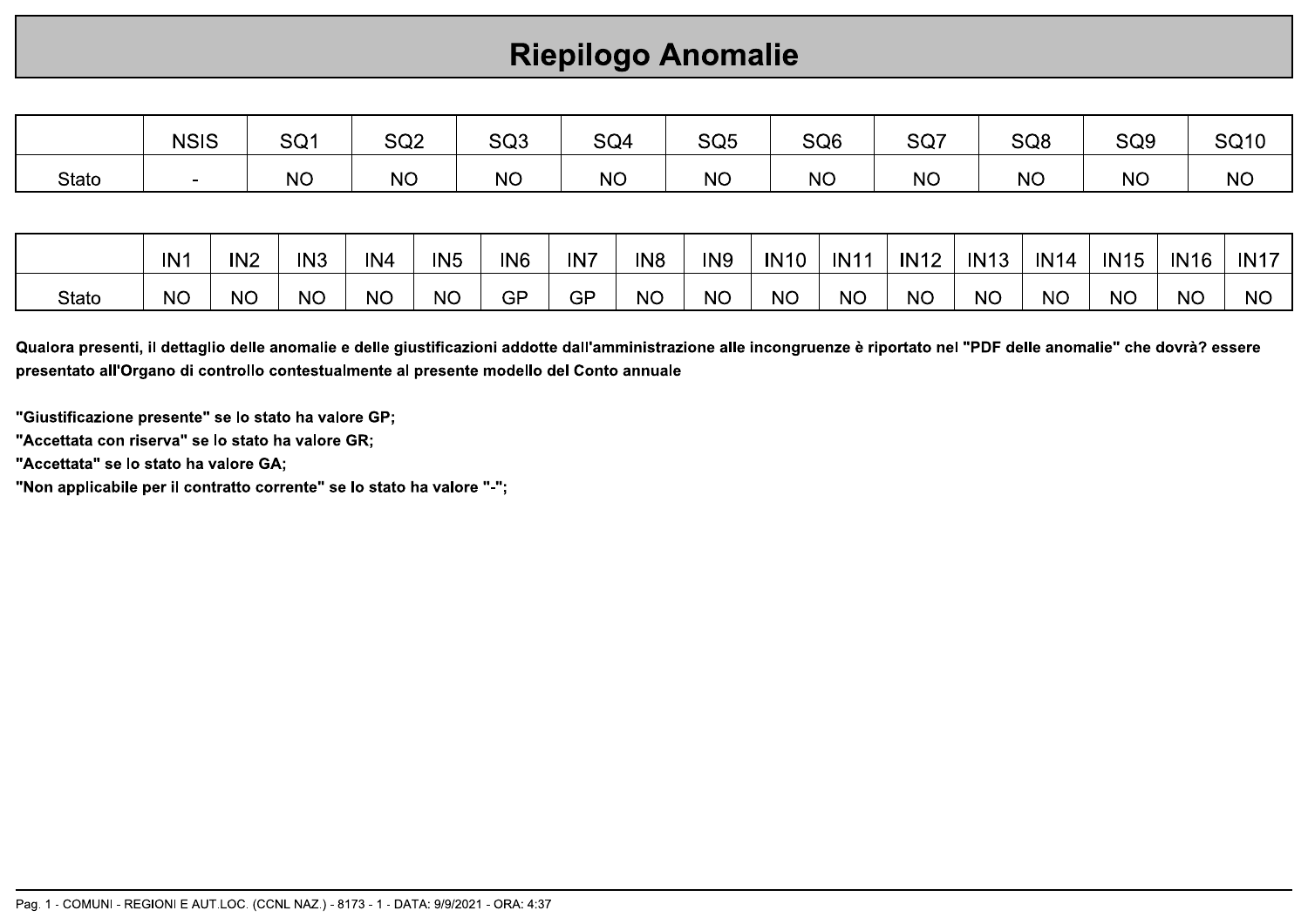# Personale a tempo indeterminato (Tab.1) - Dati riepilogativi dell'ultimo triennio

Gli aggiornamenti dei prospetti del riepilogo triennale saranno visibili dal giorno successivo a quello di salvataggio delle tabelle. Data ultimo aggiornamento dei valori calcolati: 09/09/2021 01:35:42Gli aggiornamenti dei prospetti del riepilogo triennale vengono effettuati solo per gli ultimi 3 anni di rilevazione

|                                         |                | Personale a tempo indeterminato al 31.12 (Tab. 1) |              |                | Numero Mensilità / 12 (Tab. 12)             |                |         | Spese per retribuzioni lorde (Tab. 12+13) |         |       | di cui arretrati anni precedenti (Tab. 12+13) |              |
|-----------------------------------------|----------------|---------------------------------------------------|--------------|----------------|---------------------------------------------|----------------|---------|-------------------------------------------|---------|-------|-----------------------------------------------|--------------|
|                                         | 2018           | 2019                                              | 2020         | 2018           | 2019                                        | 2020           | 2018    | 2019                                      | 2020    | 2018  | 2019                                          | 2020         |
| <b>SEGRETARI COMUNALI E PROVINCIALI</b> | $\mathbf 0$    | 0                                                 | $\mathbf 0$  | 0              | 0                                           | $\mathbf{0}$   | 7.428   | $\mathbf 0$                               | 3.235   |       | $\mathbf{0}$                                  | $\mathbf 0$  |
| CATEGORIA D                             | $\overline{2}$ | $\overline{2}$                                    | 2            | $\overline{2}$ | 2                                           | $\overline{2}$ | 85.249  | 84.721                                    | 84.459  | 972   | $\mathbf{0}$                                  | $\mathbf 0$  |
| <b>CATEGORIA C</b>                      | 11             | 11                                                | 11           | 11,84          | 11,38                                       | 11,14          | 305.786 | 291.273                                   | 286.782 | 4.221 | $\mathbf{0}$                                  | 712          |
| <b>CATEGORIA B</b>                      |                |                                                   | $\mathbf{3}$ | -4             |                                             | $\overline{4}$ | 90.663  | 90.176                                    | 90.593  | 1.402 | $\mathbf{0}$                                  | $\mathbf{0}$ |
| Totale                                  | 17             | 17                                                | 16           | 17,84          | 17,38                                       | 17,14          | 489.126 | 466.170                                   | 465.069 | 6.595 | $\mathbf 0$                                   | 712          |
|                                         |                |                                                   |              |                | Tabella 14                                  |                | 195.975 | 201.090                                   | 190.283 |       |                                               |              |
|                                         |                |                                                   |              |                | Totale costo annuo del lavoro(Tab.12+13+14) |                | 685.101 | 667.260                                   | 655.352 |       |                                               |              |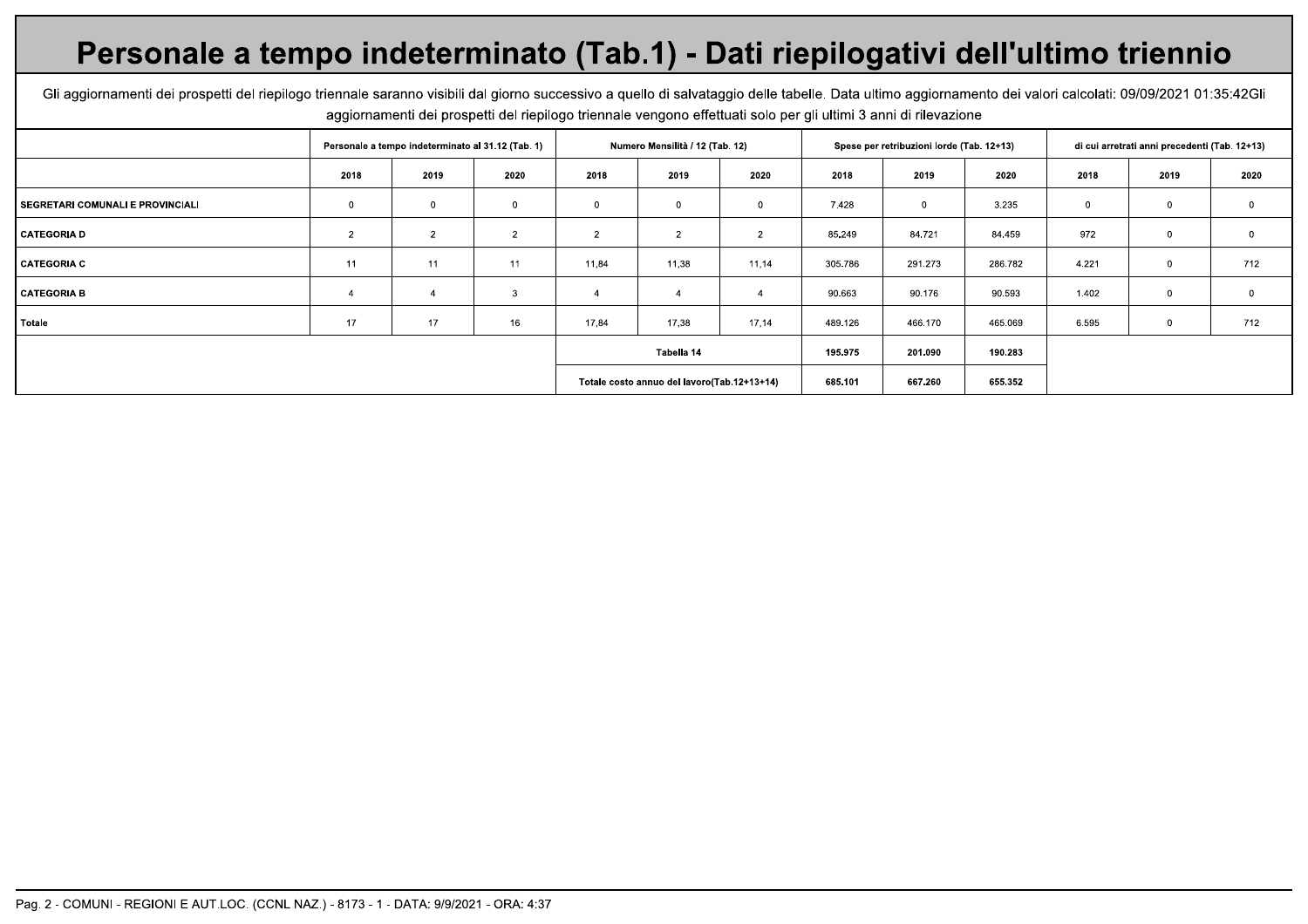# Personale a tempo indeterminato (Tab.1) - Spese medie pro-capite annue in euro dell'ultimo triennio

Gli aggiornamenti dei prospetti del riepilogo triennale saranno visibili dal giorno successivo a quello di salvataggio delle tabelle. Data ultimo aggiornamento dei valori calcolati: 09/09/2021 01:35:42Gli aggiornamenti dei prospetti del riepilogo triennale vengono effettuati solo per gli ultimi 3 anni di rilevazione

|                                                            |                | Mensilità/12   |                |        | Spese medie escluso arretrati<br>a.p. (Tab. 12+13) |        |        | Spese medie per competenze<br>fisse escluso arretrati a.p.<br>(Tab.12) |        |        | Spese medie per competenze<br>accessorie escluso arretrati<br>a.p. (Tab.13) |        |      | Valori medi per arretrati a.p. di<br>Tab.12 |          |          | Valori medi per arretrati a.p. di<br>Tab.13 |      |
|------------------------------------------------------------|----------------|----------------|----------------|--------|----------------------------------------------------|--------|--------|------------------------------------------------------------------------|--------|--------|-----------------------------------------------------------------------------|--------|------|---------------------------------------------|----------|----------|---------------------------------------------|------|
|                                                            | 2018           | 2019           | 2020           | 2018   | 2019                                               | 2020   | 2018   | 2019                                                                   | 2020   | 2018   | 2019                                                                        | 2020   | 2018 | 2019                                        | 2020     | 2018     | 2019                                        | 2020 |
| <b>SEGRETARI</b><br><b>COMUNALIE</b><br><b>PROVINCIALI</b> | 0              | $\mathbf 0$    | $\Omega$       | n.c.   | $\Omega$                                           | n.c.   | n.c.   | $\Omega$                                                               | n.c.   | n.c.   | $\Omega$                                                                    | n.c.   | n.c. | $\Omega$                                    | n.c.     | n.c.     | $\Omega$                                    | n.c. |
| <b>CATEGORIA D</b>                                         | $\overline{2}$ | $\overline{2}$ | $\overline{2}$ | 42.139 | 42.361                                             | 42.230 | 29,808 | 29.977                                                                 | 29.743 | 12.331 | 12.384                                                                      | 12.487 | 486  | $\Omega$                                    | $\Omega$ | $\Omega$ | $\Omega$                                    |      |
| <b>CATEGORIA C</b>                                         | 11,84          | 11,38          | 11,14          | 25.463 | 25.591                                             | 25.685 | 23.293 | 23.479                                                                 | 23.327 | 2.170  | 2.112                                                                       | 2.358  | 356  | $\Omega$                                    | 64       | $\Omega$ | $\Omega$                                    |      |
| <b>CATEGORIA B</b>                                         | $\overline{4}$ | $\overline{4}$ |                | 22.315 | 22.544                                             | 22.648 | 20.693 | 20.815                                                                 | 20.814 | 1.622  | 1.729                                                                       | 1.834  | 351  | $\Omega$                                    | $\Omega$ | $\Omega$ | $\Omega$                                    |      |
| Totale per Istituzione                                     | 17,84          | 17,38          | 17,14          | 26.627 | 26.820                                             | 26.907 | 23.440 | 23.614                                                                 | 23.489 | 3.186  | 3.206                                                                       | 3.418  | 369  | - 0                                         | 42       |          |                                             |      |

1. Le Spese medie annue per ciascuna Categoria sono calcolate dividendo il totale delle spese delle qualifiche appartenenti alla categoria per le unità di riferimento (mensilità della tabella 12 / 12) della stessa categori

2. Le Spese medie annue per Istituzione sono calcolate come la somma su tutte le categorie del prodotto di ciascun valore medio \* mensilità/12 divisa per il totale delle mensilità/12 sommate su tutte le categorie dell'Isti

n.c: non calcolabile per mancanza di mensilità attribuite alla categoria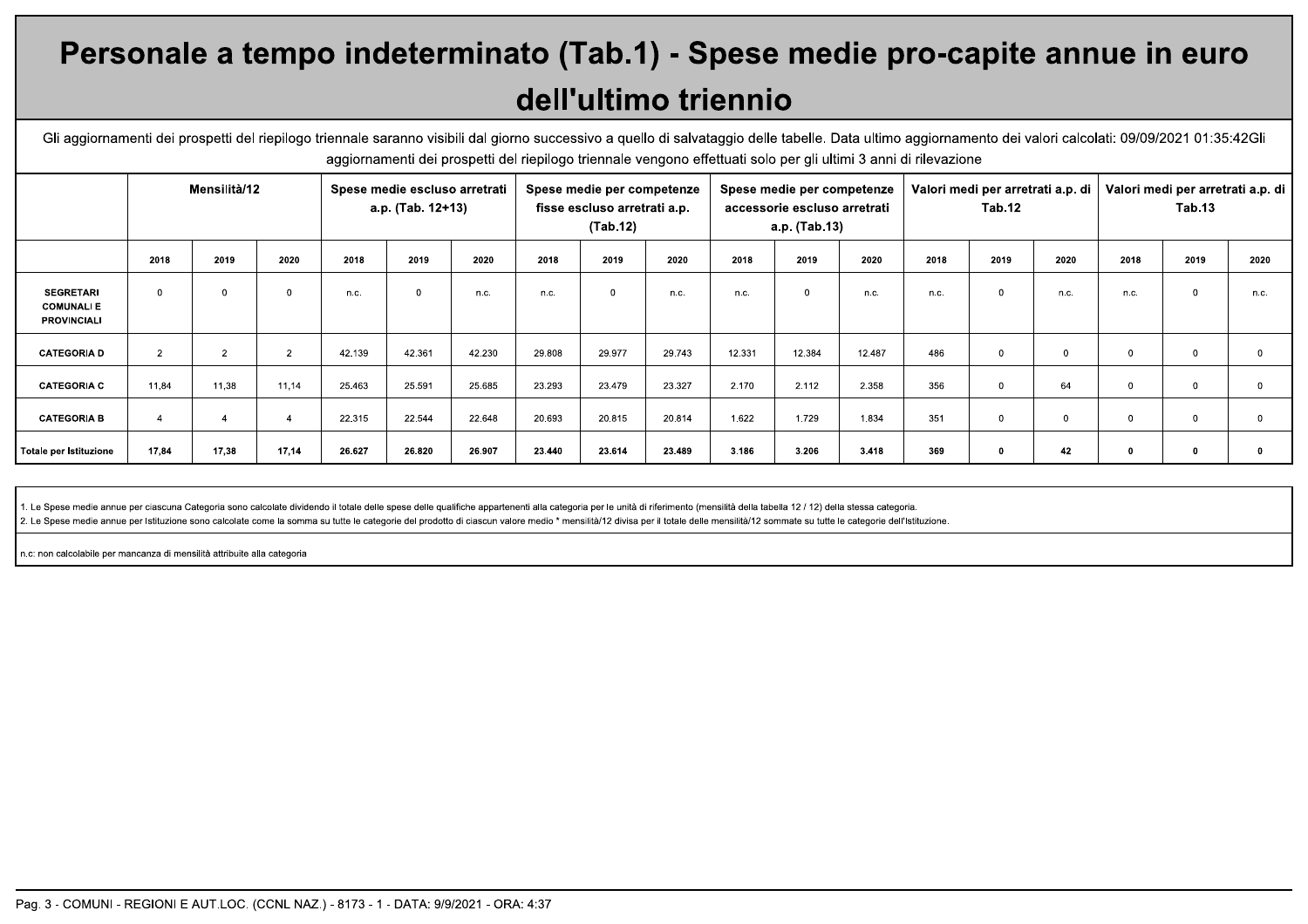# Giorni medi assenza - Dati riepilogativi dell'ultimo triennio

Gli aggiornamenti dei prospetti del riepilogo triennale saranno visibili dal giorno successivo a quello di salvataggio delle tabelle. Data ultimo aggiornamento dei valori calcolati: 09/09/2021 01:35:42Gli aggiornamenti dei prospetti del riepilogo triennale vengono effettuati solo per gli ultimi 3 anni di rilevazione

| <b>PERSONALE</b>                                                            |                |                |                |       |       |                |             | GIORNI ASSENZA MEDI ANNUI   |             |      |                                 |             |
|-----------------------------------------------------------------------------|----------------|----------------|----------------|-------|-------|----------------|-------------|-----------------------------|-------------|------|---------------------------------|-------------|
| Presenti di riferimento                                                     |                |                |                |       | Ferie |                |             | Assenza malattia retribuita |             |      | Altre assenze (meno formazione) |             |
|                                                                             | 2018           | 2019           | 2020           | 2018  | 2019  | 2020           | 2018        | 2019                        | 2020        | 2018 | 2019                            | 2020        |
| SEGRETARI COMUNALI E PROVINCIALI                                            |                |                | $\mathbf{0}$   | 0     |       | $\overline{0}$ | $\mathbf 0$ | $\mathbf 0$                 | $\mathbf 0$ |      | $\mathbf 0$                     | $\mathbf 0$ |
| CATEGORIA D                                                                 | $\overline{2}$ | $\overline{2}$ | $\overline{2}$ | 21,5  | 21    | 33,5           | $\mathbf 0$ |                             | $\mathbf 0$ |      | 6,5                             | 1,5         |
| <b>CATEGORIA C</b>                                                          | 11             | 11             | 11             | 31,73 | 32,27 | 39,64          | 8,73        | 6,82                        | 6,73        | 2,27 | 4,09                            | 6,82        |
| CATEGORIA B                                                                 | 4              | $\overline{4}$ | $\mathbf{3}$   | 29,5  | 24,5  | 71,67          | 1,5         | 0,5                         | 3           | 1,5  | 6,75                            | -4          |
| Totale personale a t. indeterminato al 31.12 (Tab. 1) o Valore<br>Medio (1) | 18             | 18             | 16             | 28,33 | 27,5  | 44,88          | 5,67        | 4,39                        | 5,19        | 1,83 | 4,72                            | 5,63        |

(1) Presenti di riferimento per determinare i gg di assenza: personale presente al 31.12 di tabella 1 - personale comandato/distaccato fuori ruolo, in esonero e in convenzione dell'amministrazione di tabella 3 + personale

n.c: non calcolabile per mancanza di presenti di riferimento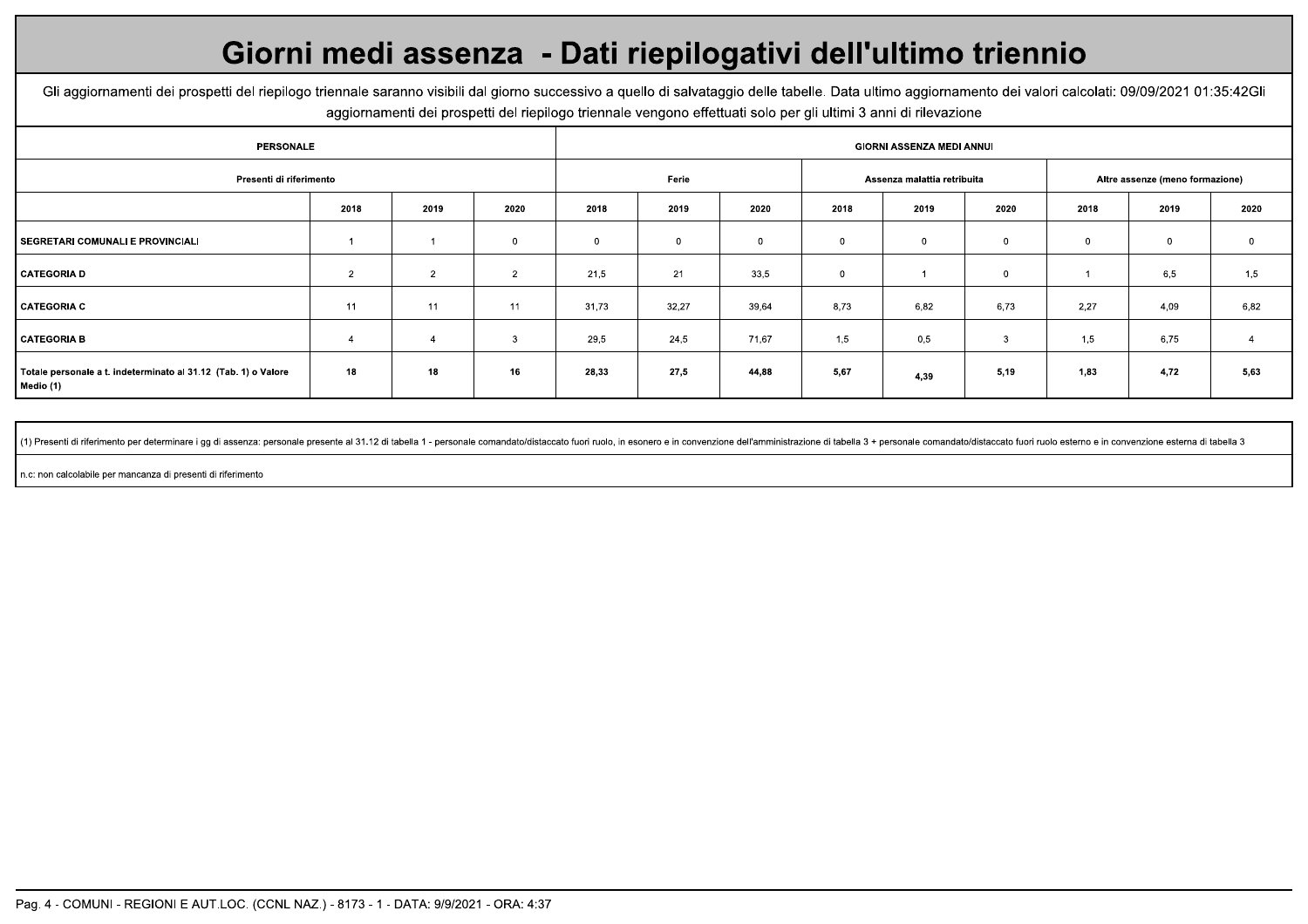# Personale Flessibile (Tab.2 e SI1) - Dati riepilogativi dell'ultimo triennio

Gli aggiornamenti dei prospetti del riepilogo triennale saranno visibili dal giorno successivo a quello di salvataggio delle tabelle. Data ultimo aggiornamento dei valori calcolati: 09/09/2021 01:35:42Gli aggiornamenti dei prospetti del riepilogo triennale vengono effettuati solo per gli ultimi 3 anni di rilevazione

|                                                                                                                                    | PERSONALE (Tab.2 e SI1) |             |                |                                                                                             | Costo del lavoro (in euro)(Tab.14) |              |             |                                                                     | Spese/costi medi pro-capite(in euro) |      |      |
|------------------------------------------------------------------------------------------------------------------------------------|-------------------------|-------------|----------------|---------------------------------------------------------------------------------------------|------------------------------------|--------------|-------------|---------------------------------------------------------------------|--------------------------------------|------|------|
| Unità/n.contratti                                                                                                                  | 2018                    | 2019        | 2020           |                                                                                             | 2018                               | 2019         | 2020        | valori annui lordi                                                  | 2018                                 | 2019 | 2020 |
| Personale a tempo<br>determinato                                                                                                   | $\mathbf 0$             | $\mathbf 0$ | $\mathbf{0}$   | Retribuzioni, codice P015                                                                   | $\mathbf 0$                        | $\mathbf{0}$ | $\mathbf 0$ | valore medio                                                        |                                      |      |      |
| L.S.U./L.P.U.                                                                                                                      | $\mathbf 0$             | $\mathbf 0$ | $\mathbf 0$    | Retribuzioni, codice P065                                                                   | $\mathbf 0$                        | $\mathbf 0$  | $\mathbf 0$ | valore medio                                                        | $\overline{a}$                       |      |      |
| Lavoratori Interinali                                                                                                              | $\mathbf 0$             | $\mathbf 0$ | $\mathbf 0$    | Retribuzioni, codice<br>L105+P062                                                           | $\mathbf 0$                        | 0            | $\mathbf 0$ | valore medio                                                        |                                      |      |      |
| Con Contratti formazione<br>lavoro                                                                                                 | $\overline{0}$          | $\mathbf 0$ | $\mathbf 0$    | Retribuzioni, codice P016                                                                   | $\mathbf 0$                        | 0            | $\mathbf 0$ | valore medio                                                        |                                      |      |      |
| N. contratti co.co.co (SI1)                                                                                                        | $\Omega$                | $\Omega$    | $\mathbf{0}$   | Oneri per co.co.co.<br>(codice L108)                                                        | $\Omega$                           | $\Omega$     | $\mathbf 0$ | valore medio riferito ai<br>contratti di cococo attivi<br>nell'anno |                                      |      |      |
| N. incarichi di<br>studio/ricerca e di<br>consulenza (SI1)                                                                         | $\Omega$                | $\mathbf 0$ | $\overline{0}$ | Oneri per incarichi di<br>studio/ricerca e di<br>consulenza (codice L109)                   | $\mathbf 0$                        | 0            | $\mathbf 0$ | valore medio riferito agli<br>incarichi attivi nell'anno            |                                      |      |      |
| N. contratti per prestazioni<br>professionali consistenti<br>nella resa di servizi o<br>adempimenti obbligatori<br>per legge (SI1) | $\mathbf 0$             | 0           | $\mathbf 0$    | Oneri per contratti resa<br>servizi o adempimenti<br>obbligatori per legge<br>(codice L115) | $\mathbf 0$                        | $\mathbf{0}$ | $\mathbf 0$ | valore medio riferito agli<br>incarichi attivi nell'anno            |                                      |      |      |

Valore medio pro-capite della spesa non calcolabile se il personale di riferimento/contratti è uguale a zero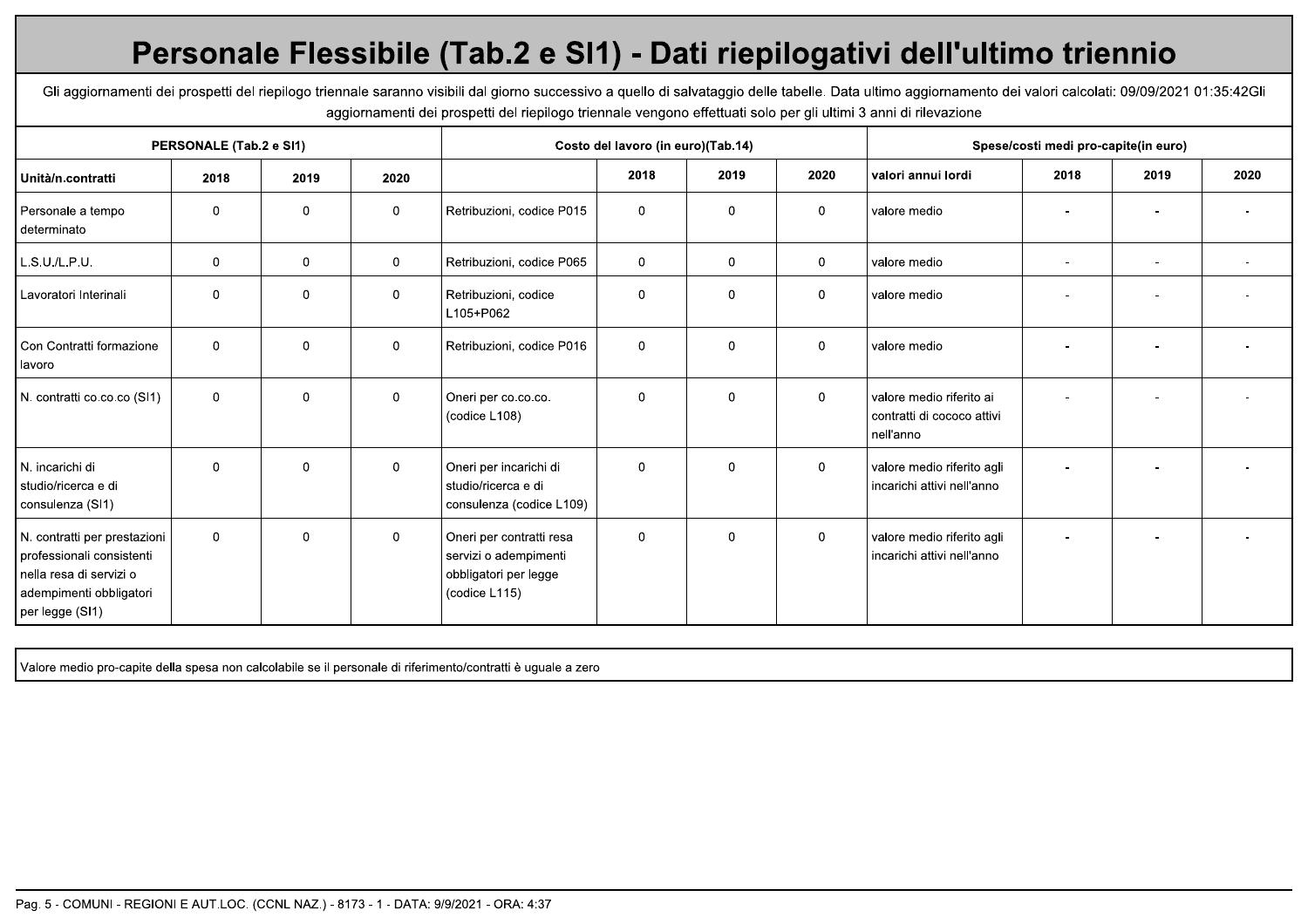|                                                                    |                | Tabella di Riconciliazione |                  |                                                                                                                                                                                                       |
|--------------------------------------------------------------------|----------------|----------------------------|------------------|-------------------------------------------------------------------------------------------------------------------------------------------------------------------------------------------------------|
| Voci di Spesa/Costo                                                | Importo Sico   | <b>Importo Siope</b>       | Importo Bilancio | Nota                                                                                                                                                                                                  |
| Totale T12                                                         | 403259         | 458432                     | $\mathbf 0$      | L'importo Siope non comprende: Ritenuta fig. inadel 3.805; diritti di rogito segr.<br>in convenzione con Cento e ind. segretario scavalco Comune di Copparo                                           |
| Totale T13                                                         | 61810          |                            |                  | totale 3.235 in P015; comprende Missioni in Tab 14 P030 357,00; Tratt.<br>malattia 87;                                                                                                                |
| Assegno T14                                                        | $\overline{0}$ |                            |                  |                                                                                                                                                                                                       |
| <b>TOTALE PARZIALE</b>                                             | 465069         | $\overline{0}$             | $\overline{0}$   |                                                                                                                                                                                                       |
| L011 - EROGAZIONE BUONI PASTO                                      | 7678           | 7678                       | $\mathbf{0}$     |                                                                                                                                                                                                       |
| L108 - CONTRATTI DI COLLABORAZIONE COORDINATA E CONTINUATIVA       | $\overline{0}$ | $\overline{0}$             | $\mathbf 0$      |                                                                                                                                                                                                       |
| L109 - INCARICHI LIBERO PROFESSIONALI/STUDIO/RICERCA/CONSULENZA    | $\overline{0}$ | $\overline{0}$             | $\mathbf 0$      |                                                                                                                                                                                                       |
| P015 - RETRIBUZIONI PERSONALE A TEMPO DETERMINATO                  | $\overline{0}$ | 3235                       | $\mathbf 0$      | Il codice Siope comprende: Diritti di Segreteria 2.223 al Segreterio in<br>Convenzione con il Comune di Cento (cessata 12/11/2020) e Ind. reggenza a<br>scavalco 1.012                                |
| P035 - CONTRIBUTI A CARICO DELL'AMM. PER FONDI PREV. COMPLEMENTARE | 1204           | 1316                       | $\mathbf 0$      | L'importo Siope comprende il contributo di solidarietà incluso in P055 (120,00)                                                                                                                       |
| P055 - CONTRIBUTI A CARICO DELL'AMM.NE SU COMP. FISSE E ACCESSORIE | 127607         | 115223                     | $\mathsf{O}$     | L'importo siope non comprende i contributi tfs/tfr 12503 versati con codice<br>Siope 1.01.02.01.003 e il contr. di solidarietà che sono inclusi in Sico P055<br>(120,00); cpdel personale cessato 75; |
| P058 - QUOTE ANNUE ACCANTONAMENTO TFR O ALTRA IND. FINE SERVIZIO   | $\overline{0}$ | $\overline{0}$             | $\overline{0}$   |                                                                                                                                                                                                       |
| P061 - IRAP                                                        | 37351          | 40058                      | $\overline{0}$   | L'importo Siope comprende anche Irap versata per personale diverso da quello<br>dipendente 2.685(Amministratori, ecc.) e Irap personale cessato 26,00                                                 |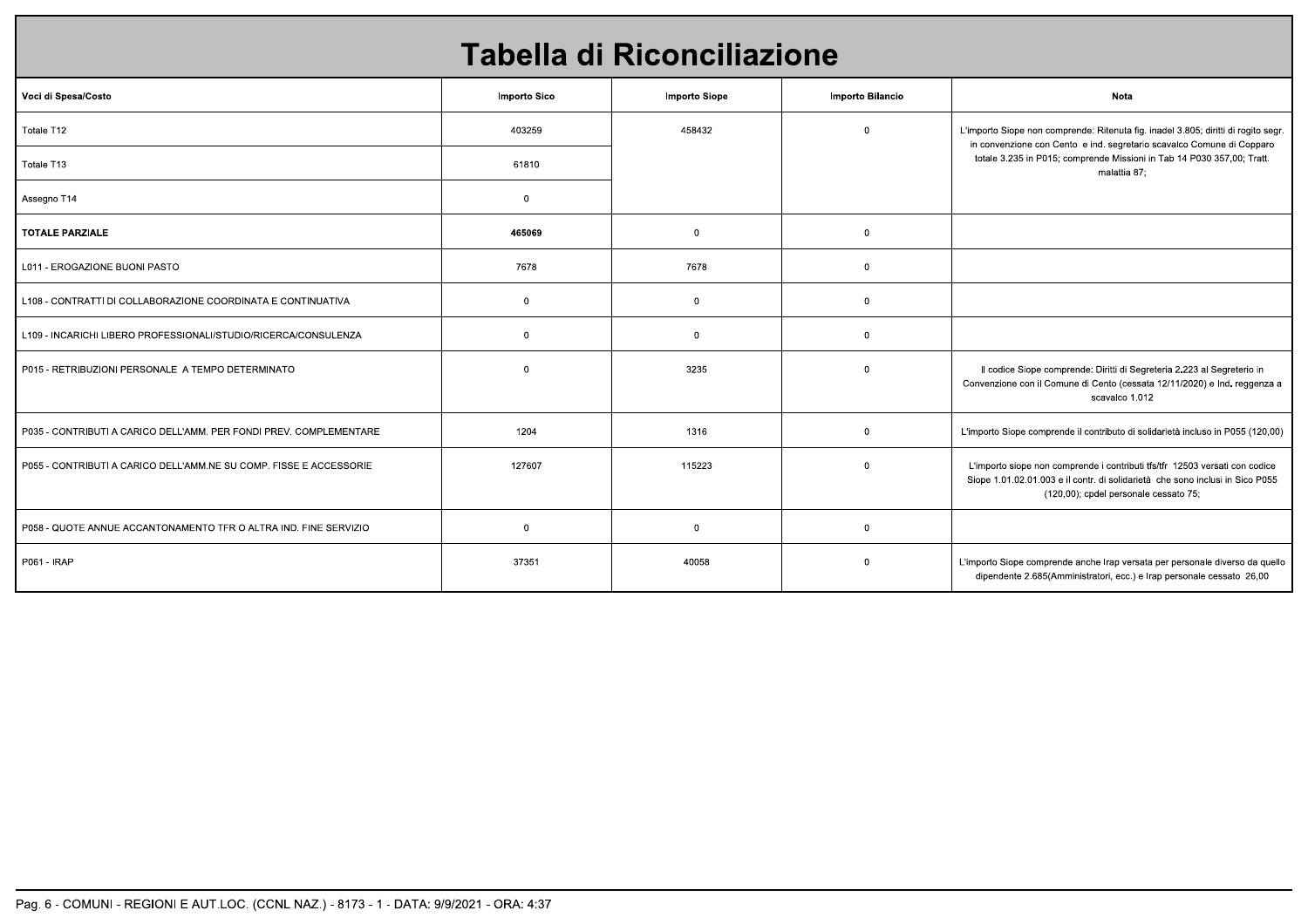| Voci di Spesa/Costo                                                                                                                      | Importo Sico | <b>Importo Siope</b> | Importo Bilancio | Nota                                                                                                                                                                           |
|------------------------------------------------------------------------------------------------------------------------------------------|--------------|----------------------|------------------|--------------------------------------------------------------------------------------------------------------------------------------------------------------------------------|
| P062 - ONERI PER I CONTRATTI DI SOMMINISTRAZIONE(INTERINALI)                                                                             |              | $\mathbf{0}$         |                  |                                                                                                                                                                                |
| P065 - COMPENSI PER PERSONALE LSU/LPU                                                                                                    |              |                      |                  |                                                                                                                                                                                |
| SOMME RIMBORSATE ALLE AMMINISTRAZIONI PER SPESE DI PERSONALE<br>(sommatoria dei diversi rimborsi presenti in tabella 14)                 | 17295        | 16047                |                  | L'importo Siope non comprende quota 1.248 versata al comune di Fiscaglia<br>con codice Siope 1.04.01.02.003                                                                    |
| I TOTALE GENERALE                                                                                                                        | 656204       | 641989               |                  |                                                                                                                                                                                |
| RIMBORSI RICEVUTI DALLE AMMINISTRAZIONI PER SPESE DI PERSONALE (a riduzione)<br>(sommatoria dei diversi rimborsi presenti in tabella 14) | 8248         |                      |                  | Rimborso 3.866 dalla Regione Emilia Romagna per elezioni Regionali;<br>Rimborso 3.311 dallo Stato per Referendum; Rimborso 1.071 dalla Regione<br>per contributo smart working |
| TOTALE GENERALE AL NETTO DEI RIMBORSI                                                                                                    | 647956       | 641989               |                  |                                                                                                                                                                                |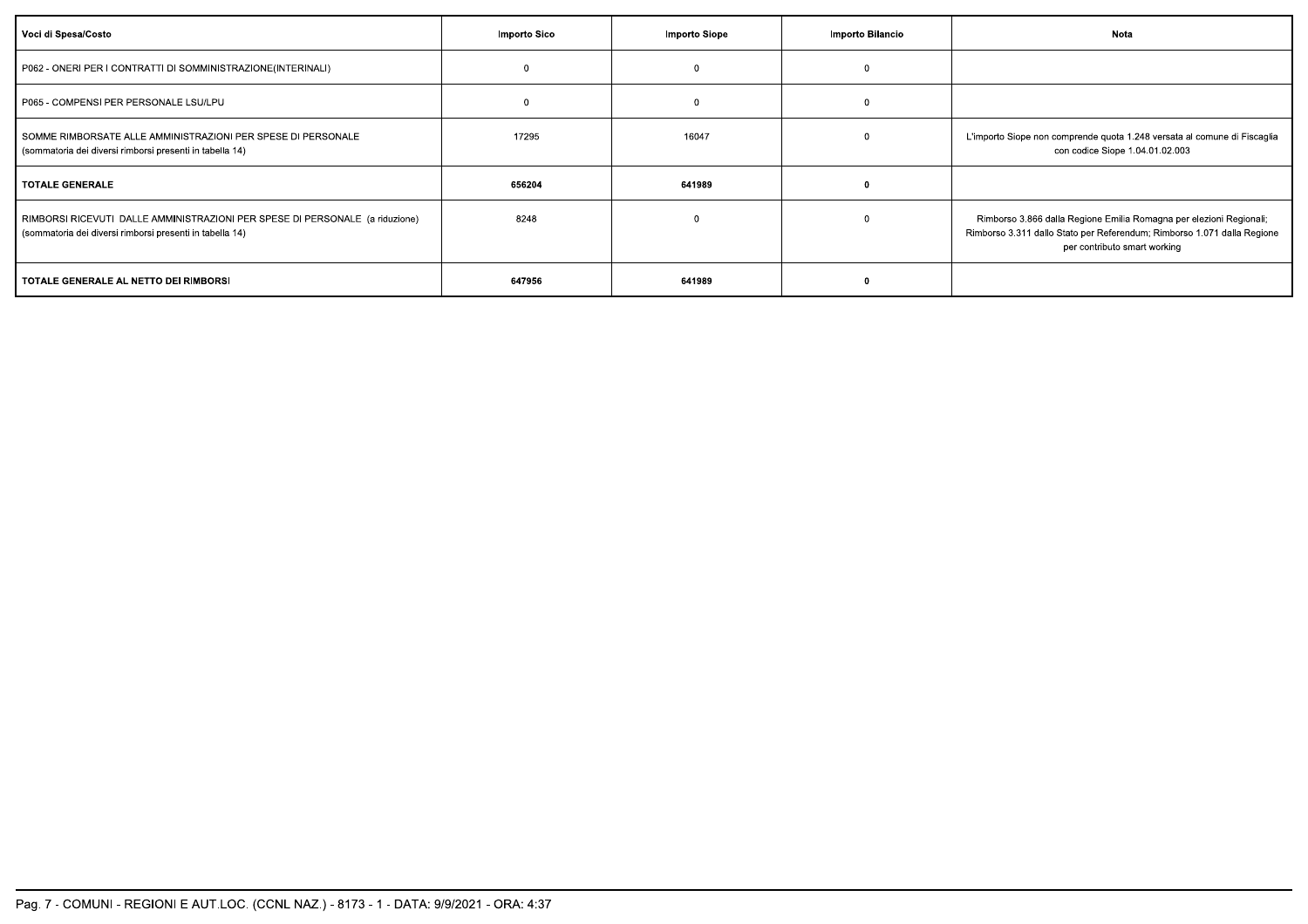# **Commenti Organi Di Controllo**

|           | Data sottoscrizione del modello da parte del presidente dell'Organo di Controllo interno:                                                                                                                                                                             | 07/09/2021                                                                                                                                                                                                                                                                                                                                                                                                                                                                                                                                                                                                                                                                                                                                                                                                                                                                                                                                                                                                                                                                                                                                                             |
|-----------|-----------------------------------------------------------------------------------------------------------------------------------------------------------------------------------------------------------------------------------------------------------------------|------------------------------------------------------------------------------------------------------------------------------------------------------------------------------------------------------------------------------------------------------------------------------------------------------------------------------------------------------------------------------------------------------------------------------------------------------------------------------------------------------------------------------------------------------------------------------------------------------------------------------------------------------------------------------------------------------------------------------------------------------------------------------------------------------------------------------------------------------------------------------------------------------------------------------------------------------------------------------------------------------------------------------------------------------------------------------------------------------------------------------------------------------------------------|
| Commento: | Verbale di presa d'atto del revisore del 07/09/2021 relativo alla squadratura 6.<br>(25%) per un periodo inferiore all'anno e Segretari a scavalco.<br>della figura del Segretario comunale e del relativo trattamento fondamentale ed accessorio della retribuzione. | Nel conto annuale dell'anno 2021 con riferimento al 2020, sono state introdotte nuove schede relative alle risorse destinate alla retribuzione accessoria del Segretario Comunale e pertanto si è reso necessario da parte del<br>ricostruzione a posteriori riparametrando i dati dell'anno 2016 in proiezione annuale in considerazione del fatto che nell'annualità 2016 sono stati presenti Segretari di fascia "B" in convenzione con altri Comuni (quota d<br>Si è preso atto, inoltre, che in sede di predisposizione dell'invio del conto annuale, alla data attuale e pertanto a consuntivo dell'annualità 2020, l'Ente ha avuto una situazione oggettivamente diversa rispetto al 2016 (<br>classe A più onerosa) nonché corresponsione, oltre che alla retribuzione di risultato e di posizione, anche della maggiorazione per sedi convenzionate e c.d. "galleggiamento", (istituti obbligatori per legge) che ha prodot<br>Sforamento rispetto al limite di riferimento. Si è preso atto quindi che il superamento del limite individuato per l'anno 2016, è dovuto a fattori oggettivi di comparazione tra situazioni eterogenee ed in considerazione de |
|           | Sezione abilitata e utilizzabile solo in presenza della squadratura 6                                                                                                                                                                                                 |                                                                                                                                                                                                                                                                                                                                                                                                                                                                                                                                                                                                                                                                                                                                                                                                                                                                                                                                                                                                                                                                                                                                                                        |

| LLa squadratura 6 - mancato rispetto del limite previsto dall'articolo 23, comma 2, del decreto      |  |
|------------------------------------------------------------------------------------------------------|--|
| legislativo n. 75/2017 - è stata sottoposta all'organo di controllo che ne ha preso atto in apposito |  |
| Iverbale:                                                                                            |  |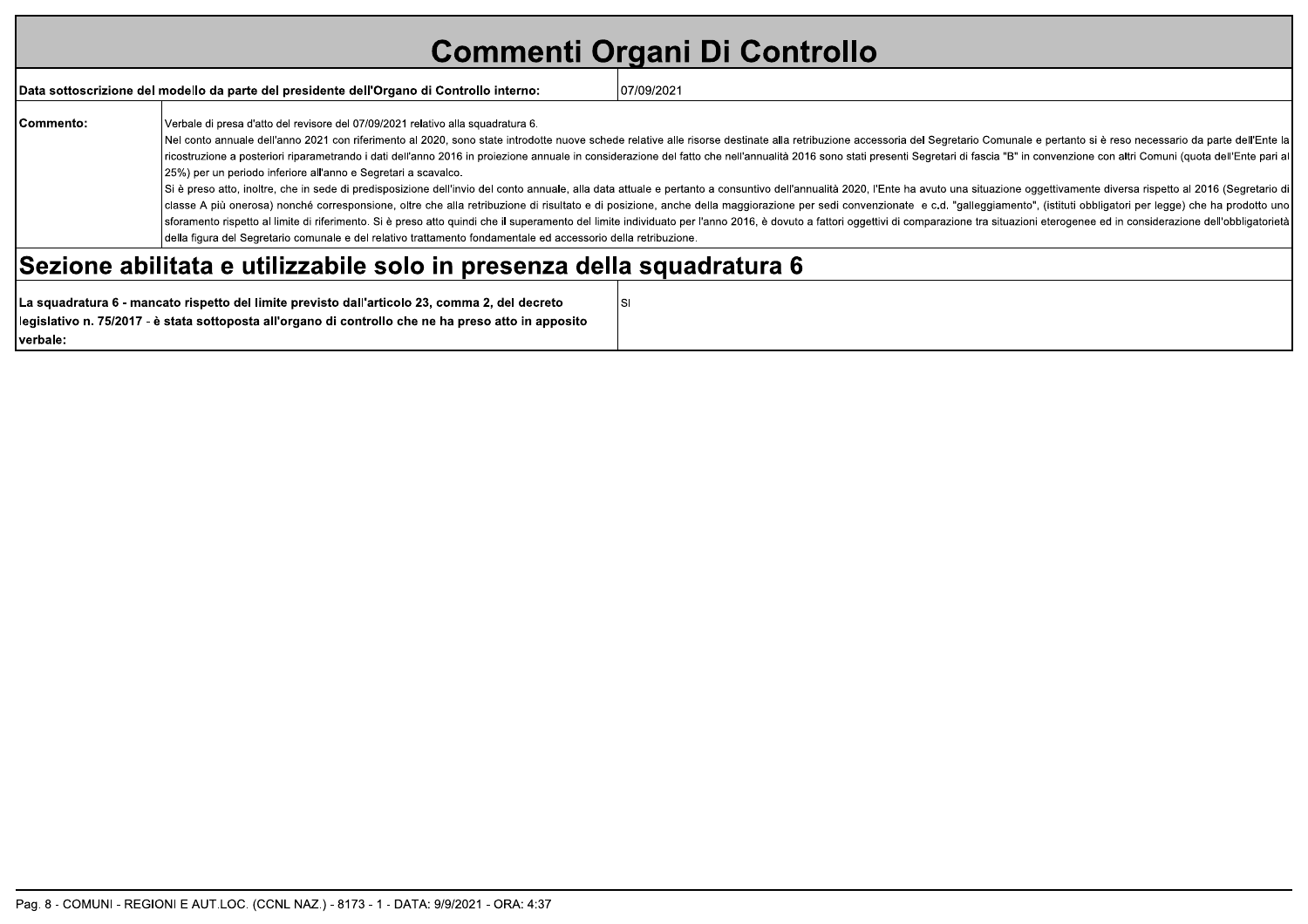#### Visualizzazione del Limite 2016

Il sistema controlla che il totale delle risorse della T15, detratte le voci non soggette alla verifica al limite 2016 indicate nella voce LEG398, sia inferiore al limite 2016 indicato nella voce LEG428, con tolleranza di 1000 €.

| <b>VOCE</b>                                                               | <b>SEGRETARI</b> | <b>PERSONALE NON</b> | <b>Totale</b>   |
|---------------------------------------------------------------------------|------------------|----------------------|-----------------|
|                                                                           |                  | <b>DIRIGENTE</b>     | Amministrazione |
| Totale risorse tabella 15                                                 | 12045            | 84155                | 96200           |
| Totale voci non rilevanti ai fini della verifica del<br>limite $2016$ (#) | $\overline{0}$   | 8762                 | 8762            |
| Totale risorse soggette alla verifica del limite (a-b)                    | 12045            | 75393                | 87438           |
| Limite 2016 di cui all'articolo 23, comma 2 del DLgs<br>75/2017 (##)      | 8507             | 75393                | 83900           |
| Coerenza con tolleranza di 1000 €                                         |                  |                      | KO*             |

(#) Voce LEG398 della scheda SICI della corrispondente macro-categoria

(##) Voce LEG428 della scheda SICI della corrispondente macro-categoria

[x] La squadratura 6 - mancato rispetto del limite previsto dall'articolo 23, comma 2, del decreto legislativo n. 75/2017 - è stata sottoposta all'organo di controllo che ne ha preso atto in apposito verbale

(\*) L'intera istituzione è soggetta ad eccezione per il calcolo della squadratura poichè il collegio dei revisori o organo equivalente ha preso atto del superamento del limite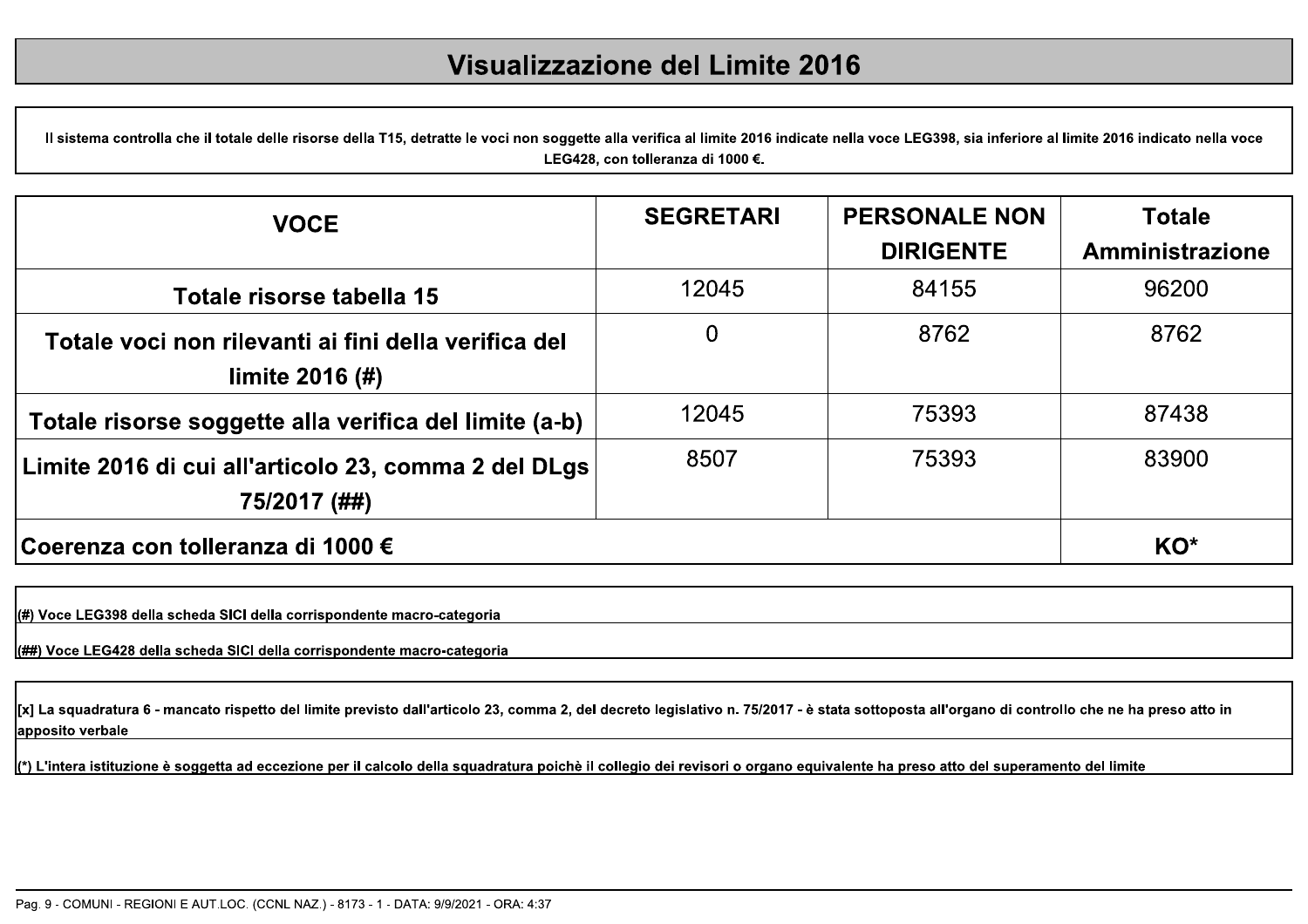Si attesta la conformità? dei dati con le scritture amministrativo contabili e, ove previsto, con quanto dichiarato nelle specifiche informazioni sulla Contrattazione integrativa ex art. 40-bis del d.lgs.165/2001 (tabelle 15 e schede SICI). Si prende atto delle eventuali incongruenze segnalate dal sistema SICO e delle giustificazioni addotte dall'amministrazione.

Firma del Presidente del collegio dei revisori .................................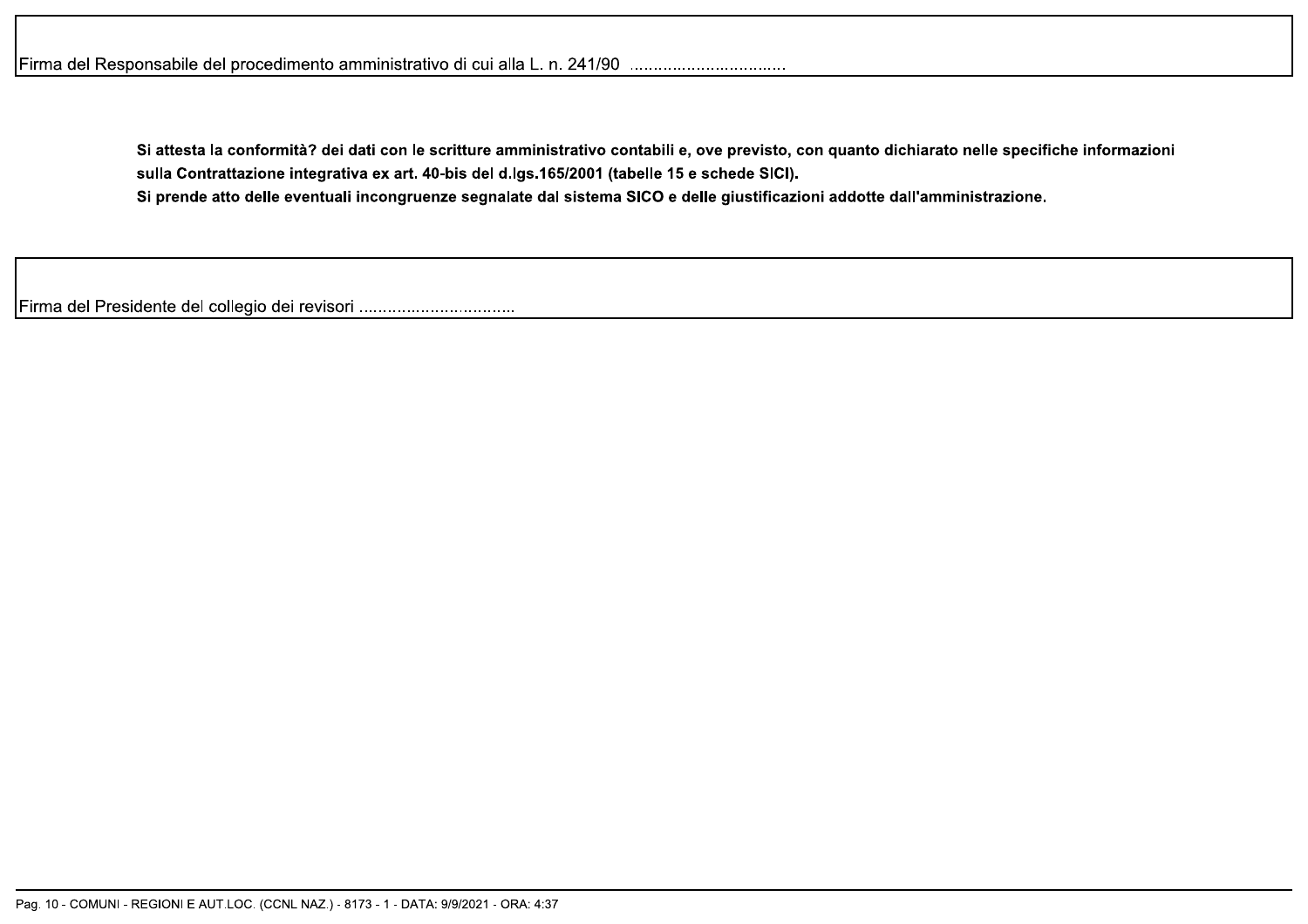| <b>Scheda Informativa 1</b>                                |                          |
|------------------------------------------------------------|--------------------------|
|                                                            | Informazioni Istituzione |
| Partita IVA: 00289060386                                   |                          |
| Codice Fiscale: 00289060386                                |                          |
| Telefono: 0532328516                                       | Fax: 0532818030          |
| Email: m.benini@comune.voghiera.fe.it                      |                          |
| Via: VIALE BRUNO BUOZZI                                    |                          |
| <b>INumero Civico: 12/B</b>                                |                          |
| C.A.P. : 44019                                             |                          |
| Città? : VOGHIERA                                          |                          |
| Provincia: FE                                              | Codice Catastale: M110   |
| Popolazione residente : 3693                               |                          |
| Superficie(Kmq): 40.33                                     |                          |
| Indirizzo pagina web dell'ente : www.comune.voghiera.fe.it |                          |

### Responsabile del Procedimento Amministrativo di cui alla legge 7/8/90, N.241 Capo II

| (in assenza di tale indicazione sarà? considerato responsabile il direttore generale) |                   |            |             |                                   |
|---------------------------------------------------------------------------------------|-------------------|------------|-------------|-----------------------------------|
| Coanome                                                                               | Nome              | Telefono   | Fax         | <b>EMail</b>                      |
| <b>SCHIANCHI</b>                                                                      | <b>ALESSANDRA</b> | 0532328512 | 10532818030 | a.schianchi@comune.voghiera.fe.it |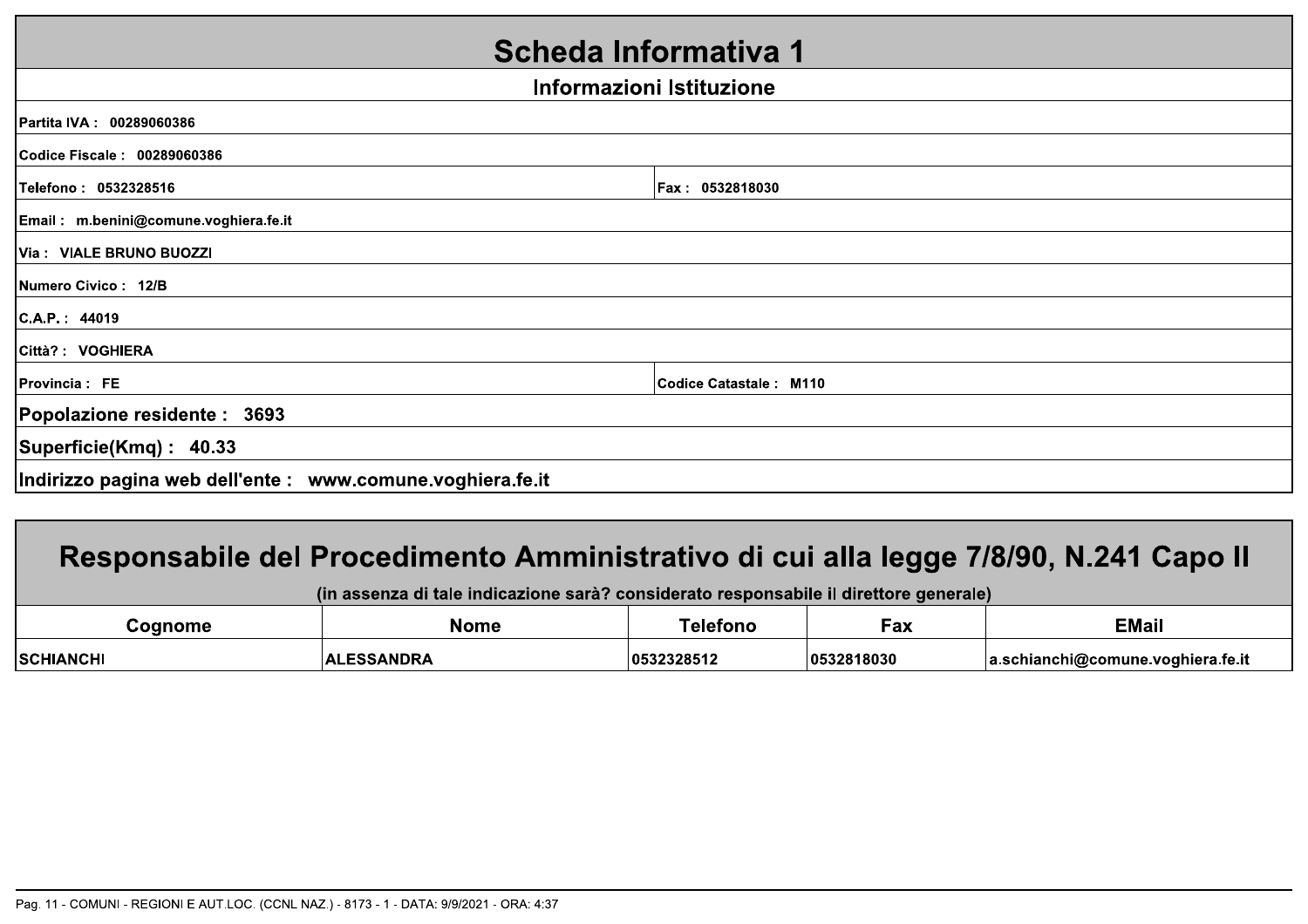| <b>Referente Da Contattare</b> |               |                 |            |                                        |
|--------------------------------|---------------|-----------------|------------|----------------------------------------|
| Cognome                        | <b>Nome</b>   | <b>Telefono</b> | Fax        | <b>EMail</b>                           |
| <b>BENINI</b>                  | <b>MONICA</b> | 0532328516      | 0532818030 | $\vert$ m.benini@comune.voghiera.fe.it |

| Riepilogo Domande Presenti Nella Circolare                                                                                                                                                                  |        |
|-------------------------------------------------------------------------------------------------------------------------------------------------------------------------------------------------------------|--------|
| I modelli debbono essere sottoscritti dai revisori dei conti                                                                                                                                                |        |
| <i><b> Domande presenti in circolare:</b></i>                                                                                                                                                               |        |
| INDICARE IL NUMERO DI UNITÀ DI PERSONALE UTILIZZATO A QUALSIASI TITOLO (COMANDO O ALTRO) NELLE ATTIVITÀ ESTERNALIZZATE CON ESCLUSIONE DELLE UNITÀ EFFETTIVAMENTE CESSATE A SEGUITO DI ESTERNALIZZAZIONI.    |        |
| INDICARE IL NUMERO DEI CONTRATTI DI COLLABORAZIONE COORDINATA E CONTINUATIVA.                                                                                                                               |        |
| <u>INDICARE IL NUMERO DEGLI INCARICHI LIBERO PROFESSIONALE, DI STUDIO, RICERCA E CONSULENZA.</u>                                                                                                            |        |
| INDICARE IL NUMERO DI CONTRATTI PER PRESTAZIONI PROFESSIONALI CONSISTENTI NELLA RESA DI SERVIZI O ADEMPIMENTI OBBLIGATORI PER LEGGE.                                                                        |        |
| INDICARE IL TOTALE DELLE SOMME TRATTENUTE AI DIPENDENTI NELL'ANNO DI RILEVAZIONE PER LE ASSENZE PER MALATTIA IN APPLICAZIONE DELL'ART. 71 DEL D.L. N. 112 DEL 25/06/2008 CONVERTITO IN L. 133/2008.         | 87     |
| QUANTI SONO I DIPENDENTI AL 31.12 IN ASPETTATIVA PER DOTTORATO DI RICERCA CON RETRIBUZIONE A CARICO DELL'AMMINISTRAZIONE AI SENSI DELL'ARTICOLO 2 DELLA LEGGE 476/1984 E S.M.?                              |        |
| QUANTE PERSONE SONO STATE IMPIEGATE NELL'ANNO (TEMPO DETER., CO.CO.CO., INCARICHI O ALTRI TIPI DI LAV. FLESSIBILE) IL CUI COSTO È TOTALMENTE SOSTENUTO CON FINANZIAMENTI ESTERNI DELL'U.E. O DI PRIVATI?    |        |
| INDICARE IL NUMERO DELLE UNITÀ RILEVATE IN TABELLA 1 TRA I "PRESENTI AL 31.12" CHE RISULTAVANO TITOLARI DI PERMESSI PER LEGGE N. 104/92.                                                                    | 3      |
| INDICARE IL NUMERO DELLE UNITÀ RILEVATE IN TABELLA 1 TRA I "PRESENTI AL 31.12" CHE RISULTAVANO TITOLARI DI PERMESSI AI SENSI DELL'ART. 42, C.5 D.LGS.151/2001 E S.M.                                        |        |
| UNITÀ DI PERSONALE CON QUALIFICA DIRIGENZIALE ASSEGNATE AGLI UFFICI DI DIRETTA COLLABORAZIONE CON GLI ORGANI DI INDIRIZZO POLITICO                                                                          |        |
| UNITÀ DI PERSONALE NON DIRIGENTE ASSEGNATE AGLI UFFICI DI DIRETTA COLLABORAZIONE CON GLI ORGANI DI INDIRIZZO POLITICO                                                                                       |        |
| UNITA DI PERS. EST. ALL'ISTITUZIONE, IN POSIZIONE DI COMANDO, DISTACCO, FUORI RUOLO, ESPERTI, CONSULENTI O CO.CO.CO ASSEGNATE AGLI UFFICI DI DIRETTA COLLABORAZIONE CON GLI ORGANI DI INDIRIZZO POLITICO    |        |
| SPESA COMPLESSIVAMENTE SOSTENUTA PER IL PERSONALE CON QUALIFICA DIRIGENZIALE ASSEGNATO AGLI UFFICI DI DIRETTA COLLABORAZIONE CON GLI ORGANI DI INDIRIZZO POLITICO                                           |        |
| SPESA COMPLESSIVAMENTE SOSTENUTA PER IL PERSONALE NON DIRIGENTE ASSEGNATO AGLI UFFICI DI DIRETTA COLLABORAZIONE CON GLI ORGANI DI INDIRIZZO POLITICO                                                        |        |
| SPESA PER IL PERSONALE ESTERNO ALL'ISTITUZ.,IN POSIZ. DI COMANDO/DISTACCO/FUORI RUOLO/ESPERTI/CONSULENTI/CO.CO.CO. ASSEGNATI AGLI UFFICI DI DIRETTA COL<br>ABORAZIONE CON GLI ORGANI DI INDIRIZZO POLITICO. |        |
| IMPORTO DEL LIMITE DI CUI ALL'ART .1. COMMA 557-QUATER O ART. 1. COMMA 562 DELLA LEGGE N. 296/2006 O DI ANALOGHE DISPOSIZIONI DELLE REGIONI E PROVINCE AUTONOME                                             | 698036 |
| INDICARE IL NUMERO DI DIPENDENTI POSTI IN ESENZIONE DAL SERVIZIO PER EMERGENZA COVID-19                                                                                                                     |        |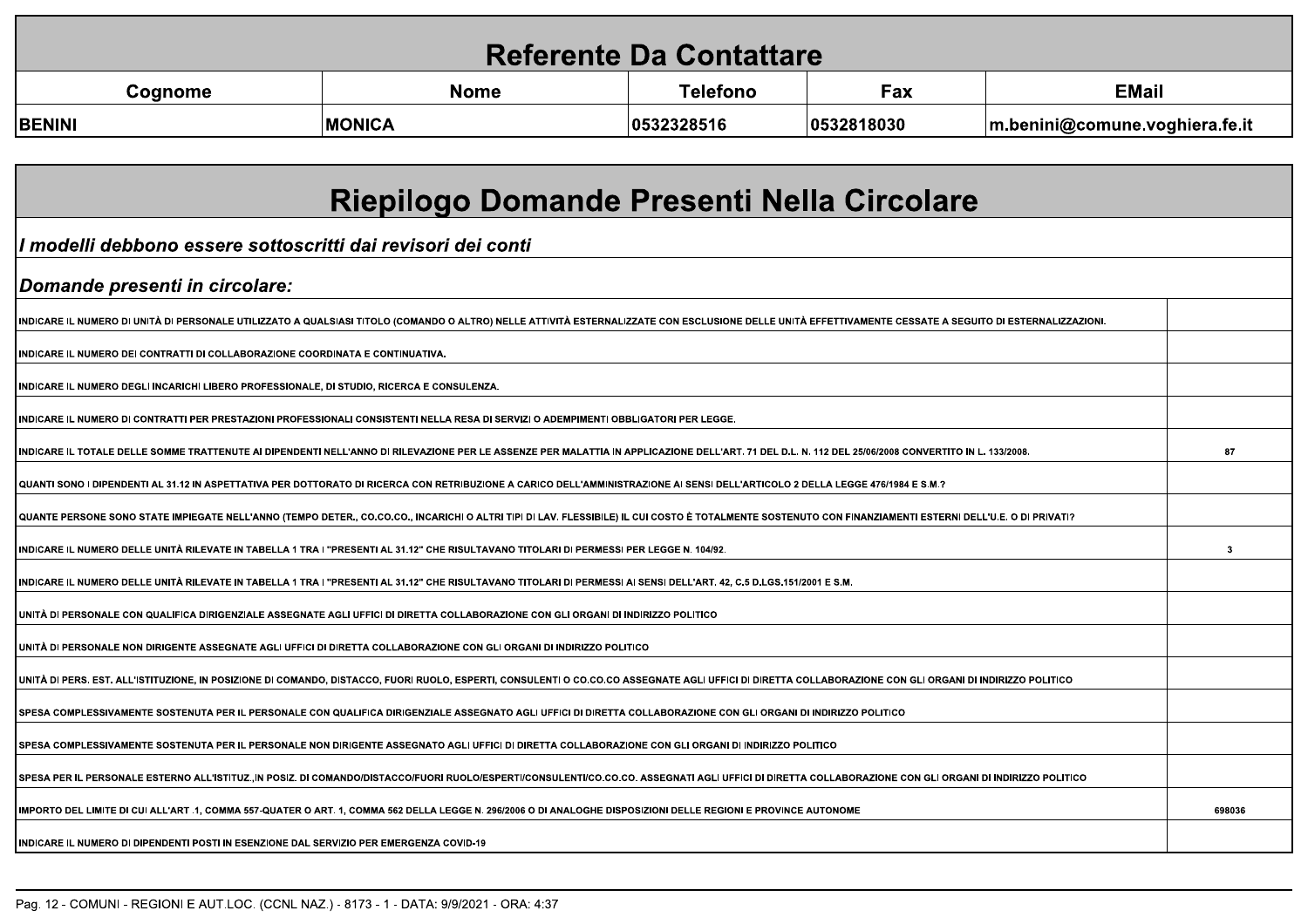| <b>Riepilogo Domande Presenti Nella Circolare</b> |
|---------------------------------------------------|
|                                                   |

INDICARE IL NUMERO DEI GIORNI CONCESSI AI DIPENDENTI POSTI IN ESENZIONE DAL SERVIZIO PER EMERGENZA COVID-19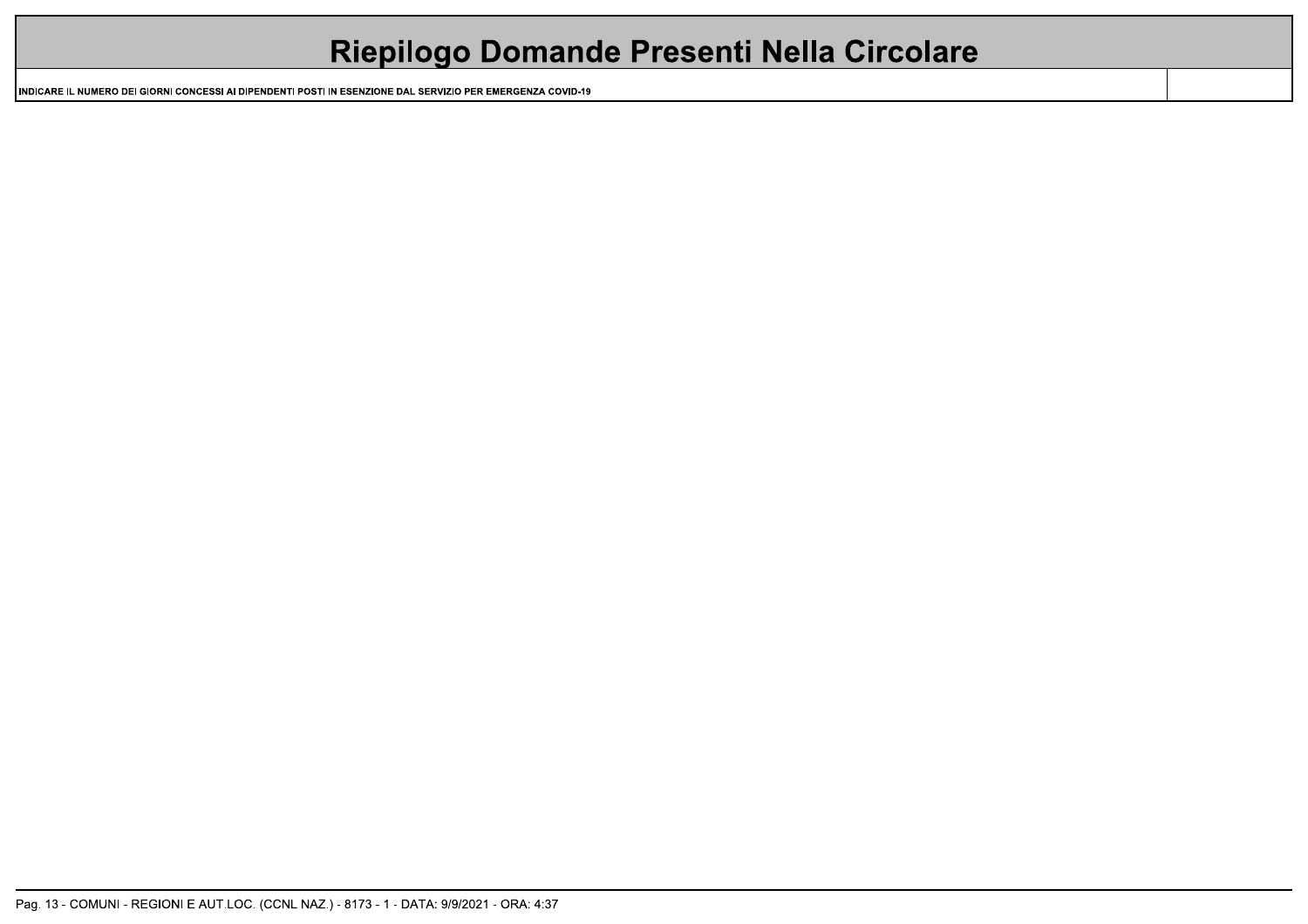| Componenti Collegio dei Revisori (o Organo Equivalente) |                  |                                                                                    |
|---------------------------------------------------------|------------------|------------------------------------------------------------------------------------|
| Cognome                                                 | <b>Nome</b>      | <b>EMail (sostituisce l'ENTE</b><br>RAPPRESENTATO delle rilevazioni<br>precedenti) |
| <b>FONTANA</b>                                          | <b>ANNAMARIA</b> | annamaria.fontan@odecec.re.leglmail                                                |
|                                                         |                  |                                                                                    |

Non sono stati esternalizzati servizi

Note e chiarimenti alla

rilevazione: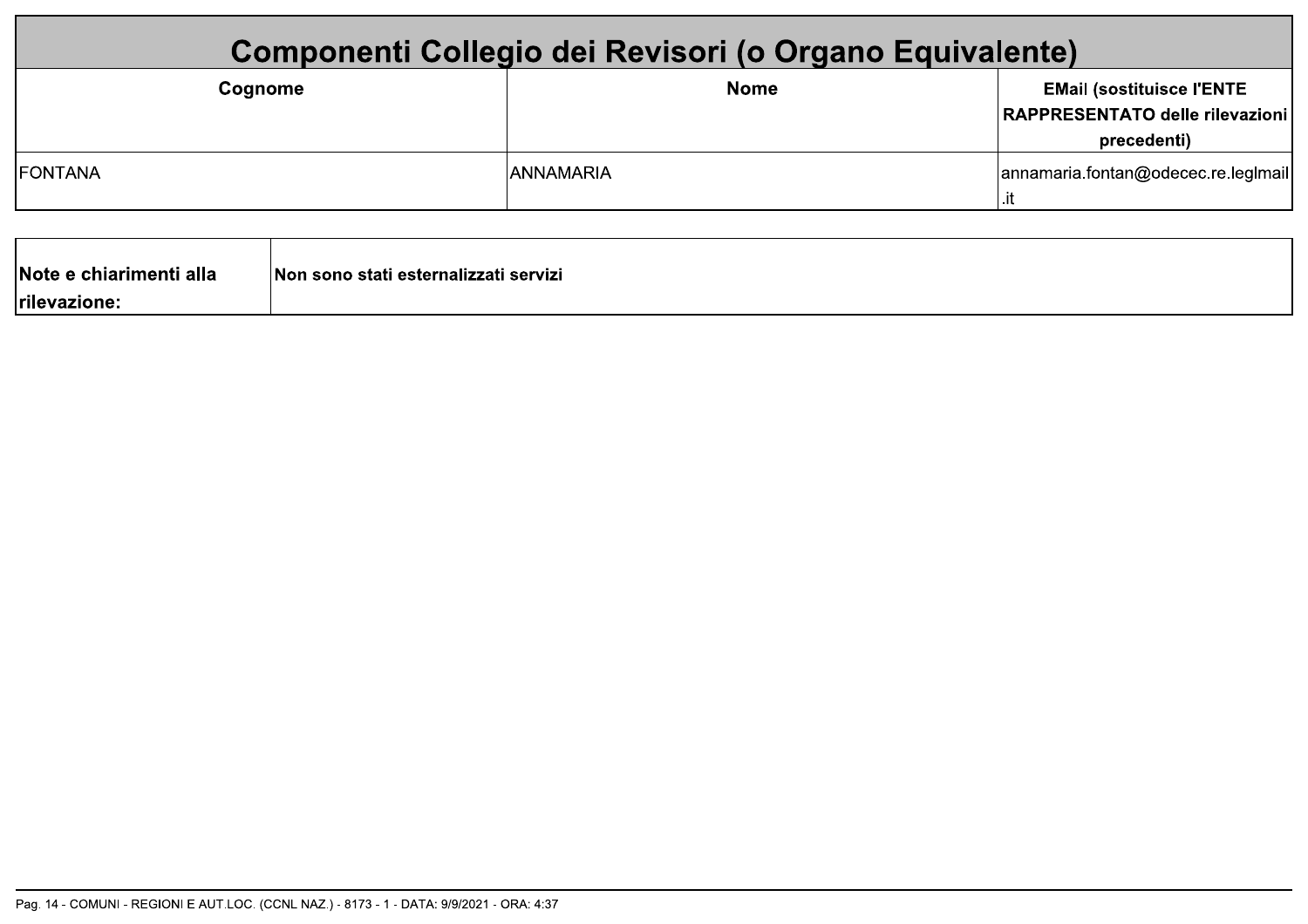| <b>Scheda Informativa 1A</b>                                                                                                                                                                            |              |
|---------------------------------------------------------------------------------------------------------------------------------------------------------------------------------------------------------|--------------|
| L'Ente fa parte di una "Unione di Comuni", ai sensi dell'art. 32 del d.lgs 267/2000 o di analoghe disposizioni delle Regioni e Province Autonome?                                                       | <b>NO</b>    |
| Nel caso in cui siano stati esternalizzati dei servizi, l'Ente ha adempiuto a quanto previsto dall'articolo 6-bis del d.lgs. 165/2001 come modificato dall'art. 4 c. 2 del d.lgs. 75/2017?              | <b>NO</b>    |
| E' stato adottato il piano triennale dei fabbisogni di personale previsto dall'art.6, co 2, dlgs 165/2001 modificato dall'art.4 dlgs 75/2017 o analoghe disposizioni delle Regioni e Province Autonome? | <b>SI</b>    |
| E' stato adottato il piano annuale delle assunzioni previsto o di analoghe disposizioni delle Regioni e Province Autonome?                                                                              | <b>SI</b>    |
| Al 31.12 le funzioni di Direttore Generale erano svolte da:                                                                                                                                             |              |
| Soggetto appositamente incaricato;                                                                                                                                                                      |              |
| Segretario comunale (art. 108 comma 4 d.lgs. 267/2000)                                                                                                                                                  |              |
| L'ente ha attive al 31/12 convenzioni con altri enti ai sensi dell'art. 30 del T.U.E.L., o di analoghe disposizioni delle Regioni e Province Autonome?                                                  | <b>SI</b>    |
| E' stato istituito un ufficio / servizio disciplinare?                                                                                                                                                  | <b>SI</b>    |
| Numero di unità di personale assunte come stagionali a progetto                                                                                                                                         |              |
| Numero di persone in ingresso o uscita con mobilità fra pubblico e privato ex art. 23 bis comma 7 d.lgs.165/2001 o di analoghe disposizioni delle Regioni e Province Autonome                           |              |
| L'Ente ha provveduto a reinternalizzare funzioni o servizi?                                                                                                                                             | <b>NO</b>    |
| In caso di risposta affermativa si passa alla sottodomanda:                                                                                                                                             |              |
| Ha riassorbito il personale già dipendente di amministrazioni pubbliche secondo quanto previsto dall'art. 19 c. 8 del digs. n. 175/2016 e dell <sub>c</sub> art. 1 c. 872 della L. 205/2017?            |              |
| L'Ente ha proceduto alla revisione annuale delle partecipazioni societarie TUSP n. 175/2016?                                                                                                            | <b>SI</b>    |
| Numero di dirigenti della polizia locale                                                                                                                                                                | 0            |
| Numero appartenenti alla polizia locale di categoria D                                                                                                                                                  | 0            |
| Numero appartenenti alla polizia locale di categoria C                                                                                                                                                  | $\mathbf{1}$ |
| L'Ente gestisce funzioni fondamentali in forma associata ai sensi dell¿art.14, comma 28, L.122/2010 e s.m. oggetto della sentenza additiva della Corte Costituzionale n. 33/2019?                       | SI           |
| Quante funzioni con convenzioni?                                                                                                                                                                        | 3            |
| Quante funzioni con Unione di Comuni?                                                                                                                                                                   |              |
| Quanti ex LSU/LPU/ASU sono stati stabilizzati (a tempo indeterminato) nell'anno di rilevazione?                                                                                                         |              |
| Quanti ex LSU/LPU/ASU sono stati contrattualizzati a tempo determinato nell'anno di rilevazione?                                                                                                        |              |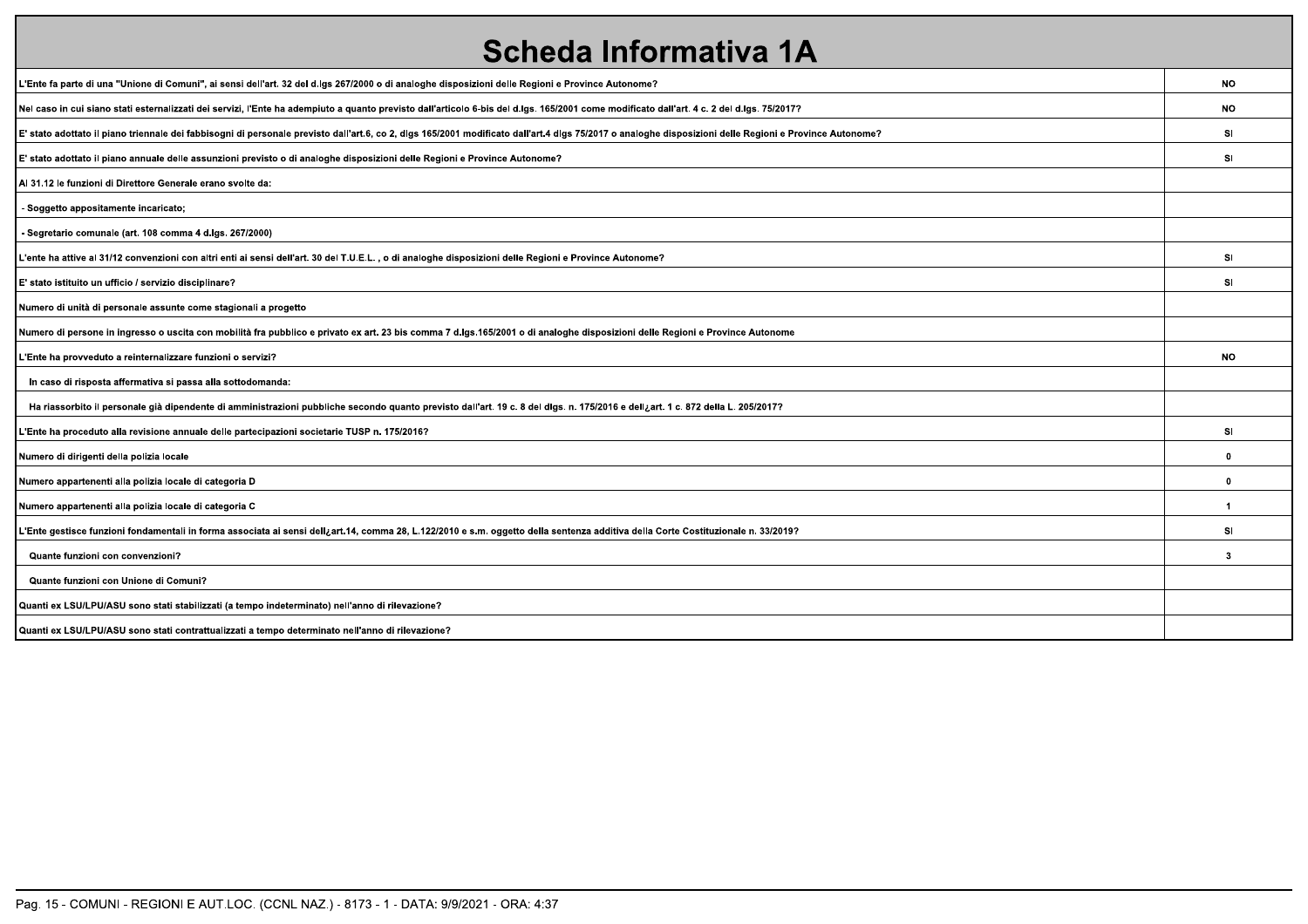| Quanti ex LSU/LPU/ASU, già contrattualizzati a tempo determinato, hanno avuto proroga nell'anno di rilevazione?                                                                                        |                |
|--------------------------------------------------------------------------------------------------------------------------------------------------------------------------------------------------------|----------------|
| L'ente ha rispettato l'equilibrio Pluriennale di bilancio?                                                                                                                                             | SI.            |
| E' stato rispettato l'art. 1 c. 557 e il comma 557-quater, l.f. per l'anno 2007 e o analoga disposizione delle Regioni e Province Autonome?                                                            | SI             |
| Con l'entrata in vigore dell'art. 33 del d.l. 34/2019 in materia di assunzioni (e del d.m. attuativo 17.3.2020),sono aumentate le capacità assunzionali dei Comuni rispetto alla previgente normativa? | -SI.           |
| Quanti LSU sono stati stabilizzati in soprannumero in deroga alla dotazione organica e al piano del fabbisogno di personale, ai sensi dell¿art. 1 c. 495 della L. 160/2019?                            |                |
| L'Amministrazione ha individuato un responsabile della formazione del personale dipendente?                                                                                                            | No             |
| E' stato predisposto un piano di formazione?                                                                                                                                                           | No             |
| 67) N. dipendenti che nell'anno di rilevazione hanno partecipato a corsi di formazione                                                                                                                 |                |
| <b>AREA TEMATICA</b>                                                                                                                                                                                   |                |
| Finanza, contabilita' e tributi                                                                                                                                                                        | $\overline{4}$ |
| Trasparenza e anticorruzione                                                                                                                                                                           |                |
| Sicurezza                                                                                                                                                                                              | -1             |
| Innovazione digitale                                                                                                                                                                                   |                |
| Patrimonio ,investimenti, finanziamenti                                                                                                                                                                |                |
| Appalti e contratti                                                                                                                                                                                    |                |
| Personale                                                                                                                                                                                              |                |
| Politiche sociali ed educative                                                                                                                                                                         |                |
| Attività economiche produttive                                                                                                                                                                         |                |
| Soft skills (comunicazione, project management, informatica, lingue straniere,)                                                                                                                        |                |
| 79) I corsi di formazione ai quali hanno partecipato dipendenti nell'anno di rilevazione sono stati erogati da:                                                                                        |                |
| <b>AREA TEMATICA</b>                                                                                                                                                                                   |                |
| Docenti interni all'Amministrazione                                                                                                                                                                    |                |
| Soggetti privati                                                                                                                                                                                       | 27             |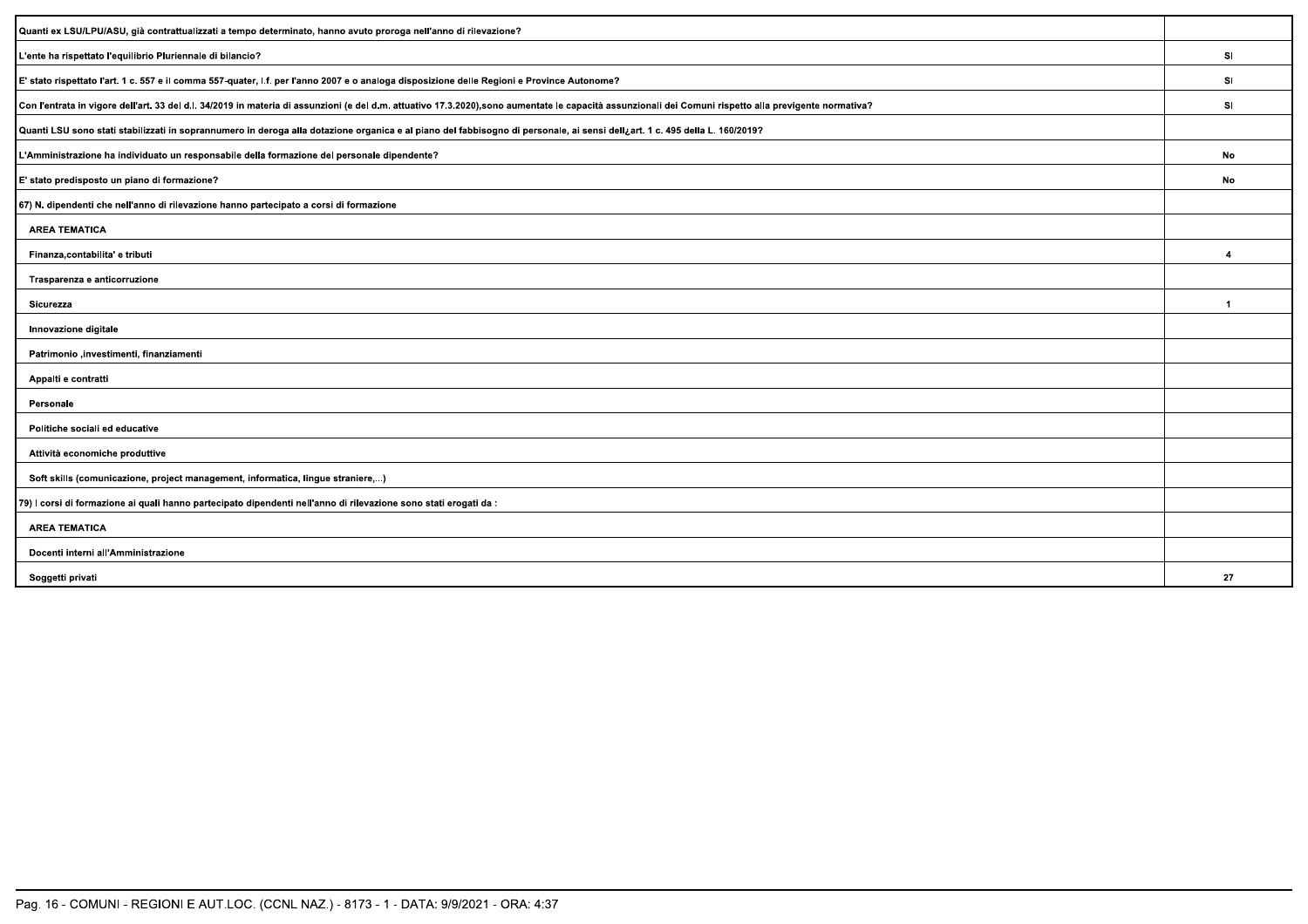| Università                                                                          |           |
|-------------------------------------------------------------------------------------|-----------|
| SNA                                                                                 |           |
| FormezPA                                                                            |           |
| <b>IFEL-Fondazione ANCI</b>                                                         |           |
| Altri soggetti pubblici(regione, provincia, città metropolitana, ASL,)              |           |
| Ordini professionali                                                                |           |
| Altro                                                                               |           |
| 90) Gli interventi formativi sono stati prevalentemente determinati sulla base di : |           |
| Indicazioni formulate dai responsabili di settore                                   | <b>SI</b> |
| Un'analisi dei bisogni dell'organizzazione                                          |           |
| Un'analisi formalizzata delle competenze del personale                              |           |
| Richieste dei dipendenti di volta in volta valutata                                 | SI.       |
| Altro                                                                               |           |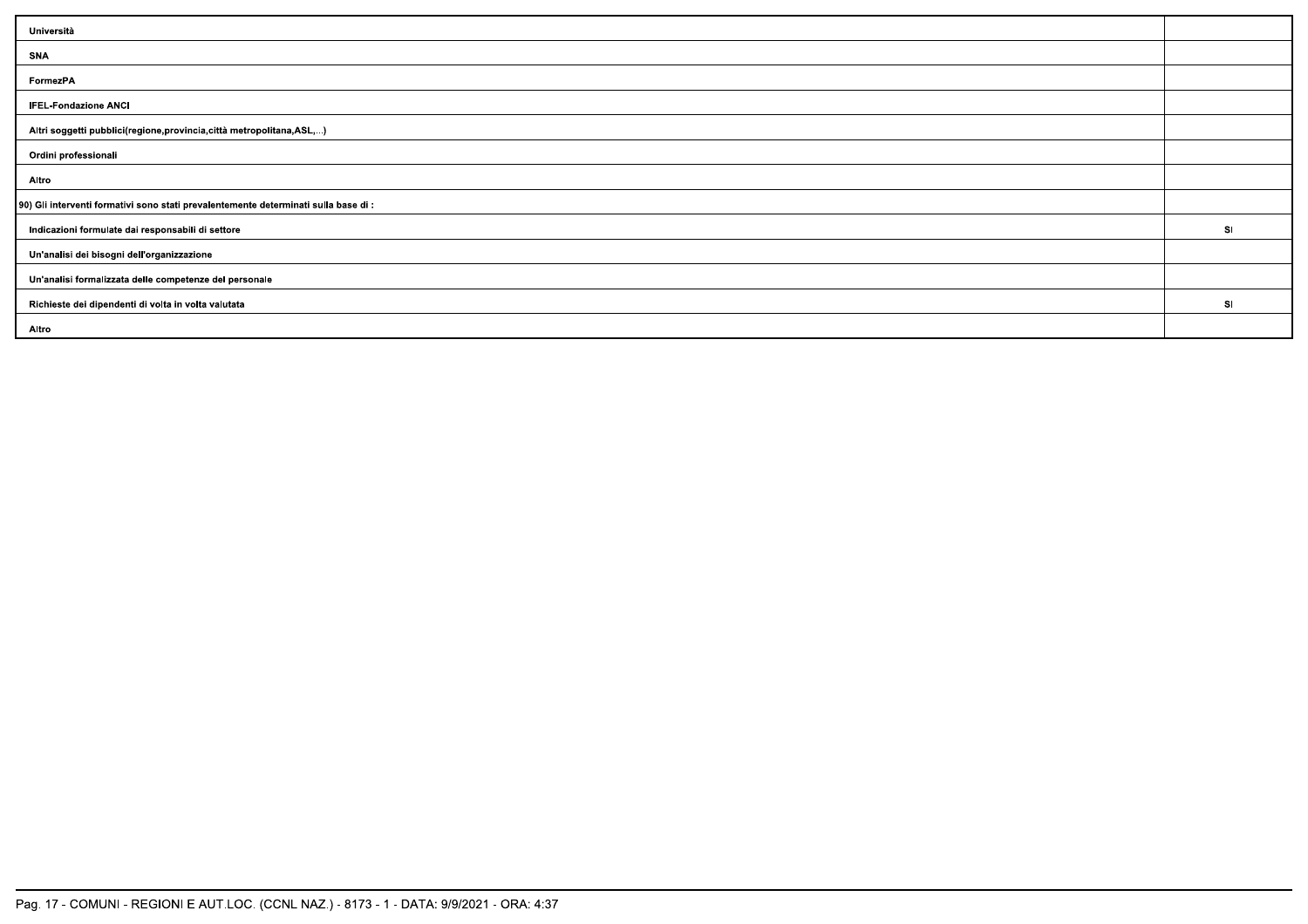| <b>Scheda Informativa 1A Convenzioni</b>                                                                                                                                                                  |           |
|-----------------------------------------------------------------------------------------------------------------------------------------------------------------------------------------------------------|-----------|
| Al 31.12 l'Ente è capofila di una convenzione stipulata ai sensi dell'art. 30 del T.U.E.L., o di analoghe disposizioni delle Regioni e Province Autonome?                                                 | <b>NO</b> |
| In caso di risposta negativa si richiede di indicare il codice dell'Ente capofila (file con i codici degli enti associato al kit excel)                                                                   | 2989      |
| In caso di risposta positiva si richiede di indicare quali sono i servizi oggetto della convenzione selezionandoli dall'elenco proposto                                                                   |           |
| Organizzazione generale dell'amministrazione, gestione finanziaria e contabile e controllo;                                                                                                               |           |
| Organizzazione dei servizi pubblici di interesse generale di ambito comunale, ivi compresi i servizi di trasporto pubblico comunale;                                                                      |           |
| Catasto, ad eccezione delle funzioni mantenute allo Stato dalla normativa vigente;                                                                                                                        |           |
| La pianificazione urbanistica ed edilizia di ambito comunale nonché la partecipazione alla pianificazione territoriale di livello sovracomunale;                                                          |           |
| Attività, in ambito comunale, di pianificazione di protezione civile e di coordinamento dei primi soccorsi;                                                                                               |           |
| L'organizzazione e la gestione dei servizi di raccolta, avvio e smaltimento e recupero dei rifiuti urbani e la riscossione dei relativi tributi;                                                          |           |
| Progettazione e gestione del sistema locale dei servizi sociali ed erogazione delle relative prestazioni ai cittadini, secondo quanto previsto dall'articolo<br>118, quarto comma, della Costituzione;    |           |
| Edilizia scolastica (per la parte non attribuita alla competenza delle province), organizzazione e gestione dei servizi scolastici;                                                                       |           |
| Polizia municipale e polizia amministrativa locale;                                                                                                                                                       |           |
| Tenuta dei registri di stato civile e di popolaz e compiti in materia di servizi anagrafici nonché in materia di serv. elettorali e statistici, nell'esercizio delle<br>funzioni di competenza statale[1] |           |
| <b>Altro</b>                                                                                                                                                                                              |           |
| Al 31.12 l'Ente è capofila di una convenzione stipulata ai sensi dell'art. 30 del T.U.E.L., o di analoghe disposizioni delle Regioni e Province Autonome?                                                 |           |
| In caso di risposta negativa si richiede di indicare il codice dell'Ente capofila (file con i codici degli enti associato al kit excel)                                                                   |           |
| In caso di risposta positiva si richiede di indicare quali sono i servizi oggetto della convenzione selezionandoli dall'elenco proposto                                                                   |           |
| Organizzazione generale dell'amministrazione, gestione finanziaria e contabile e controllo;                                                                                                               |           |
| Organizzazione dei servizi pubblici di interesse generale di ambito comunale, ivi compresi i servizi di trasporto pubblico comunale:                                                                      |           |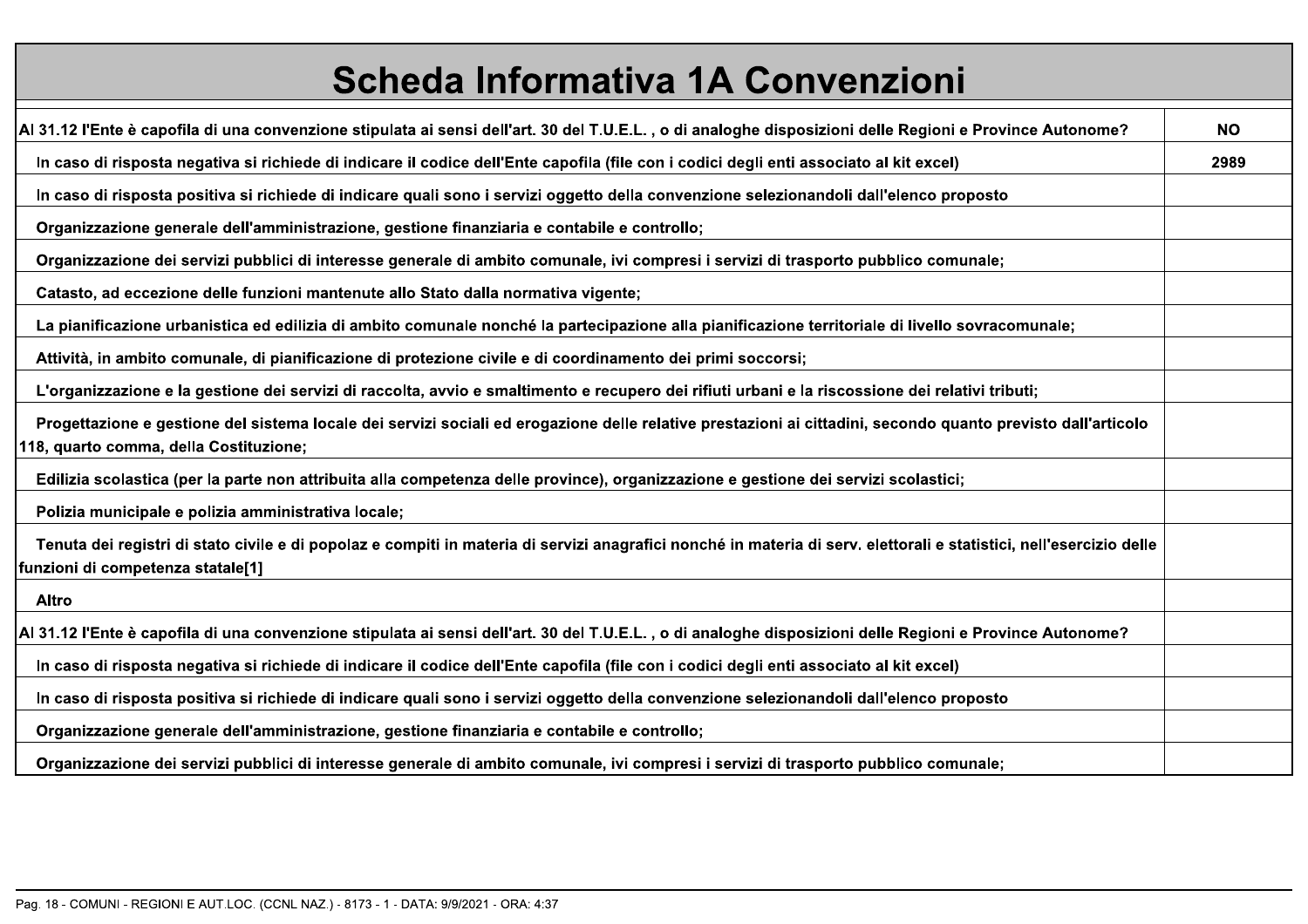| Catasto, ad eccezione delle funzioni mantenute allo Stato dalla normativa vigente;                                                                                                                        |  |
|-----------------------------------------------------------------------------------------------------------------------------------------------------------------------------------------------------------|--|
| La pianificazione urbanistica ed edilizia di ambito comunale nonché la partecipazione alla pianificazione territoriale di livello sovracomunale;                                                          |  |
| Attività, in ambito comunale, di pianificazione di protezione civile e di coordinamento dei primi soccorsi;                                                                                               |  |
| L'organizzazione e la gestione dei servizi di raccolta, avvio e smaltimento e recupero dei rifiuti urbani e la riscossione dei relativi tributi;                                                          |  |
| Progettazione e gestione del sistema locale dei servizi sociali ed erogazione delle relative prestazioni ai cittadini, secondo quanto previsto dall'articolo<br>118, quarto comma, della Costituzione;    |  |
| Edilizia scolastica (per la parte non attribuita alla competenza delle province), organizzazione e gestione dei servizi scolastici;                                                                       |  |
| Polizia municipale e polizia amministrativa locale;                                                                                                                                                       |  |
| Tenuta dei registri di stato civile e di popolaz e compiti in materia di servizi anagrafici nonché in materia di serv. elettorali e statistici, nell'esercizio delle<br>funzioni di competenza statale[1] |  |
| Altro                                                                                                                                                                                                     |  |
| Al 31.12 l'Ente è capofila di una convenzione stipulata ai sensi dell'art. 30 del T.U.E.L., o di analoghe disposizioni delle Regioni e Province Autonome?                                                 |  |
| In caso di risposta negativa si richiede di indicare il codice dell'Ente capofila (file con i codici degli enti associato al kit excel)                                                                   |  |
| In caso di risposta positiva si richiede di indicare quali sono i servizi oggetto della convenzione selezionandoli dall'elenco proposto                                                                   |  |
| Organizzazione generale dell'amministrazione, gestione finanziaria e contabile e controllo;                                                                                                               |  |
| Organizzazione dei servizi pubblici di interesse generale di ambito comunale, ivi compresi i servizi di trasporto pubblico comunale;                                                                      |  |
| Catasto, ad eccezione delle funzioni mantenute allo Stato dalla normativa vigente;                                                                                                                        |  |
| La pianificazione urbanistica ed edilizia di ambito comunale nonché la partecipazione alla pianificazione territoriale di livello sovracomunale;                                                          |  |
| Attività, in ambito comunale, di pianificazione di protezione civile e di coordinamento dei primi soccorsi;                                                                                               |  |
| L'organizzazione e la gestione dei servizi di raccolta, avvio e smaltimento e recupero dei rifiuti urbani e la riscossione dei relativi tributi;                                                          |  |
| Progettazione e gestione del sistema locale dei servizi sociali ed erogazione delle relative prestazioni ai cittadini, secondo quanto previsto dall'articolo<br>118, quarto comma, della Costituzione;    |  |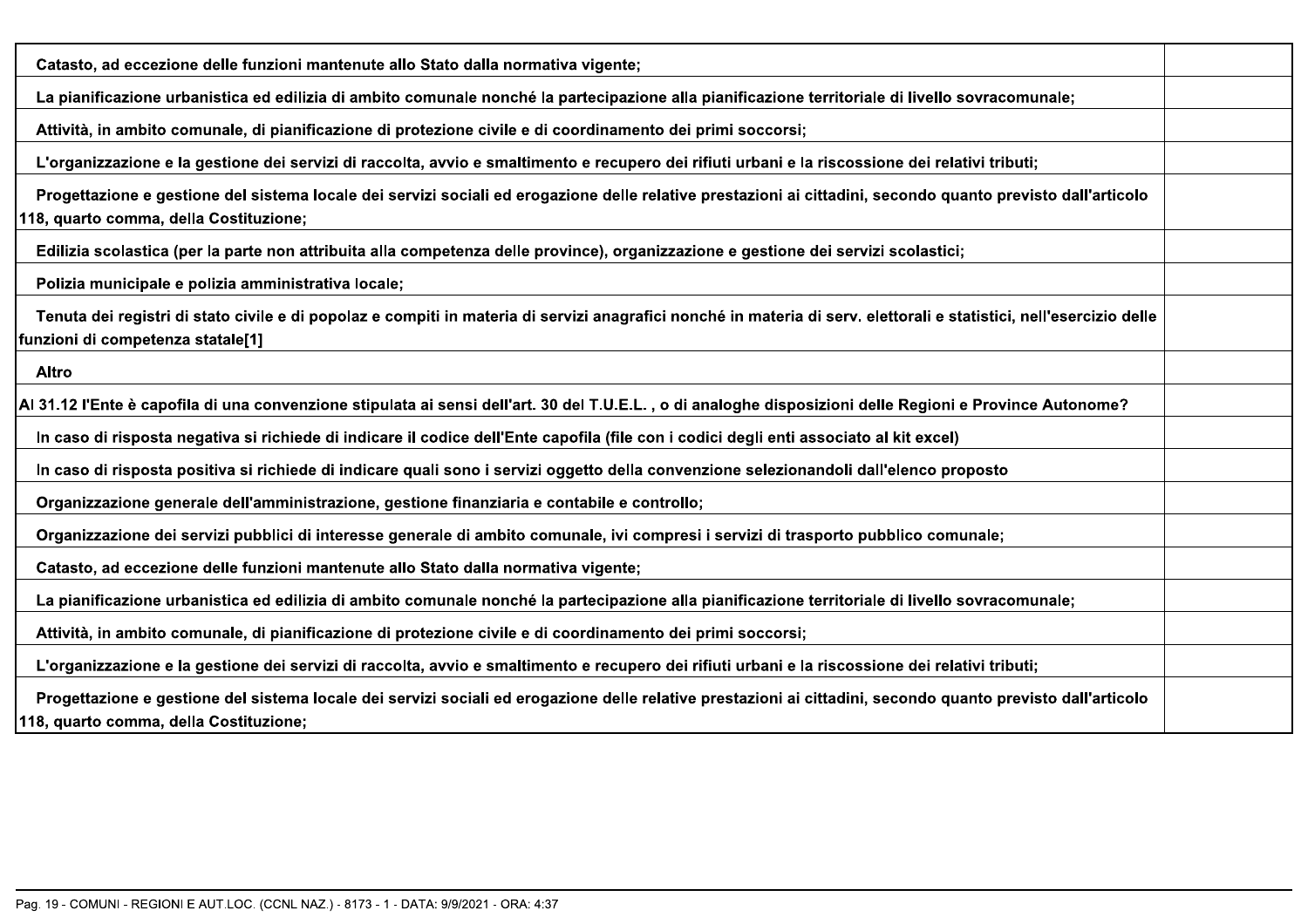| Edilizia scolastica (per la parte non attribuita alla competenza delle province), organizzazione e gestione dei servizi scolastici;                                                                       |  |
|-----------------------------------------------------------------------------------------------------------------------------------------------------------------------------------------------------------|--|
| Polizia municipale e polizia amministrativa locale;                                                                                                                                                       |  |
| Tenuta dei registri di stato civile e di popolaz e compiti in materia di servizi anagrafici nonché in materia di serv. elettorali e statistici, nell'esercizio delle<br>funzioni di competenza statale[1] |  |
| Altro                                                                                                                                                                                                     |  |
| Al 31.12 l'Ente è capofila di una convenzione stipulata ai sensi dell'art. 30 del T.U.E.L. , o di analoghe disposizioni delle Regioni e Province Autonome?                                                |  |
| In caso di risposta negativa si richiede di indicare il codice dell'Ente capofila (file con i codici degli enti associato al kit excel)                                                                   |  |
| In caso di risposta positiva si richiede di indicare quali sono i servizi oggetto della convenzione selezionandoli dall'elenco proposto                                                                   |  |
| Organizzazione generale dell'amministrazione, gestione finanziaria e contabile e controllo;                                                                                                               |  |
| Organizzazione dei servizi pubblici di interesse generale di ambito comunale, ivi compresi i servizi di trasporto pubblico comunale;                                                                      |  |
| Catasto, ad eccezione delle funzioni mantenute allo Stato dalla normativa vigente;                                                                                                                        |  |
| La pianificazione urbanistica ed edilizia di ambito comunale nonché la partecipazione alla pianificazione territoriale di livello sovracomunale;                                                          |  |
| Attività, in ambito comunale, di pianificazione di protezione civile e di coordinamento dei primi soccorsi;                                                                                               |  |
| L'organizzazione e la gestione dei servizi di raccolta, avvio e smaltimento e recupero dei rifiuti urbani e la riscossione dei relativi tributi;                                                          |  |
| Progettazione e gestione del sistema locale dei servizi sociali ed erogazione delle relative prestazioni ai cittadini, secondo quanto previsto dall'articolo<br>118, quarto comma, della Costituzione;    |  |
| Edilizia scolastica (per la parte non attribuita alla competenza delle province), organizzazione e gestione dei servizi scolastici;                                                                       |  |
| Polizia municipale e polizia amministrativa locale;                                                                                                                                                       |  |
| Tenuta dei registri di stato civile e di popolaz e compiti in materia di servizi anagrafici nonché in materia di serv. elettorali e statistici, nell'esercizio delle<br>funzioni di competenza statale[1] |  |
| <b>Altro</b>                                                                                                                                                                                              |  |
| Al 31.12 l'Ente è capofila di una convenzione stipulata ai sensi dell'art. 30 del T.U.E.L. , o di analoghe disposizioni delle Regioni e Province Autonome?                                                |  |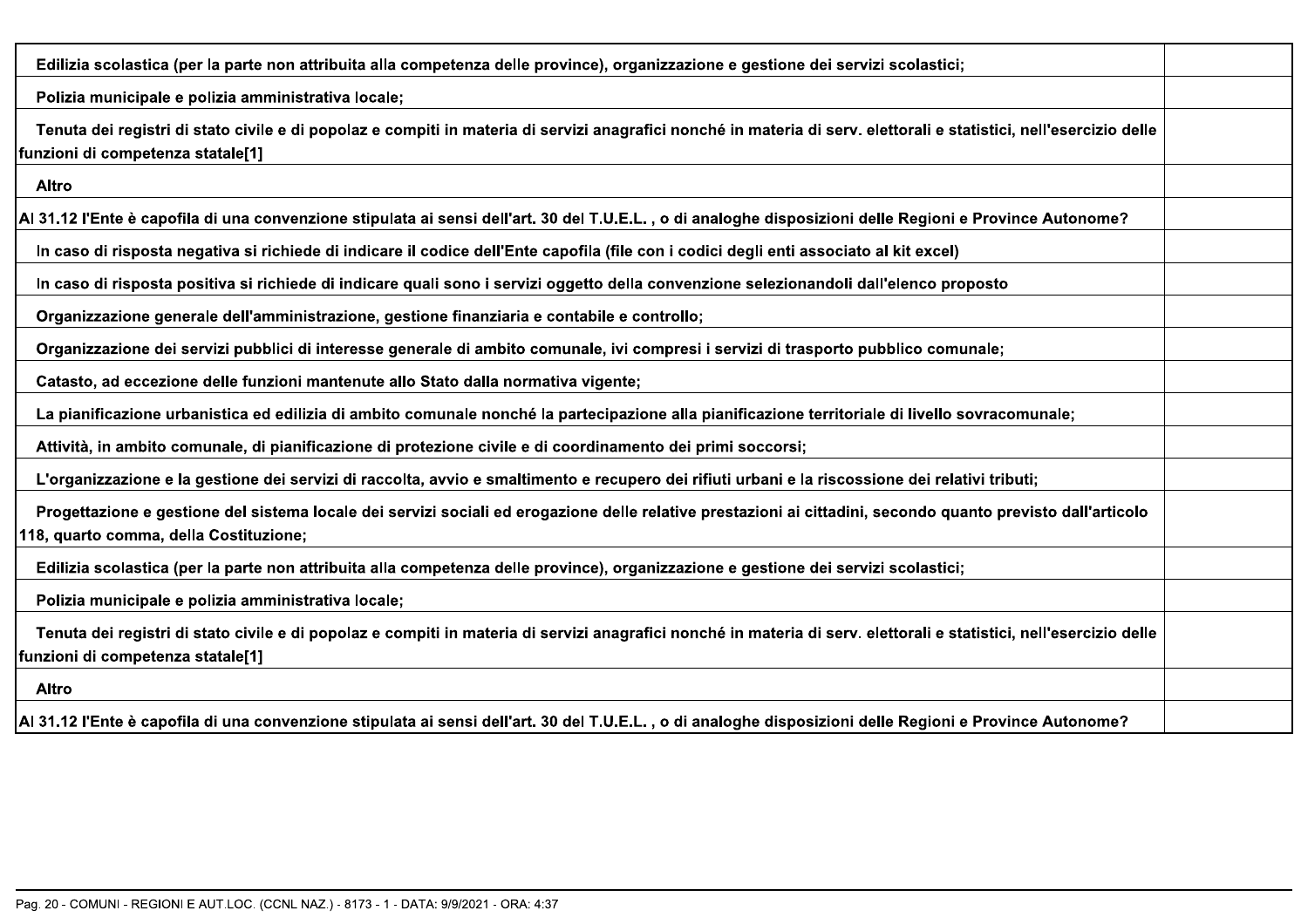| In caso di risposta negativa si richiede di indicare il codice dell'Ente capofila (file con i codici degli enti associato al kit excel)                                                                   |  |
|-----------------------------------------------------------------------------------------------------------------------------------------------------------------------------------------------------------|--|
| In caso di risposta positiva si richiede di indicare quali sono i servizi oggetto della convenzione selezionandoli dall'elenco proposto                                                                   |  |
| Organizzazione generale dell'amministrazione, gestione finanziaria e contabile e controllo;                                                                                                               |  |
| Organizzazione dei servizi pubblici di interesse generale di ambito comunale, ivi compresi i servizi di trasporto pubblico comunale;                                                                      |  |
| Catasto, ad eccezione delle funzioni mantenute allo Stato dalla normativa vigente;                                                                                                                        |  |
| La pianificazione urbanistica ed edilizia di ambito comunale nonché la partecipazione alla pianificazione territoriale di livello sovracomunale;                                                          |  |
| Attività, in ambito comunale, di pianificazione di protezione civile e di coordinamento dei primi soccorsi;                                                                                               |  |
| L'organizzazione e la gestione dei servizi di raccolta, avvio e smaltimento e recupero dei rifiuti urbani e la riscossione dei relativi tributi;                                                          |  |
| Progettazione e gestione del sistema locale dei servizi sociali ed erogazione delle relative prestazioni ai cittadini, secondo quanto previsto dall'articolo<br>118, quarto comma, della Costituzione;    |  |
| Edilizia scolastica (per la parte non attribuita alla competenza delle province), organizzazione e gestione dei servizi scolastici;                                                                       |  |
| Polizia municipale e polizia amministrativa locale;                                                                                                                                                       |  |
| Tenuta dei registri di stato civile e di popolaz e compiti in materia di servizi anagrafici nonché in materia di serv. elettorali e statistici, nell'esercizio delle<br>funzioni di competenza statale[1] |  |
| Altro                                                                                                                                                                                                     |  |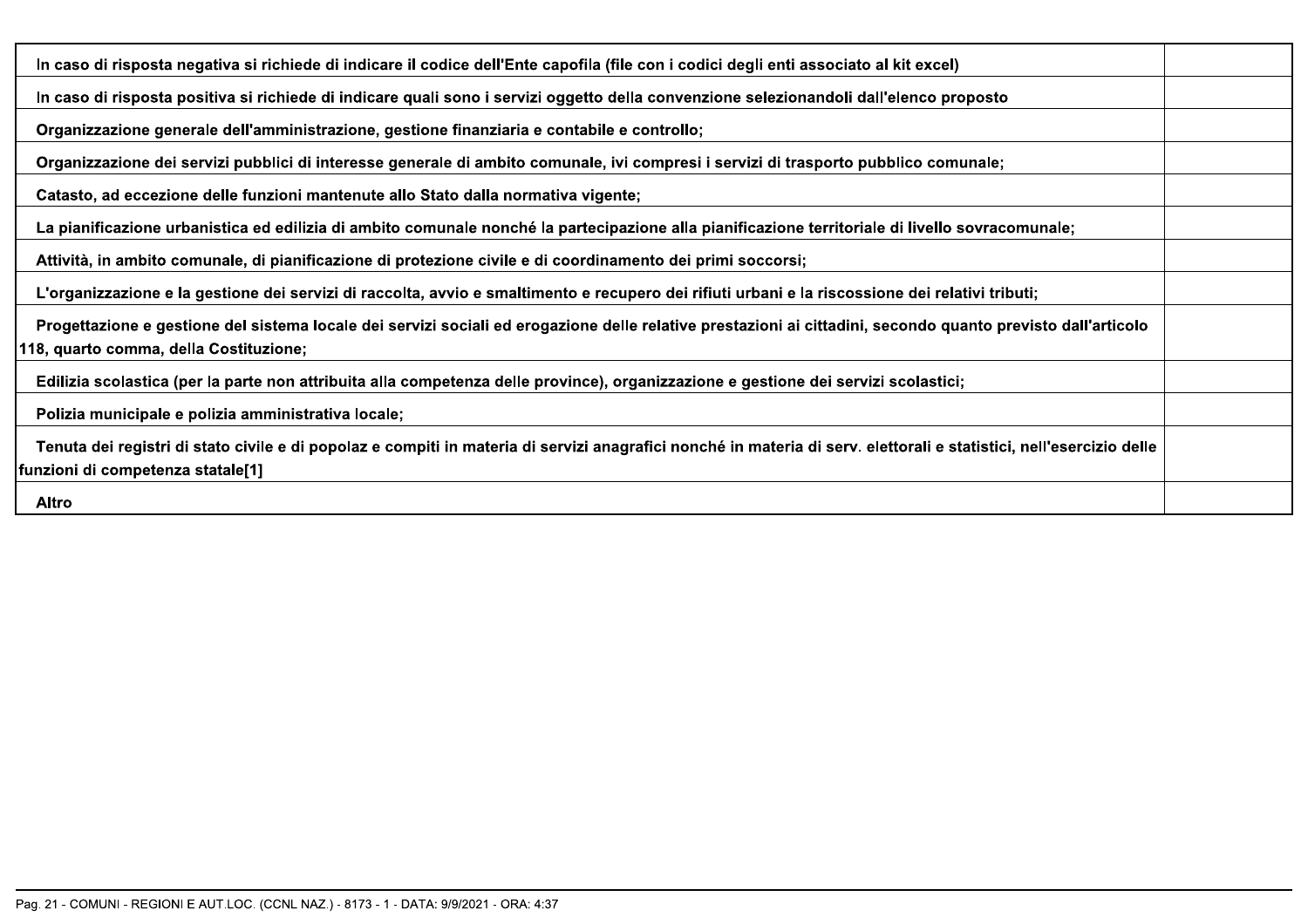|                                   |                | T1 Personale a Tempo Indeterminato |                |                    |              |                    |                |                            |
|-----------------------------------|----------------|------------------------------------|----------------|--------------------|--------------|--------------------|----------------|----------------------------|
| Qualifica                         |                | <b>Tempo Pieno</b>                 |                | Part Time Inf. 50% |              | Part Time Sup. 50% |                | Totale Dipendenti al 31/12 |
|                                   | U              | D                                  | U              | D                  | U            | D                  | U              | ח                          |
| <b>POSIZIONE ECONOMICA D4</b>     |                | $\mathbf{0}$                       | $\Omega$       | 0                  | $\mathbf{0}$ | $\mathbf 0$        |                |                            |
| <b>POSIZIONE ECONOMICA D1</b>     | $\mathbf 0$    |                                    | $\overline{0}$ | $\Omega$           | 0            | 0                  | $\overline{0}$ |                            |
| POSIZIONE ECONOMICA C4            |                |                                    | $\Omega$       | $\Omega$           | $\mathbf{0}$ | $\Omega$           |                |                            |
| <b>POSIZIONE ECONOMICA C3</b>     |                | $\overline{2}$                     | $\overline{0}$ | $\Omega$           | $\mathbf{0}$ | $\Omega$           |                |                            |
| <b>POSIZIONE ECONOMICA C1</b>     | $\overline{2}$ |                                    | 0              | $\Omega$           | 0            | $\Omega$           | $\overline{2}$ |                            |
| POSIZ.ECON. B4 PROFILI ACCESSO B1 |                | $\Omega$                           | $\Omega$       | $\Omega$           | $\mathbf{0}$ | $\Omega$           |                |                            |
| <b>POSIZIONE ECONOMICA B3</b>     |                |                                    | ∩              |                    | $\Omega$     | $\Omega$           |                |                            |
| TOTALE :                          |                | 9                                  | 0              |                    | $\bf{0}$     | 0                  |                |                            |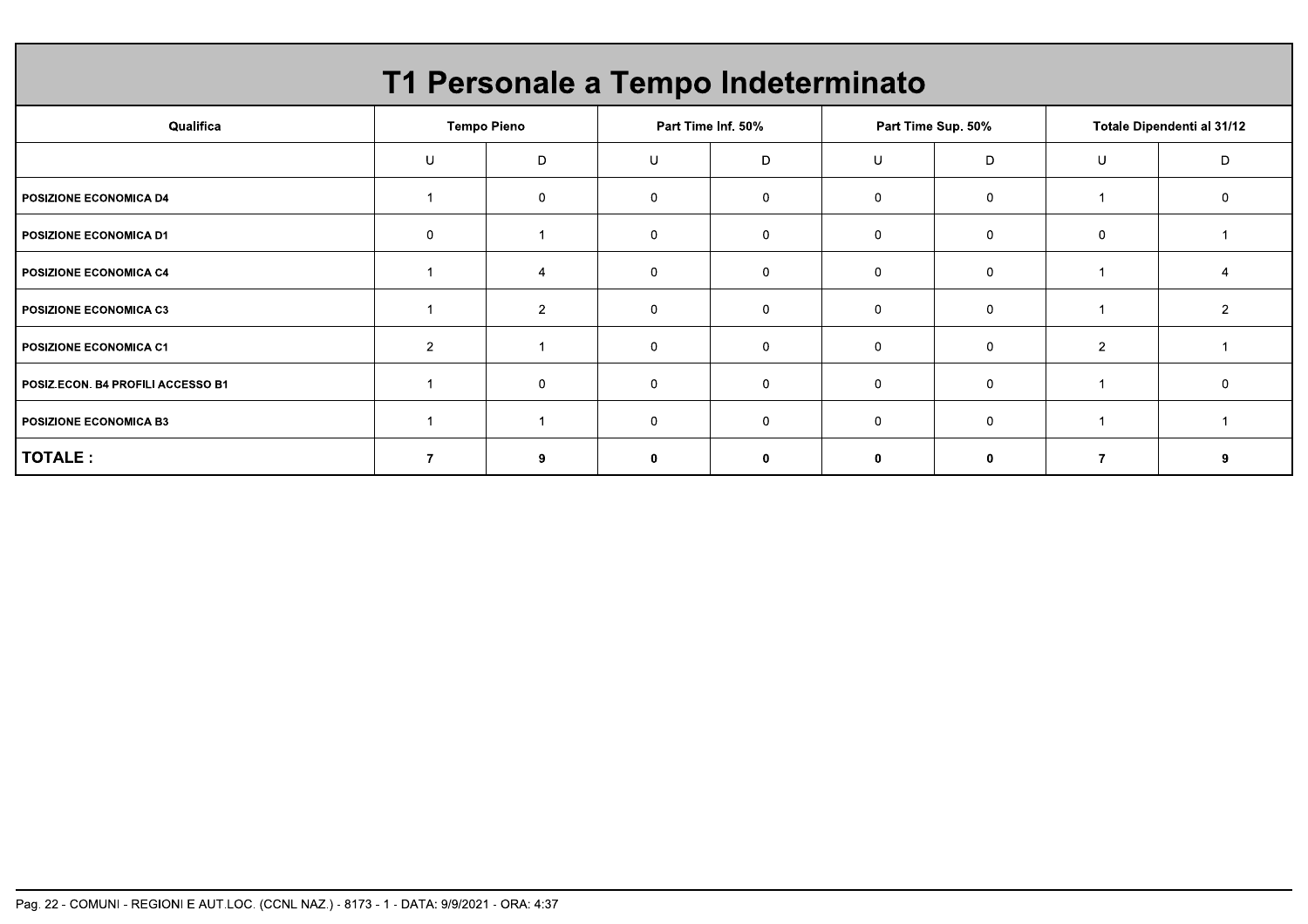|               | T2 Personale con Contratto o Modalità? di Lavoro Flessibile |                     |              |                          |             |                                                     |          |              |                |                                                |   |                                                                     |            |                                                                        |
|---------------|-------------------------------------------------------------|---------------------|--------------|--------------------------|-------------|-----------------------------------------------------|----------|--------------|----------------|------------------------------------------------|---|---------------------------------------------------------------------|------------|------------------------------------------------------------------------|
| Categoria     |                                                             | A Tempo Determinato |              | <b>Formazione Lavoro</b> |             | Contratti di<br>somministrazione (ex<br>Interinale) |          | L.S.U.L.P.U. | indicato in T1 | <b>Telelavoro/Smart</b><br>working - Personale |   | Personale soggetto a<br>Turnazione -<br>Personale indicato in<br>T1 |            | Personale soggetto a<br>Reperibilità? -<br>Personale indicato in<br>T1 |
|               |                                                             | D                   | U            | D                        | U           | D                                                   |          | D.           | U              | D                                              | U | D                                                                   | U          | D.                                                                     |
| I CATEGORIA C |                                                             | $\Omega$            | $\mathbf{0}$ |                          | 0           | 0                                                   | $\Omega$ |              | $\Omega$       | $\mathbf 0$                                    |   |                                                                     | $^{\circ}$ |                                                                        |
| l TOTALE :    |                                                             | 0                   | $\mathbf{0}$ |                          | $\mathbf 0$ | 0                                                   | $\bf{0}$ |              | $\mathbf{0}$   | 0                                              |   |                                                                     | 0          |                                                                        |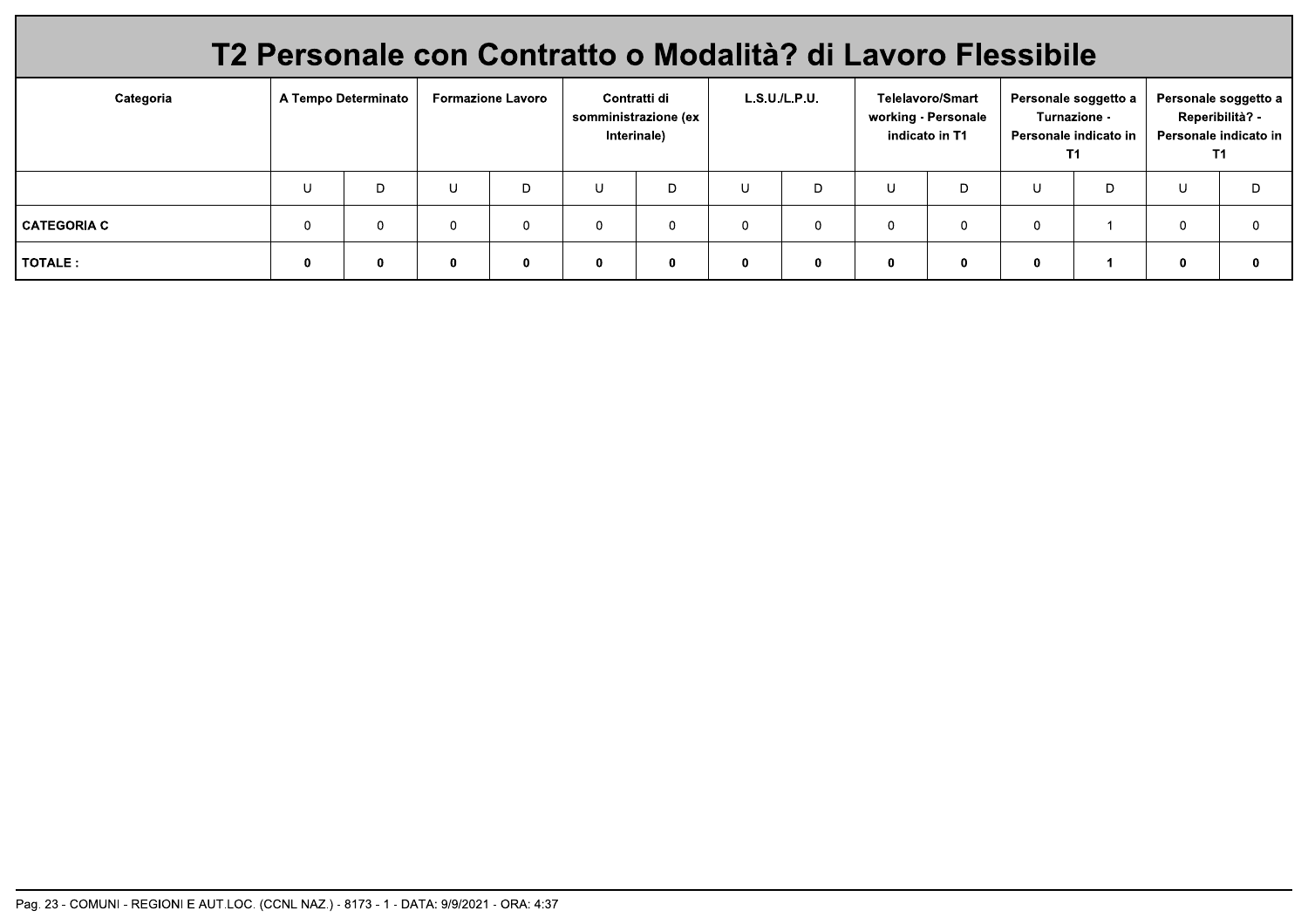## T2A Personale con Rapporto di Lavoro Flessibile

LA TABELLA NON RISULTA RILEVATA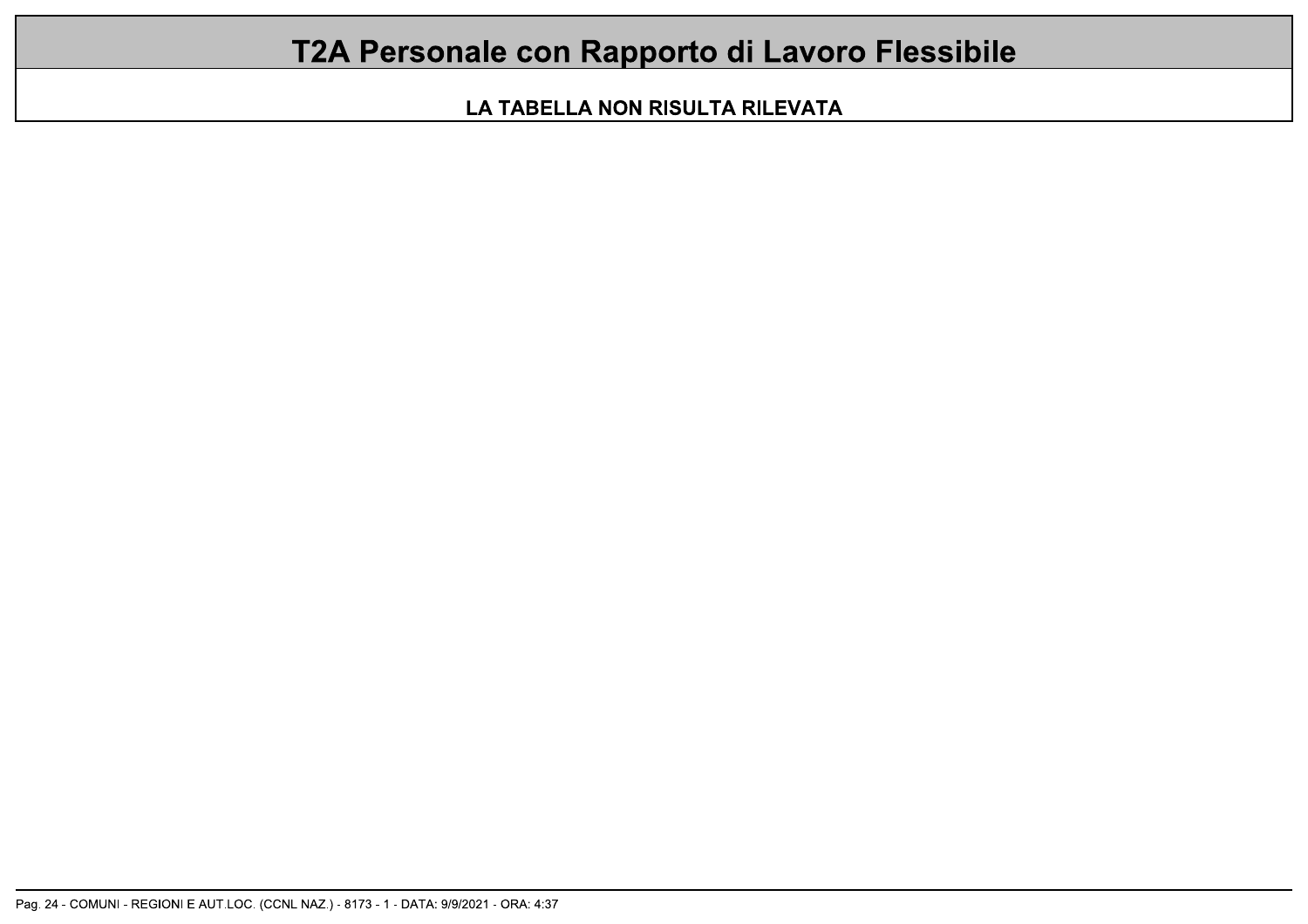### T3 Personale Comandato/Distaccato e Fuori Ruolo

LA TABELLA NON RISULTA RILEVATA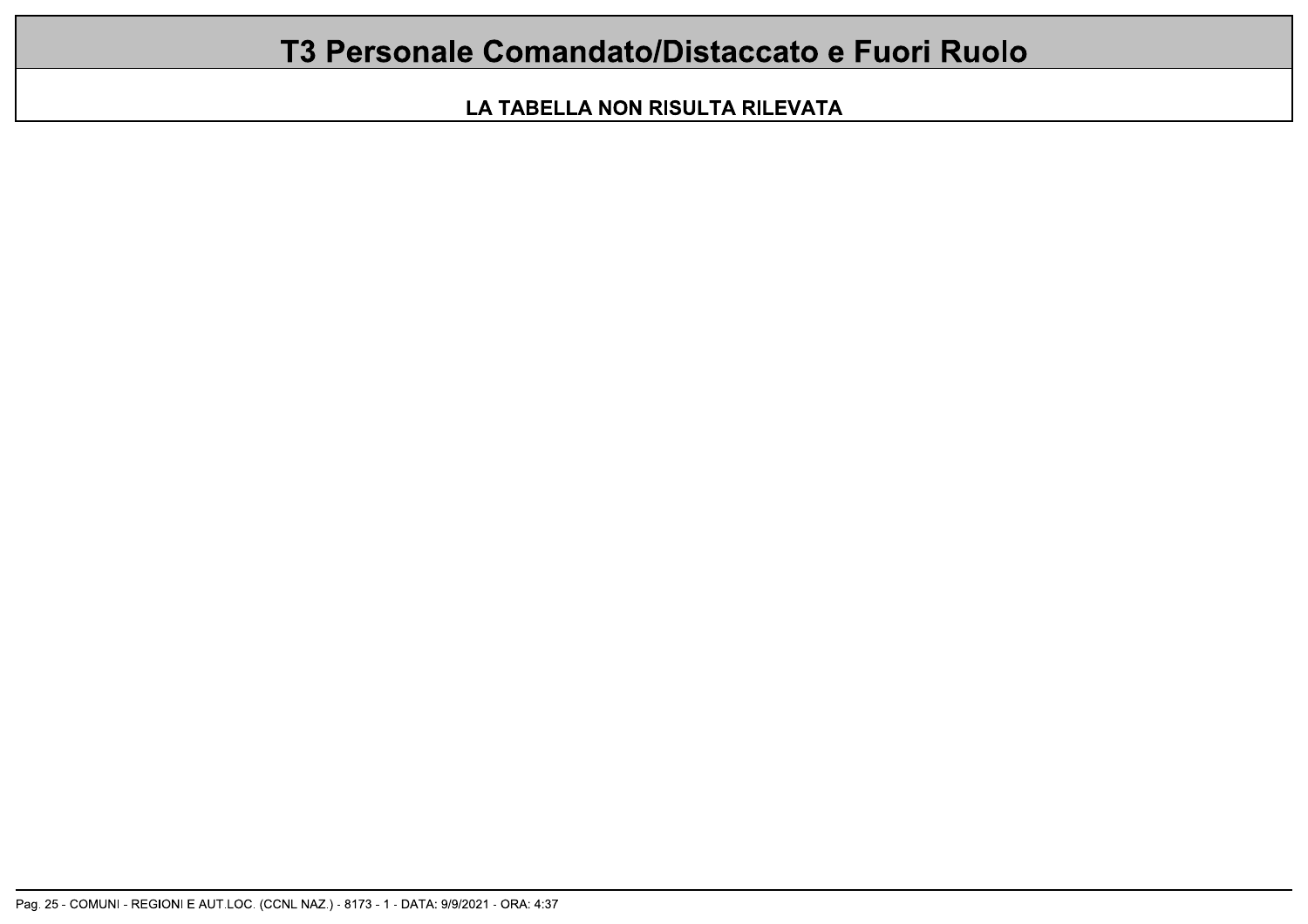# T4 Passaggi di Ruolo/Posizione Economica/Profilo

LA TABELLA NON RISULTA RILEVATA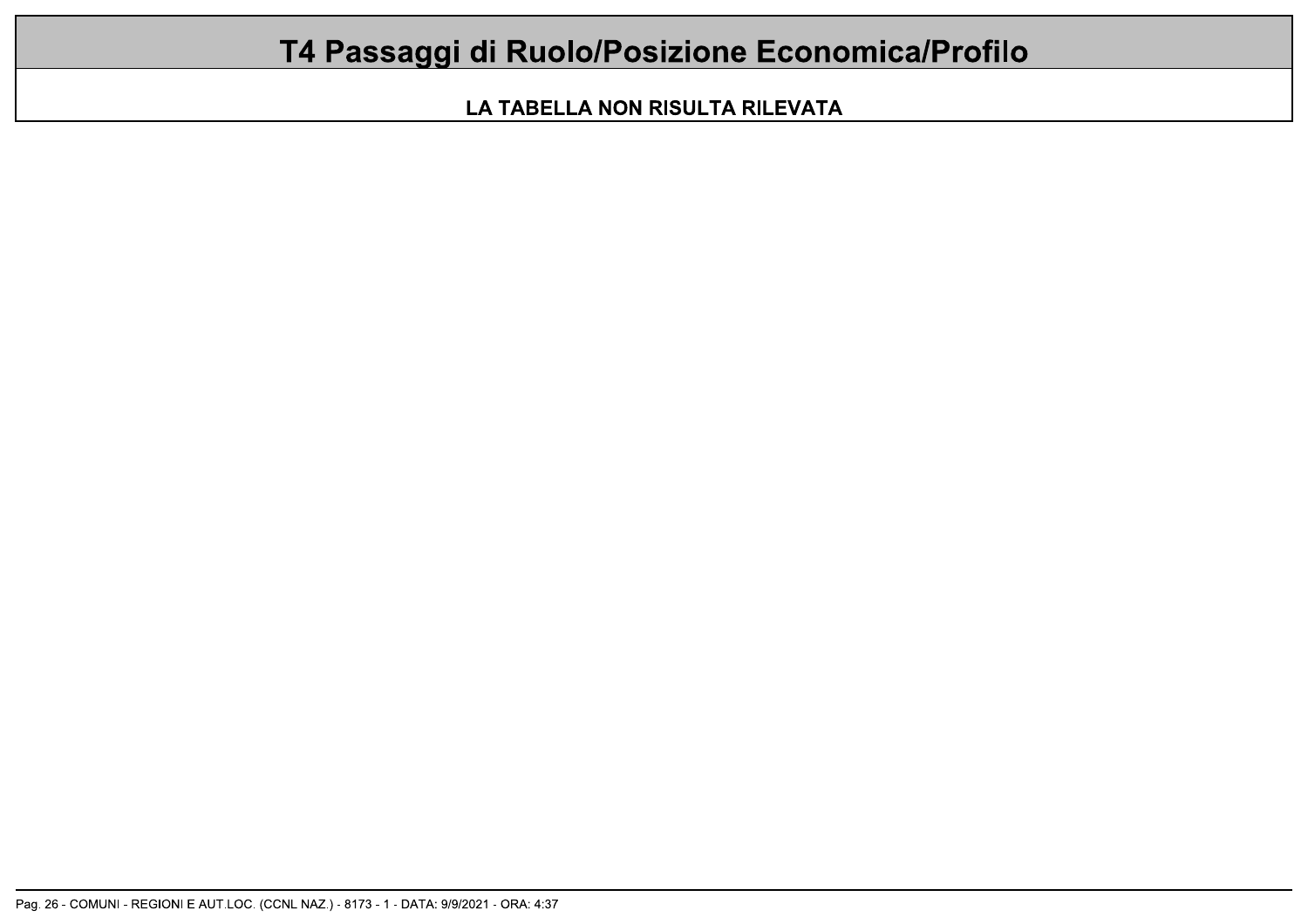|                                             |         |                                                    |                |                                                  |                          |                                                            |                          |                                                                                                     | <b>T5 Personale Cessato</b>                                                                        |        |                                  |                    |                          |                                     |              |                                                                        |                          |                          |                |
|---------------------------------------------|---------|----------------------------------------------------|----------------|--------------------------------------------------|--------------------------|------------------------------------------------------------|--------------------------|-----------------------------------------------------------------------------------------------------|----------------------------------------------------------------------------------------------------|--------|----------------------------------|--------------------|--------------------------|-------------------------------------|--------------|------------------------------------------------------------------------|--------------------------|--------------------------|----------------|
| Qualifica                                   |         | COLLOCAMENT<br>O A RIPOSO<br>PER LIMITI DI<br>ETA' |                | <b>DIMISSIONI</b><br>(CON DIRITTO<br>A PENSIONE) |                          | <b>PASSAGGI PER</b><br><b>ESTERNALIZZA</b><br><b>ZIONI</b> |                          | <b>PASSAGGI AD</b><br><b>ALTRE</b><br><b>AMMINISTRAZI</b><br><b>ONI - STESSO</b><br><b>COMPARTO</b> | <b>PASSAGGI AD</b><br><b>ALTRE</b><br><b>AMMINISTRAZI</b><br><b>ONI - ALTRO</b><br><b>COMPARTO</b> |        | <b>RAPPORTO</b><br><b>LAVORO</b> | <b>RISOLUZIONE</b> | <b>LICENZIAMENTI</b>     | <b>DISPOSTI</b><br><b>DALL'ENTE</b> |              | <b>VINCITORI</b><br><b>ALTRO</b><br><b>CONCORSO</b><br><b>PUBBLICO</b> |                          | <b>ALTRE CAUSE</b>       | Totale         |
|                                             | $\sf U$ | D                                                  | U              | $\mathsf D$                                      | $\sf U$                  | D                                                          | U                        | D                                                                                                   | U                                                                                                  | D      | U                                | $\mathsf{D}$       | U                        | D                                   | $\sf U$      | D                                                                      | $\cup$                   | D                        |                |
| POSIZIONE ECONOMICA D4                      | $\sim$  | $\sim$                                             | $\mathbf 0$    | $\overline{1}$                                   | $\sim$                   | $\sim$                                                     | $\sim$                   | $\sim$                                                                                              | $\sim$                                                                                             | $\sim$ | $\overline{a}$                   | $\sim$             | $\sim$                   | $\sim$                              | $\sim$       | $\sim$                                                                 | $\sim$                   | $\sim$                   | $\overline{1}$ |
| <b>POSIZIONE ECONOMICA C3</b>               | $\sim$  | $\sim$                                             | $\sim$         | $\sim$                                           | $\sim$                   | $\sim$                                                     | $\sim$                   | $\overline{\phantom{a}}$                                                                            | $\sim$                                                                                             | $\sim$ | $\sim$                           | $\sim$             | $\sim$                   | $\sim$                              | $\mathbf{0}$ | $\overline{1}$                                                         | $\sim$                   | $\sim$                   | $\overline{1}$ |
|                                             | $\sim$  | $\overline{\phantom{a}}$                           | $\overline{1}$ | $\mathbf 0$                                      | $\overline{\phantom{a}}$ | $\overline{\phantom{a}}$                                   | $\overline{\phantom{a}}$ | $\overline{\phantom{a}}$                                                                            | $\overline{\phantom{a}}$                                                                           | $\sim$ |                                  | $\sim$             | $\overline{\phantom{a}}$ | $\overline{\phantom{a}}$            | $\sim$       | $\overline{\phantom{a}}$                                               | $\overline{\phantom{a}}$ | $\overline{\phantom{a}}$ | $\mathbf{1}$   |
| POSIZ.ECON. B4 PROFILI<br><b>ACCESSO B1</b> |         |                                                    |                |                                                  |                          |                                                            |                          |                                                                                                     |                                                                                                    |        |                                  |                    |                          |                                     |              |                                                                        |                          |                          |                |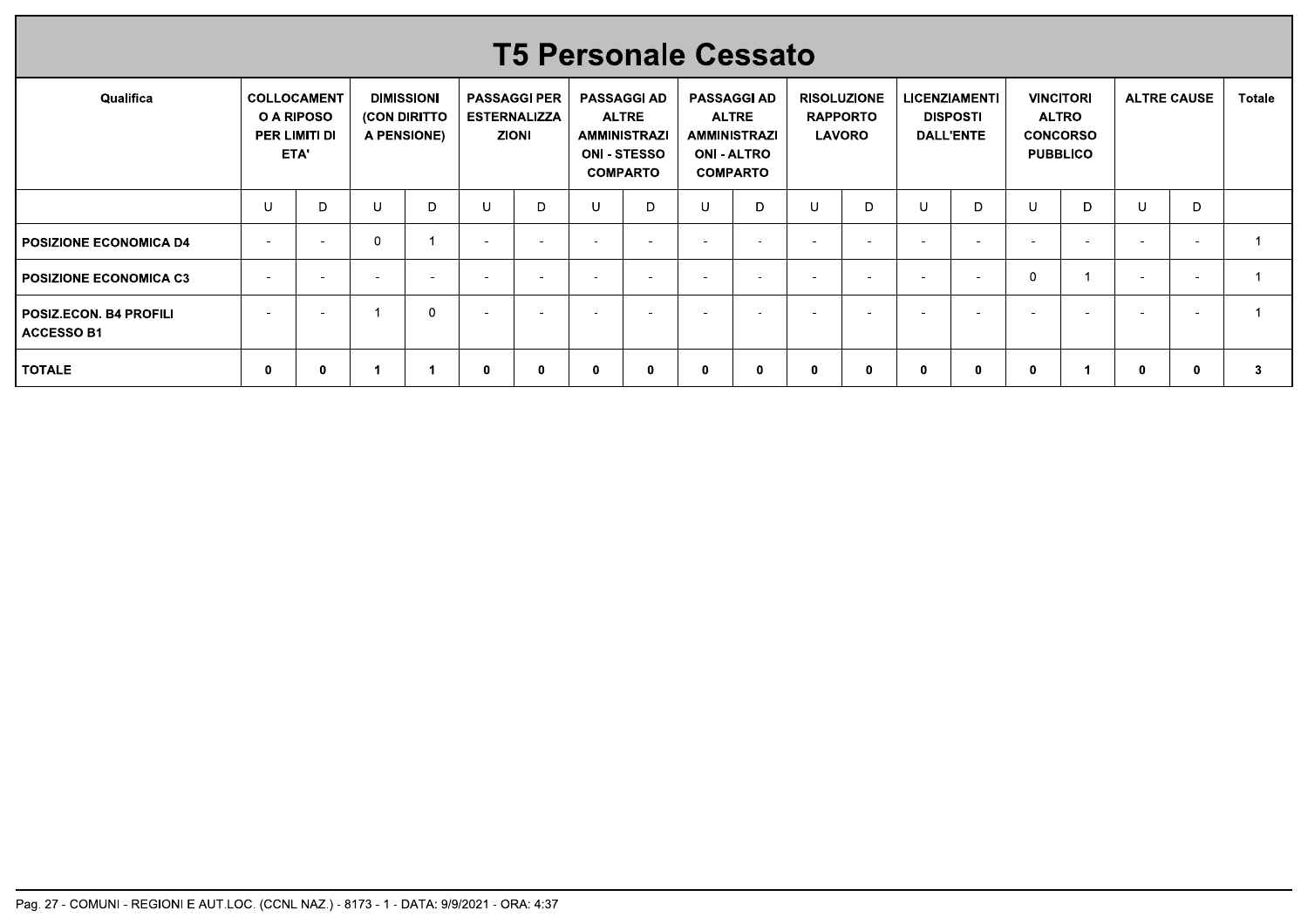|                               |        |                                     |                          |                    |        | <b>T6 Personale Assunto</b>          |                          |                                                                                          |                          |                                                                                           |                          |                                                                                                     |                          |                                                                                                    |                          |                                                                                                          |                          |                                                                                        |               |
|-------------------------------|--------|-------------------------------------|--------------------------|--------------------|--------|--------------------------------------|--------------------------|------------------------------------------------------------------------------------------|--------------------------|-------------------------------------------------------------------------------------------|--------------------------|-----------------------------------------------------------------------------------------------------|--------------------------|----------------------------------------------------------------------------------------------------|--------------------------|----------------------------------------------------------------------------------------------------------|--------------------------|----------------------------------------------------------------------------------------|---------------|
| Qualifica                     |        | <b>NOMINA DA</b><br><b>CONCORSO</b> |                          | <b>ALTRE CAUSE</b> |        | <b>STABILIZZATO</b><br><b>DA LSU</b> |                          | <b>ASSUNZIONE</b><br><b>PER CHIAMATA</b><br><b>DIRETTA</b><br>(L.68/99 Cat.<br>Protette) |                          | <b>ASSUNZIONE</b><br><b>PER CHIAMATA</b><br><b>NUMERICA</b><br>(L.68/99 Cat.<br>Protette) |                          | <b>PASSAGGI DA</b><br><b>ALTRA</b><br><b>AMMINISTRAZI</b><br><b>ONE - STESSO</b><br><b>COMPARTO</b> |                          | <b>PASSAGGI DA</b><br><b>ALTRA</b><br><b>AMMINISTRAZI</b><br><b>ONE - ALTRO</b><br><b>COMPARTO</b> |                          | <b>PERSON.</b><br><b>ASSUNTO CON</b><br><b>PROCEDURE</b><br>ART. 35, C. 3-<br><b>BIS, DLGS</b><br>165/01 |                          | <b>PERSONALE</b><br><b>ASSUNTO CON</b><br><b>PROCEDURE</b><br>ART 20 D.LGS.<br>75/2017 | Totale        |
|                               |        | D                                   | U                        | D                  | -U     | D                                    | U                        | D                                                                                        | IJ                       |                                                                                           | U                        | D                                                                                                   | U                        | D                                                                                                  |                          | D                                                                                                        | ്ധ                       | D                                                                                      |               |
| <b>POSIZIONE ECONOMICA D1</b> | $\sim$ | $\overline{\phantom{a}}$            | $\overline{\phantom{0}}$ |                    | $\sim$ |                                      | $\overline{a}$           | <b>1</b>                                                                                 | $\overline{\phantom{a}}$ | $\overline{\phantom{0}}$                                                                  | 0                        |                                                                                                     | $\overline{\phantom{a}}$ |                                                                                                    | $\overline{\phantom{a}}$ | $\overline{\phantom{a}}$                                                                                 | $\overline{\phantom{a}}$ | $\overline{\phantom{0}}$                                                               |               |
| <b>POSIZIONE ECONOMICA C1</b> | 0      |                                     | $\overline{\phantom{a}}$ |                    |        | $\overline{\phantom{0}}$             | $\overline{\phantom{a}}$ | $\overline{\phantom{a}}$                                                                 | $\overline{\phantom{a}}$ | $\overline{\phantom{0}}$                                                                  | $\overline{\phantom{0}}$ |                                                                                                     | $\overline{\phantom{0}}$ |                                                                                                    | $\overline{\phantom{a}}$ | -                                                                                                        | $\overline{\phantom{0}}$ | $\overline{\phantom{a}}$                                                               |               |
| <b>Totale</b>                 | 0      |                                     | $\overline{\phantom{a}}$ |                    | $\sim$ |                                      | $\overline{\phantom{a}}$ | $\overline{\phantom{a}}$                                                                 | $\overline{\phantom{a}}$ |                                                                                           |                          |                                                                                                     | $\overline{\phantom{0}}$ |                                                                                                    | $\sim$                   |                                                                                                          | $\overline{\phantom{a}}$ | $\overline{\phantom{a}}$                                                               | $\mathcal{P}$ |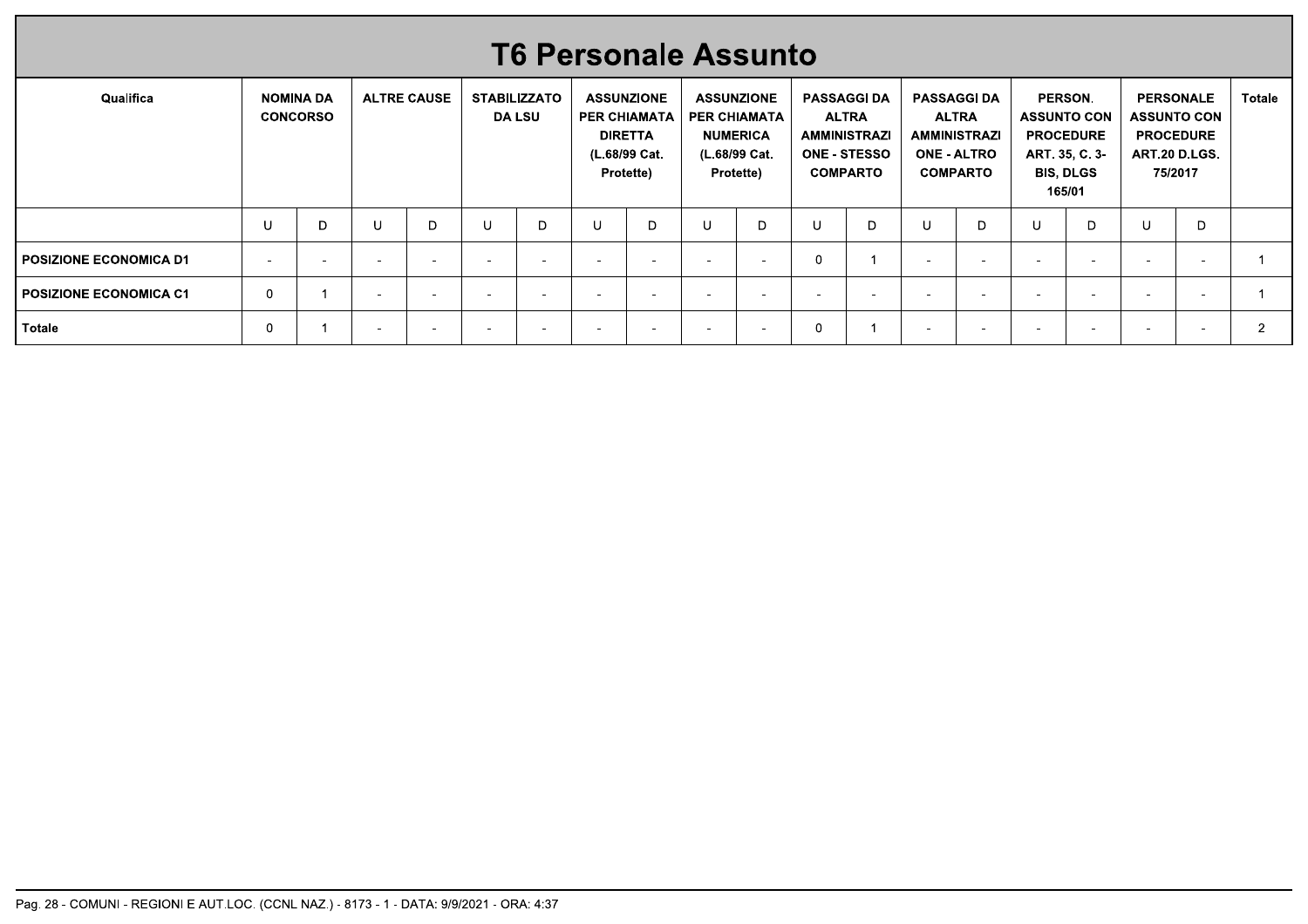|                                                     |                |        |          |            |                          |                          |          |                          |                          | T7 Dipendenti per Anzianità di Servizio |                |                |              |                          |              |                          |                          |                          |                          |                          |                     |
|-----------------------------------------------------|----------------|--------|----------|------------|--------------------------|--------------------------|----------|--------------------------|--------------------------|-----------------------------------------|----------------|----------------|--------------|--------------------------|--------------|--------------------------|--------------------------|--------------------------|--------------------------|--------------------------|---------------------|
| Fasce dipendenti per anzianità di servizio da - a : | $0 - 5$        |        | $6 - 10$ |            |                          | $11 - 15$                | 16-20    |                          |                          | 21-25                                   | 26-30          |                | 31-35        |                          | 36-40        |                          | 41 43                    |                          |                          | 44 e oltre               | <b>Totale Pers.</b> |
| Qualifica                                           | U              | D      | U        | D          | $\cup$                   | D                        | U        | D                        | $\cup$                   | D                                       | $\cup$         | D              | U            | D                        | $\cup$       | D                        | $\mathbf{U}$             | D                        | U                        | D                        |                     |
| <b>POSIZIONE ECONOMICA D4</b>                       | $\sim$         | $\sim$ | $\sim$   | $\sim$     | $\overline{\phantom{a}}$ | $\sim$                   | $\sim$   | $\sim$                   |                          | $\Omega$                                | $\sim$         | $\sim$         | $\sim$       | $\sim$                   | $\sim$       | $\overline{\phantom{a}}$ | $\sim$                   | $\sim$                   | $\sim$                   | $\sim$                   |                     |
| <b>POSIZIONE ECONOMICA D1</b>                       | $\sim$         |        | $\sim$   | $\sim$     | $\sim$                   | $\sim$                   | $\Omega$ |                          | . .                      | $\sim$                                  | $\sim$         | <b>COLLEGE</b> | $\sim$       |                          | $\sim$       | $\sim$                   | $\sim$                   | $\sim$                   | $\sim$                   | $\sim$                   |                     |
| POSIZIONE ECONOMICA C4                              | $\sim$         | $\sim$ | $\sim$   | $\sim$     | $\overline{\phantom{a}}$ | $\sim$                   | $\sim$   | $\overline{\phantom{a}}$ |                          |                                         | $\sim$         | $\sim$         | $\Omega$     | -3                       | $\sim$       | $\overline{\phantom{a}}$ | $\overline{\phantom{a}}$ | $\overline{\phantom{a}}$ | $\sim$                   | $\overline{\phantom{a}}$ | 5                   |
| <b>POSIZIONE ECONOMICA C3</b>                       | $\sim$         | $\sim$ | $\sim$   | $\sim$     | $\overline{\phantom{a}}$ | $\sim$                   | $\sim$   | $\sim$                   |                          | $\Omega$                                | $\sim$         | $\sim$         | $\Omega$     | $\overline{2}$           | $\sim$       | $\overline{\phantom{a}}$ | $\sim$                   | $\sim$                   | $\overline{\phantom{a}}$ | $\sim$                   | $\mathbf{3}$        |
| <b>POSIZIONE ECONOMICA C1</b>                       | $\overline{2}$ |        | $\sim$   | $\sim$     | $\sim$                   | $\sim$                   | $\sim$   | $\sim$                   | $\sim$                   | $\sim$                                  | $\sim$         | $\sim$         | $\sim$       | $\sim$                   | $\sim$       | $\sim$                   | $\sim$                   | $\sim$                   | $\sim$                   | $\sim$                   | 3                   |
| POSIZ.ECON. B4 PROFILI ACCESSO B1                   | $\sim$         | $\sim$ | $\sim$   | $\sim$     | $\overline{\phantom{a}}$ | $\overline{\phantom{a}}$ | $\sim$   | $\overline{\phantom{a}}$ | $\sim$                   | $\overline{\phantom{a}}$                | $\overline{1}$ | $\Omega$       | $\sim$       | $\overline{\phantom{a}}$ | $\sim$       | $\sim$                   | $\overline{\phantom{a}}$ | $\sim$                   | $\overline{\phantom{a}}$ | $\overline{\phantom{a}}$ |                     |
| <b>POSIZIONE ECONOMICA B3</b>                       | $\sim$         | $\sim$ | $\sim$   | $\sim$     | $\overline{\phantom{a}}$ | $\sim$                   |          |                          | $\overline{\phantom{a}}$ | $\sim$                                  | $\sim$         | $\sim$         | $\sim$       | $\sim$                   | $\sim$       | $\overline{a}$           | $\overline{\phantom{a}}$ | $\sim$                   | $\overline{\phantom{a}}$ | $\sim$                   | $\overline{2}$      |
| TOTALE:                                             | $\overline{2}$ |        | $\Omega$ | $\sqrt{2}$ | - 0                      | 0                        |          | $\overline{2}$           | -3                       |                                         | $\overline{1}$ | $\mathbf{0}$   | $\mathbf{r}$ | -5                       | $\mathbf{0}$ | - 0                      | n                        | - 0                      | - 0                      | $\mathbf{0}$             | 16                  |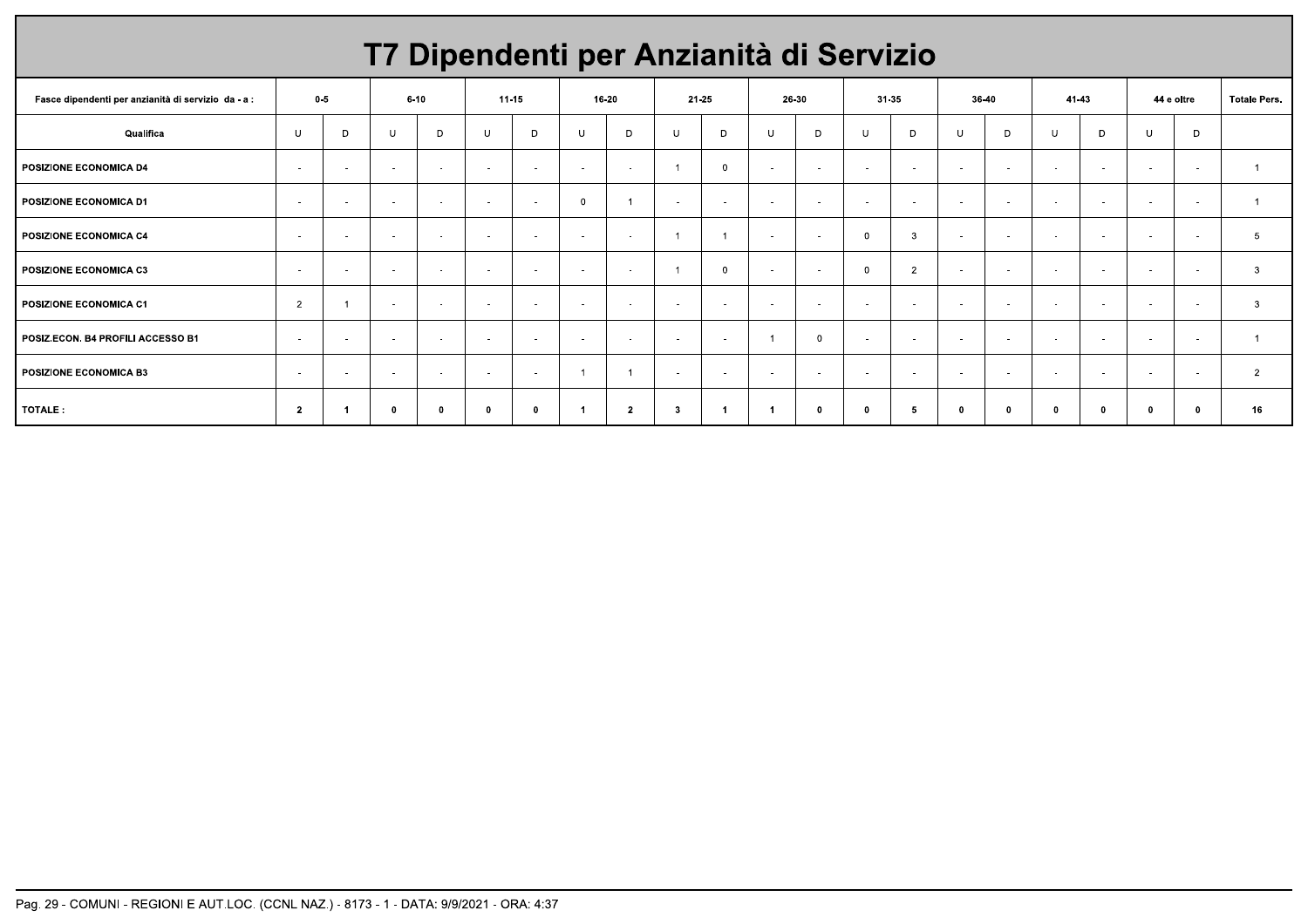# T8 Dipendenti per Età

| Fasce dipendenti per età da - a:  |                          | $0 - 19$     | 20-24                    |            | 25-29  |          |                          | 30-34                    | 35-39          |              | 40-44    |                          | 45-49          |                          | 50-54       |                | 55-59          |                          | 60-64          |                          | 65-67                    |              | 68-99                    |              | Tot. Pers.     |
|-----------------------------------|--------------------------|--------------|--------------------------|------------|--------|----------|--------------------------|--------------------------|----------------|--------------|----------|--------------------------|----------------|--------------------------|-------------|----------------|----------------|--------------------------|----------------|--------------------------|--------------------------|--------------|--------------------------|--------------|----------------|
| Qualifica                         | U                        | D            | U                        | D          | U      | D        | U                        | D                        | U              | D            | U        | D                        | U              | D                        | U           | D              | U              | D                        | $\cup$         | D                        | <b>U</b>                 | D            | U                        | D            |                |
| POSIZIONE ECONOMICA D4            | $\sim$                   | $\sim$       | $\sim$                   | $\sim$     | $\sim$ | $\sim$   | $\sim$                   | $\sim$                   | $\sim$         | $\sim$       | $\sim$   | $\sim$                   | $\sim$         | $\sim$                   | $\sim$      | $\sim$         | $\overline{1}$ | $\overline{\mathbf{0}}$  | $\overline{a}$ | $\sim$                   | $\sim$                   | $\sim$       | $\sim$                   | $\sim$       |                |
| POSIZIONE ECONOMICA D1            | $\sim$                   | $\sim$       | $\sim$                   | $\sim$     | $\sim$ | $\sim$   | $\sim$                   | $\sim$                   | $\sim$         | $\sim$       | $\sim$   | $\sim$                   | $\sim$         | $\sim$                   | $\Omega$    |                | $\sim$         | $\sim$                   | $\sim$         | $\sim$                   | $\sim$                   | $\sim$       | $\sim$                   | $\sim$       |                |
| POSIZIONE ECONOMICA C4            | $\sim$                   | $\sim$       | $\sim$                   | $\sim$     | $\sim$ | $\sim$   | $\overline{\phantom{a}}$ | $\sim$                   | $\sim$         | $\sim$       | $\sim$   | $\sim$                   |                | $\Omega$                 | $\Omega$    | $\overline{1}$ | $\sim$         | $\overline{\phantom{a}}$ | $\Omega$       | 3                        | $\overline{\phantom{a}}$ | $\sim$       | $\sim$                   | $\sim$       | 5              |
| POSIZIONE ECONOMICA C3            | $\overline{\phantom{a}}$ | $\sim$       | $\sim$                   | $\sim$     | $\sim$ | $\sim$   | $\sim$                   | $\sim$                   | $\sim$         | $\sim$       | $\sim$   | $\overline{\phantom{a}}$ |                | $\Omega$                 | $\sim$      | $\sim$         | $\overline{0}$ |                          | $\overline{0}$ |                          | $\sim$                   | $\sim$       | $\sim$                   | $\sim$       | $\mathbf{3}$   |
| POSIZIONE ECONOMICA C1            | $\sim$                   | $\sim$       | $\sim$                   | $\sim$     | $\sim$ | $\sim$   | $\sim$                   | $\sim$                   | $\overline{2}$ | $\Omega$     | $\Omega$ |                          | $\sim$         | $\sim$                   |             | $\sim$         | $\sim$         | $\sim$                   | $\sim$         | $\sim$                   | $\sim$                   | $\sim$       | ۰.                       | $\sim$       | $\mathbf{3}$   |
| POSIZ.ECON. B4 PROFILI ACCESSO B1 | $\sim$                   | $\sim$       | $\overline{\phantom{a}}$ | $\sim$     | $\sim$ | $\sim$   | $\sim$                   | $\overline{\phantom{a}}$ | $\sim$         | $\sim$       | $\sim$   | $\overline{\phantom{a}}$ | $\sim$         | $\overline{\phantom{a}}$ | $\sim$      | $\sim$         | -1             | $\overline{0}$           | $\sim$         | $\overline{\phantom{a}}$ | $\overline{\phantom{a}}$ | $\sim$       | $\overline{\phantom{a}}$ | $\sim$       |                |
| <b>POSIZIONE ECONOMICA B3</b>     | $\sim$                   | $\sim$       | $\sim$                   | $\sim$     | $\sim$ | $\sim$   | $\overline{\phantom{a}}$ | $\sim$                   | $\sim$         | $\sim$       | $\sim$   | $\overline{\phantom{a}}$ | $\Omega$       |                          | $\sim$      | $\sim$         | $\sim$         | $\sim$                   |                |                          | $\sim$                   | $\sim$       | $\overline{\phantom{a}}$ | $\sim$       | $\overline{2}$ |
| TOTALE:                           | 0                        | $\mathbf{0}$ | - O                      | $^{\circ}$ | 0      | $\Omega$ | $\bf{0}$                 | $\mathbf 0$              | -2             | $\mathbf{0}$ | - 0      |                          | $\overline{2}$ |                          | $\mathbf 0$ | $\overline{2}$ | $\mathbf{2}$   | $\blacktriangleleft$     |                |                          | $\bf{0}$                 | $\mathbf{0}$ | 0                        | $\mathbf{0}$ | 16             |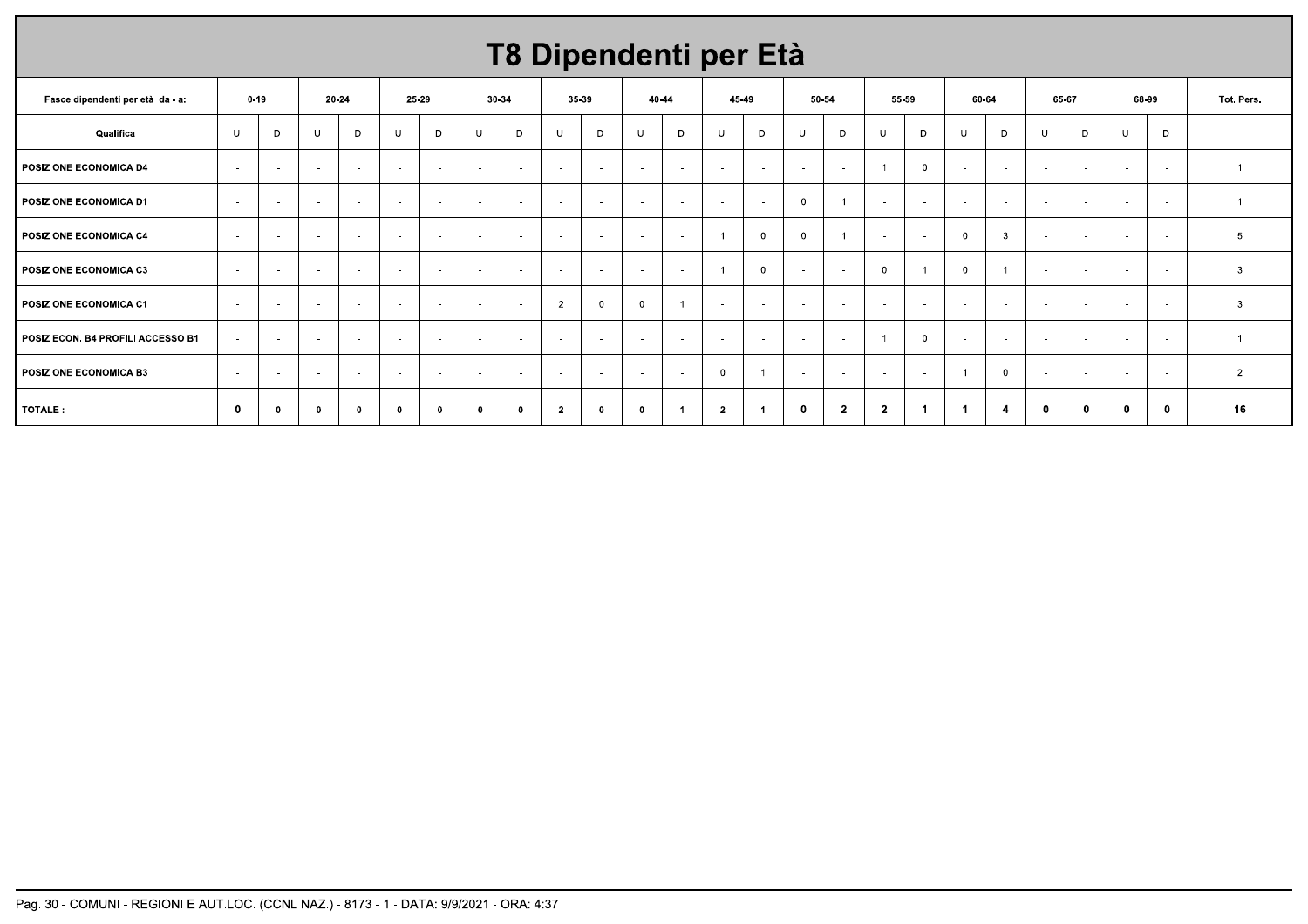|                                   |                                                |                          |                          |                                          | T9 Dipendenti per Titolo di Studio |                          |                          |                          |                          |                                                                                          |                          |                                           |                |
|-----------------------------------|------------------------------------------------|--------------------------|--------------------------|------------------------------------------|------------------------------------|--------------------------|--------------------------|--------------------------|--------------------------|------------------------------------------------------------------------------------------|--------------------------|-------------------------------------------|----------------|
| Qualifica                         | <b>FINO ALLA SCUOLA</b><br><b>DELL'OBBLIGO</b> |                          |                          | <b>LICENZA MEDIA</b><br><b>SUPERIORE</b> |                                    | <b>LAUREA BREVE</b>      | <b>LAUREA</b>            |                          |                          | <b>SPECIALIZZAZIONE</b><br><b>POST LAUREA /</b><br><b>DOTTORATO DI</b><br><b>RICERCA</b> |                          | <b>ALTRI TITOLI POST</b><br><b>LAUREA</b> | <b>Totale</b>  |
|                                   | U                                              | D                        | <b>U</b>                 | D                                        | U                                  | D                        | U                        | D                        | $\mathbf{U}$             | D                                                                                        | U                        | D                                         |                |
| <b>POSIZIONE ECONOMICA D4</b>     | $\overline{\phantom{a}}$                       | $\overline{\phantom{a}}$ | $\overline{\phantom{0}}$ | $\sim$                                   | $\blacksquare$                     | $\blacksquare$           |                          | 0                        | $\blacksquare$           | $\overline{a}$                                                                           | $\overline{\phantom{a}}$ | $\sim$                                    |                |
| I POSIZIONE ECONOMICA D1          | $\overline{\phantom{a}}$                       | $\overline{\phantom{a}}$ | $\overline{\phantom{a}}$ | $\overline{\phantom{a}}$                 | $\overline{\phantom{a}}$           | $\overline{\phantom{a}}$ | $\sim$                   | $\overline{\phantom{a}}$ | $\Omega$                 | -1                                                                                       | $\overline{\phantom{a}}$ | $\overline{\phantom{a}}$                  |                |
| <b>POSIZIONE ECONOMICA C4</b>     | $\overline{\phantom{a}}$                       | $\overline{\phantom{a}}$ | $\overline{1}$           | 3                                        | $\overline{\phantom{a}}$           | $\overline{\phantom{a}}$ | $\mathbf{0}$             |                          | $\overline{\phantom{a}}$ | $\overline{a}$                                                                           | $\blacksquare$           | $\overline{\phantom{a}}$                  | 5              |
| POSIZIONE ECONOMICA C3            | $\sim$                                         | $\sim$                   | -1                       | $\overline{2}$                           | $\overline{\phantom{a}}$           | $\sim$                   | $\sim$                   | $\blacksquare$           | $\blacksquare$           | $\overline{a}$                                                                           | $\blacksquare$           | $\sim$                                    | $\mathbf{3}$   |
| I POSIZIONE ECONOMICA C1          | $\overline{\phantom{a}}$                       | $\overline{\phantom{a}}$ |                          | $\overline{\phantom{a}}$                 |                                    | 0                        | -1                       |                          | $\overline{\phantom{a}}$ | $\overline{\phantom{a}}$                                                                 | $\overline{\phantom{a}}$ | $\overline{\phantom{a}}$                  | 3              |
| POSIZ.ECON. B4 PROFILI ACCESSO B1 |                                                | $\mathbf 0$              | $\overline{\phantom{a}}$ | $\overline{\phantom{a}}$                 | $\overline{\phantom{a}}$           | $\blacksquare$           | $\overline{\phantom{a}}$ | $\overline{\phantom{a}}$ | $\overline{\phantom{a}}$ | $\overline{a}$                                                                           | $\overline{\phantom{a}}$ | $\sim$                                    |                |
| <b>POSIZIONE ECONOMICA B3</b>     |                                                | 0                        | $\mathbf 0$              |                                          | $\overline{\phantom{a}}$           | $\overline{\phantom{0}}$ |                          | $\overline{\phantom{a}}$ | $\blacksquare$           | $\overline{\phantom{0}}$                                                                 | $\overline{\phantom{a}}$ | $\sim$                                    | $\overline{2}$ |
| Totale                            | $\overline{2}$                                 | $\mathbf 0$              | $\overline{2}$           | 6                                        |                                    | $\mathbf{0}$             | $\overline{2}$           | $\overline{2}$           | $\mathbf 0$              |                                                                                          | $\overline{\phantom{a}}$ | $\overline{\phantom{a}}$                  | 16             |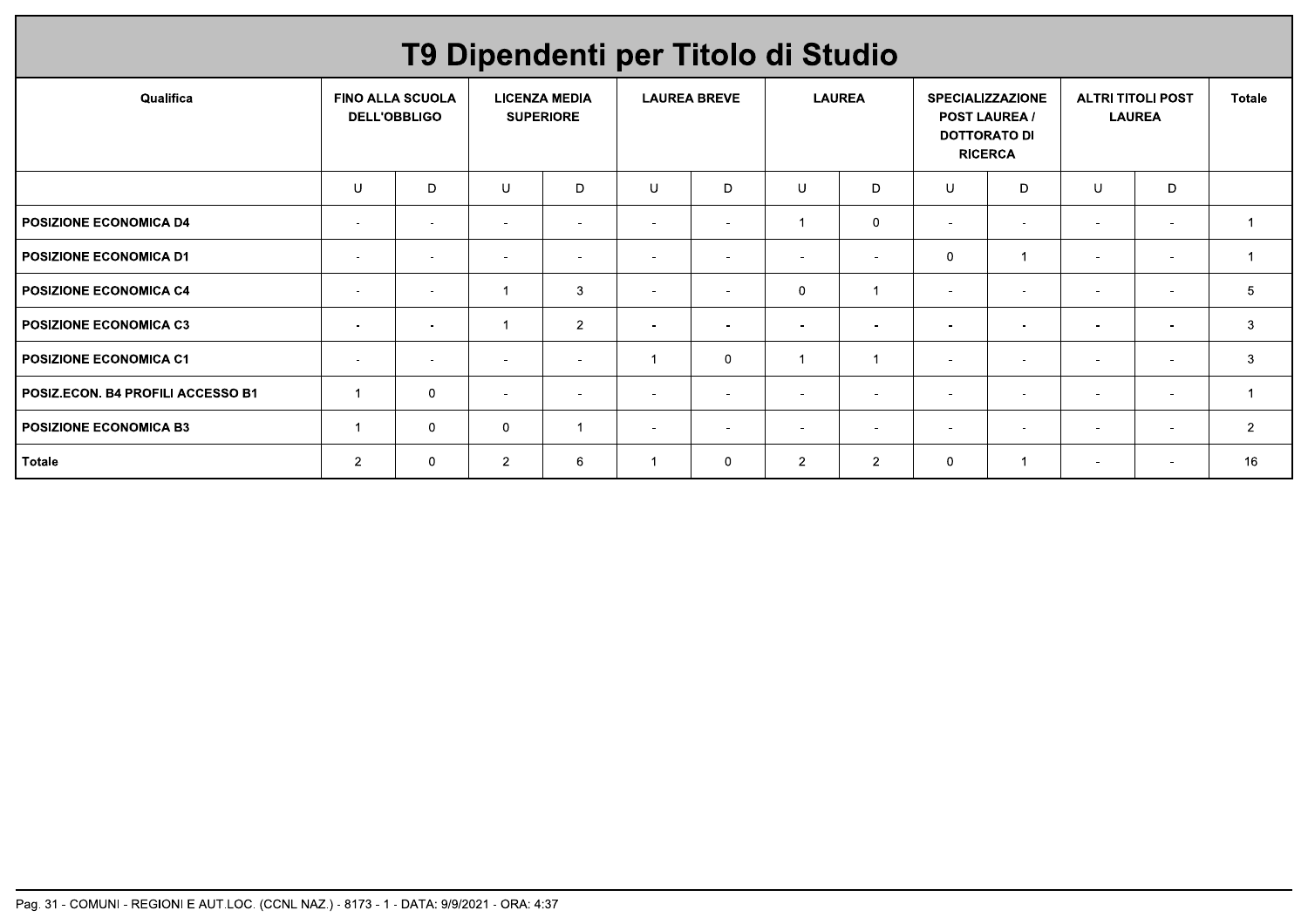| Qualifica                         |        | <b>FERIE</b>   |                | <b>ASSENZE PER</b>                   |        | <b>CONGEDI</b>                                                            |                | <b>LEGGE 104/92</b> |                | T11 Giorni di Assenza<br>ASS.RETRIB.:MATE       | <b>ALTRI PERMESSI</b> |                                        |        | <b>CONGEDI</b>   |        | <b>SCIOPERO</b>     |        | <b>ALTRE ASSENZE</b>  |                | <b>FORMAZIONE</b>        | Totale |
|-----------------------------------|--------|----------------|----------------|--------------------------------------|--------|---------------------------------------------------------------------------|----------------|---------------------|----------------|-------------------------------------------------|-----------------------|----------------------------------------|--------|------------------|--------|---------------------|--------|-----------------------|----------------|--------------------------|--------|
|                                   |        |                |                | <b>MALATTIA</b><br><b>RETRIBUITE</b> |        | <b>RETRIBUITI AI</b><br><b>SENSI</b><br>DELL'ART.42,C.5,<br>DLGS 151/2001 |                |                     |                | RNITA', CONGEDO<br>PARENT., MALATTI<br>A FIGLIO |                       | <b>ED ASSENZE</b><br><b>RETRIBUITE</b> | 19     | PARENTALI COVID- |        |                     |        | <b>NON RETRIBUITE</b> |                |                          |        |
|                                   | $\cup$ | D              | U              | D                                    | U      | D                                                                         | $\cup$         | D                   | U              | D                                               | $\cup$                | D                                      | $\cup$ | D                | U      | D                   | $\cup$ | D                     | $\cup$         | D                        |        |
| POSIZIONE ECONOMICA D4            | 54     | 13             | $\sim$         | $\sim$                               | $\sim$ | $\sim$                                                                    | $\sim$         | $\sim$              | $\sim$         | $\sim$                                          | $\overline{1}$        | $\overline{2}$                         | $\sim$ | $\sim$           | $\sim$ | $\sim$              | $\sim$ | $\sim$                | $\mathbf{0}$   | $\overline{4}$           | 74     |
| POSIZIONE ECONOMICA C4            | 45     | 161            | $\overline{0}$ | $\overline{\mathbf{3}}$              | $\sim$ | $\sim$                                                                    | $\overline{0}$ | 25                  | $\sim$         | $\sim$                                          | $\overline{2}$        | 10                                     | $\sim$ | $\sim$           | $\sim$ | $\sim$              | $\sim$ | $\sim$                | $\mathbf{0}$   | $5\phantom{.0}$          | 251    |
| POSIZIONE ECONOMICA C3            | 27     | 134            | $\overline{0}$ | 61                                   | $\sim$ | $\overline{\phantom{a}}$                                                  | $\overline{1}$ | $\mathbf 0$         | $\overline{a}$ | $\sim$                                          | $\overline{2}$        | $\overline{7}$                         | 25     | $\overline{0}$   | $\sim$ | $\mathbf{r}$        | $\sim$ | $\sim$                | $\overline{1}$ | $\overline{0}$           | 258    |
|                                   | 68     | $\overline{1}$ | 10             | $\overline{0}$                       | $\sim$ | $\sim$                                                                    | $\sim$         | $\sim$              | $\sim$         | $\sim$                                          | $\mathbf{3}$          | $\overline{0}$                         | $\sim$ | $\sim$           | $\sim$ | $\omega_{\rm{eff}}$ | $\sim$ | $\sim$                | $\sim$         | $\sim$                   | 82     |
| POSIZIONE ECONOMICA C1            |        |                |                |                                      | $\sim$ | $\sim$                                                                    | $\sim$         | $\sim$              | $\sim$         | $\sim$                                          | 10                    | $\overline{0}$                         | $\sim$ | $\sim$           | $\sim$ | $\sim$              | $\sim$ | $\sim$                | $\sim$         | $\overline{\phantom{a}}$ | 129    |
| POSIZ.ECON. B4 PROFILI ACCESSO B1 | 117    | $\overline{0}$ | 2              | $\overline{0}$                       |        |                                                                           |                |                     |                |                                                 |                       |                                        |        |                  |        |                     |        |                       |                |                          |        |
| <b>POSIZIONE ECONOMICA B3</b>     | 53     | 45             | $\overline{7}$ | $\overline{0}$                       | $\sim$ | $\sim$                                                                    | $\sim$         | $\sim$              | $\sim$         | $\sim$                                          | $\overline{1}$        | $\overline{1}$                         | $\sim$ | $\sim$           | $\sim$ | $\mathbf{r}$        | $\sim$ | $\sim$                | $\sim$         | $\sim$                   | 107    |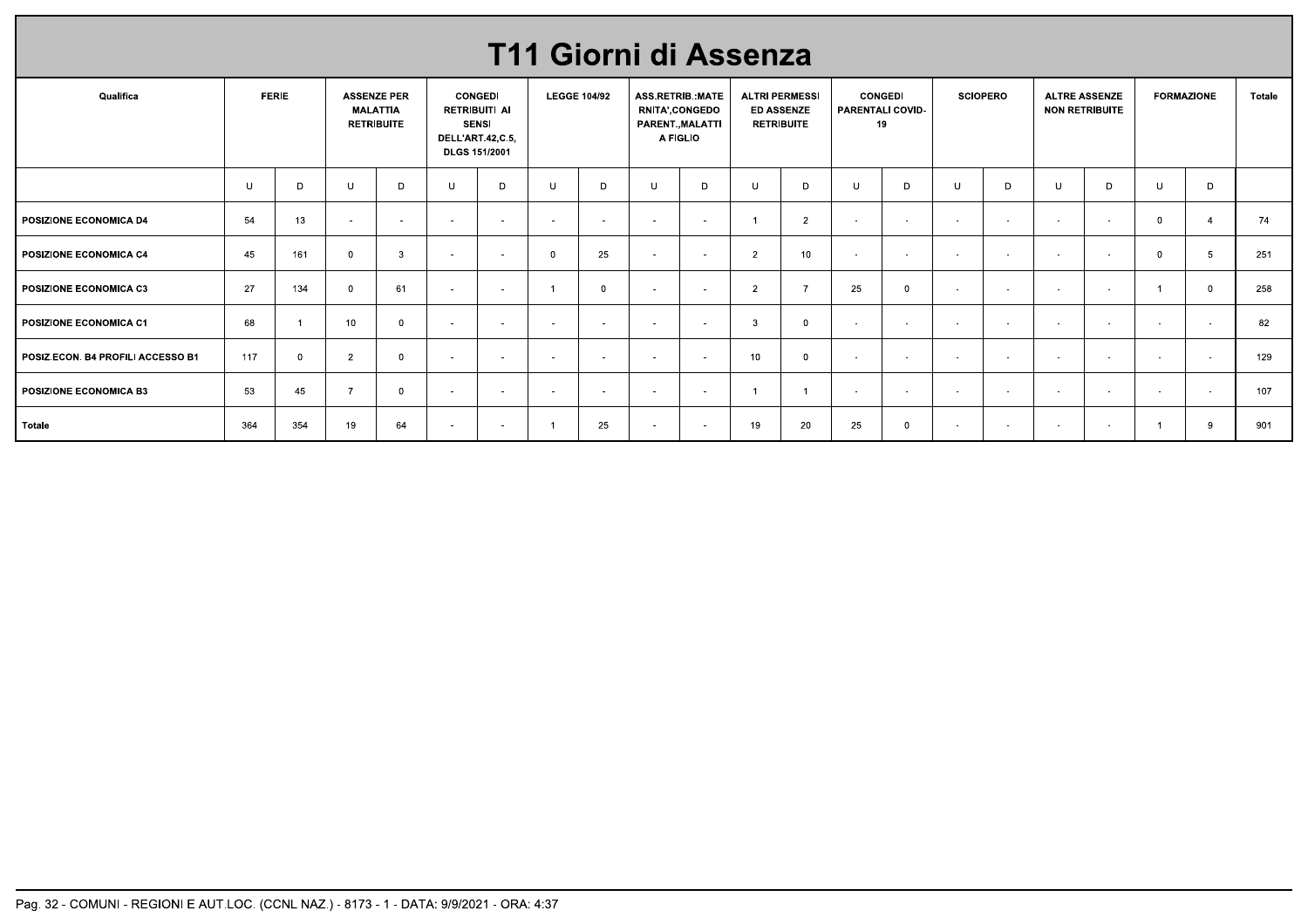|                                             |                   |                  | T12 Oneri per Competenze Stipendiali |                          |                                                            |                                                                                             |                                         |                                                          |                                                              |                       |
|---------------------------------------------|-------------------|------------------|--------------------------------------|--------------------------|------------------------------------------------------------|---------------------------------------------------------------------------------------------|-----------------------------------------|----------------------------------------------------------|--------------------------------------------------------------|-----------------------|
| Qualifica                                   | <b>MENSILITA'</b> | <b>STIPENDIO</b> | 1.1.5.                               | <b>R.I.A.</b>            | R.I.A./ PROGR.<br><b>ECONOMICA DI</b><br><b>ANZIANITA'</b> | <b>PROGRESSION</b><br><b>E PER CLASSI</b><br>Е<br><b>SCATTI/FASCE</b><br><b>RETRIBUTIVE</b> | <b>TREDICESIMA</b><br><b>MENSILITA'</b> | <b>ARRETRATI</b><br><b>PER ANNI</b><br><b>PRECEDENTI</b> | <b>RECUPERI PER</b><br><b>RITARDI</b><br><b>ASSENZE ECC.</b> | <b>Importo Totale</b> |
|                                             | Num, Mesi         |                  |                                      |                          |                                                            | Importo                                                                                     |                                         |                                                          |                                                              |                       |
| <b>POSIZIONE ECONOMICA D4</b>               | 23                | 50.866           | $\blacksquare$                       | 704                      | $\overline{\phantom{a}}$                                   | $\sim$                                                                                      | 5.845                                   | $\overline{\phantom{a}}$                                 | $\overline{\phantom{a}}$                                     | 57.415                |
| <b>POSIZIONE ECONOMICA D1</b>               | -1                | 1.845            | $\overline{\phantom{a}}$             | $\overline{\phantom{a}}$ | $\overline{\phantom{a}}$                                   | $\overline{\phantom{a}}$                                                                    | 225                                     | $\overline{\phantom{a}}$                                 | $\overline{\phantom{a}}$                                     | 2.070                 |
| <b>POSIZIONE ECONOMICA C4</b>               | 60                | 110.431          | $\overline{\phantom{a}}$             | 142                      | $\overline{\phantom{a}}$                                   | $\overline{\phantom{a}}$                                                                    | 9.279                                   | 712                                                      | $\overline{\phantom{a}}$                                     | 120.564               |
| <b>POSIZIONE ECONOMICA C3</b>               | 47                | 83.855           | $\overline{\phantom{a}}$             | 123                      | $\overline{\phantom{a}}$                                   | $\blacksquare$                                                                              | 6.995                                   | $\overline{\phantom{a}}$                                 | $\overline{\phantom{a}}$                                     | 90.973                |
| <b>POSIZIONE ECONOMICA C1</b>               | 26,65             | 45.187           | $\overline{\phantom{a}}$             |                          | $\overline{\phantom{a}}$                                   |                                                                                             | 3.793                                   | $\overline{\phantom{a}}$                                 | $\overline{\phantom{a}}$                                     | 48.980                |
| POSIZ.ECON. B4 PROFILI<br><b>ACCESSO B1</b> | 24                | 38.687           |                                      |                          |                                                            |                                                                                             | 3.242                                   |                                                          |                                                              | 41.929                |
| <b>POSIZIONE ECONOMICA B3</b>               | 24                | 38.128           | $\sim$                               | $\blacksquare$           | $\overline{\phantom{a}}$                                   | $\sim$                                                                                      | 3.200                                   | $\sim$                                                   | $\overline{\phantom{a}}$                                     | 41.328                |
| <b>Totale</b>                               | 205,65            | 368.999          | $\overline{\phantom{0}}$             | 969                      | $\overline{\phantom{a}}$                                   | $\overline{\phantom{a}}$                                                                    | 32.579                                  | 712                                                      | $\overline{\phantom{a}}$                                     | 403.259               |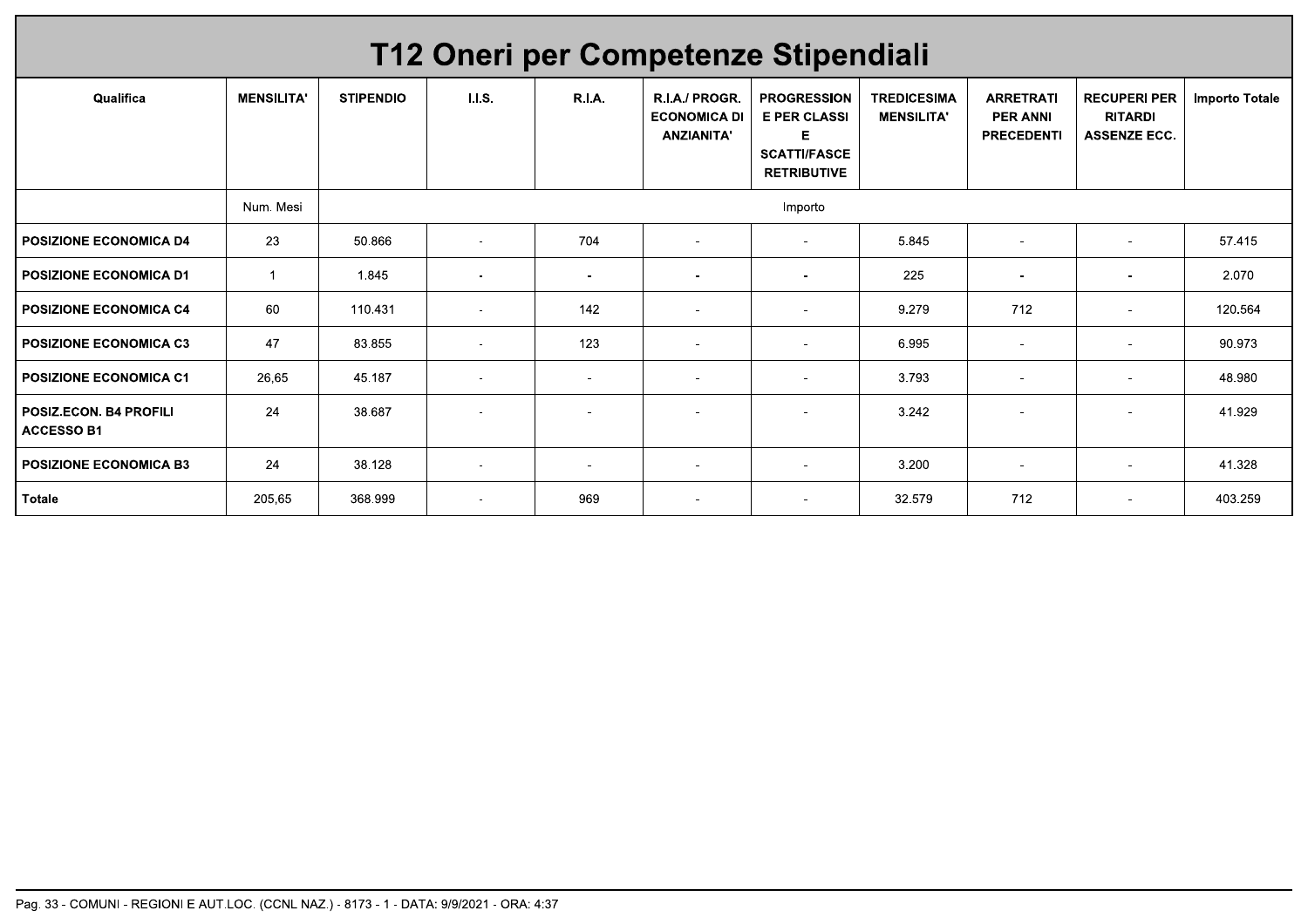|                                          |                   | T13 Oneri per Indennita' e Compensi Accessori |                                     |                                                                                |                              |                     |                                                    |
|------------------------------------------|-------------------|-----------------------------------------------|-------------------------------------|--------------------------------------------------------------------------------|------------------------------|---------------------|----------------------------------------------------|
|                                          |                   |                                               |                                     | Qualifiche per le Voci di Spesa di Tipo I (Indennità)                          |                              |                     |                                                    |
| IND. DI VACANZA<br>CONTRATTUALE          | IND. DI VIGILANZA | PERSONALE SCOLASTICO                          | <b>RETRIBUZIONE DI</b><br>POSIZIONE | RETRIBUZIONE DI<br><b>RISULTATO</b>                                            | <b>INDENNITA DI COMPARTO</b> | ASSEGNO AD PERSONAM | INDENNITÀ ART. 42, COMMA<br>5-TER, D.LGS, 151/2001 |
| <b>IPOSIZIONE ECONOMICA D4</b>           |                   |                                               |                                     |                                                                                |                              |                     |                                                    |
| 356                                      | $\mathbf{0}$      | $\Omega$                                      | 18.275                              | 4.132                                                                          | 1.194                        | $\mathbf{0}$        | $\mathbf{0}$                                       |
| <b>POSIZIONE ECONOMICA D1</b>            |                   |                                               |                                     |                                                                                |                              |                     |                                                    |
| 13                                       | $\mathbf{0}$      | $\mathbf 0$                                   | 795                                 | $\mathbf{0}$                                                                   | 52                           | $\mathbf{0}$        | $\mathbf{0}$                                       |
| <b>POSIZIONE ECONOMICA C4</b>            |                   |                                               |                                     |                                                                                |                              |                     |                                                    |
| 773                                      | $\mathbf 0$       | $\Omega$                                      | $\mathbf 0$                         | $\mathbf{0}$                                                                   | 2.743                        | $\mathbf 0$         | $\mathbf{0}$                                       |
| <b>POSIZIONE ECONOMICA C3</b>            |                   |                                               |                                     |                                                                                |                              |                     |                                                    |
| 587                                      | 1.093             | $\mathbf 0$                                   | $\mathbf 0$                         | $\mathbf 0$                                                                    | 2.131                        | $\mathbf 0$         | $\mathbf{0}$                                       |
| <b>POSIZIONE ECONOMICA C1</b>            |                   |                                               |                                     |                                                                                |                              |                     |                                                    |
| 316                                      | $\mathbf 0$       | $\mathbf 0$                                   | $\mathbf 0$                         | $\mathbf 0$                                                                    | 1.203                        | $\mathbf 0$         | $\mathbf{0}$                                       |
| <b>POSIZ.ECON. B4 PROFILI ACCESSO B1</b> |                   |                                               |                                     |                                                                                |                              |                     |                                                    |
| 271                                      | $\mathbf{0}$      | $\Omega$                                      | $\mathbf 0$                         | $\mathbf{0}$                                                                   | 940                          | $\mathbf{0}$        | $\mathbf{0}$                                       |
| <b>POSIZIONE ECONOMICA B3</b>            |                   |                                               |                                     |                                                                                |                              |                     |                                                    |
| 267                                      | $\mathbf 0$       | $\mathbf 0$                                   | $\mathbf 0$                         | $\mathbf 0$                                                                    | 931                          | $\mathbf{0}$        | $\mathbf{0}$                                       |
| <b>ITOTALE</b>                           |                   |                                               |                                     |                                                                                |                              |                     |                                                    |
| 2.583                                    | 1.093             | 0                                             | 19.070                              | 4.132                                                                          | 9.194                        | $\mathbf 0$         | 0                                                  |
|                                          |                   |                                               |                                     | Le qualifiche relative alle voci di spesa di tipo S e T sono a pagina seguente |                              |                     |                                                    |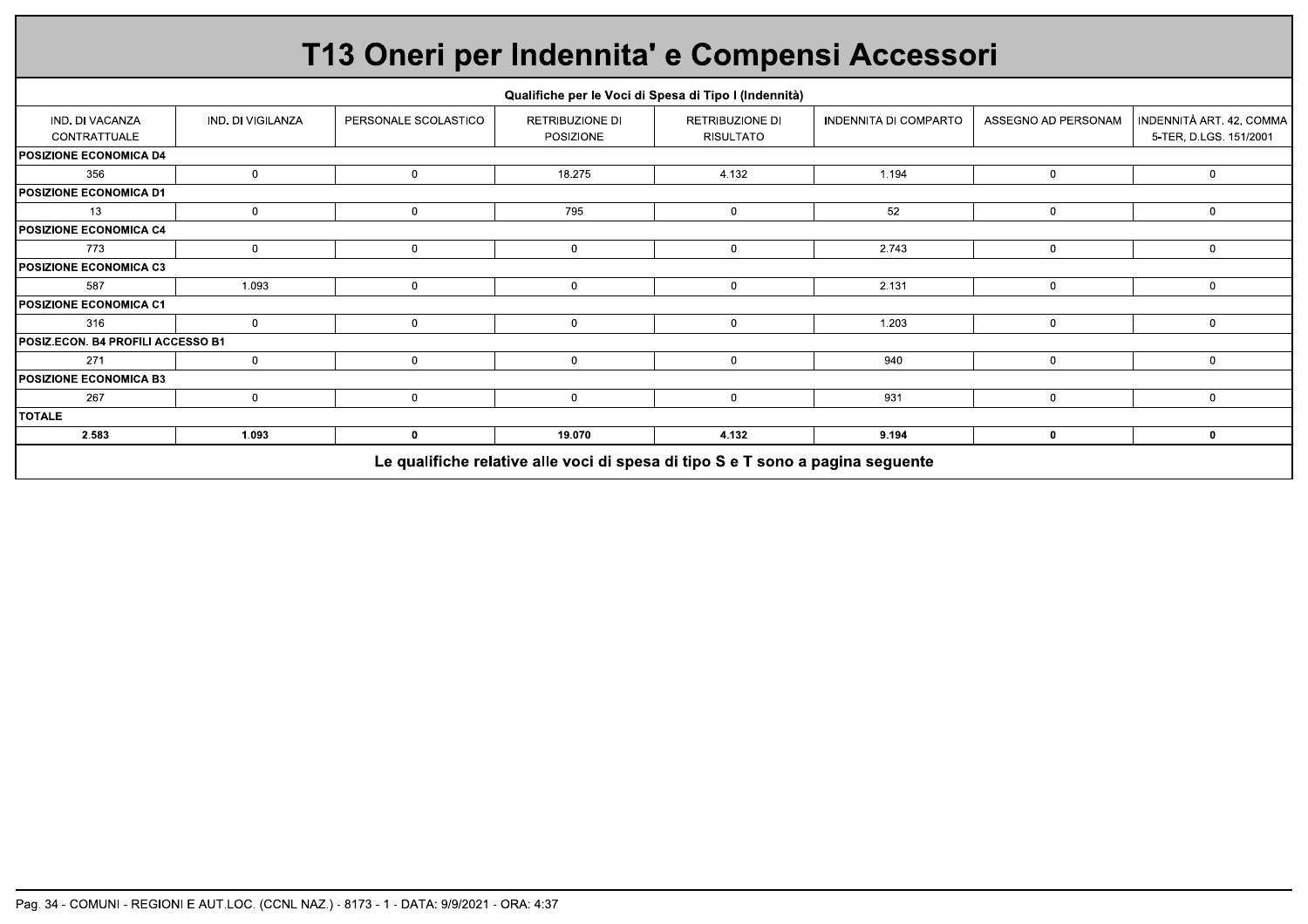|                                  |                                                                                   |                                                                       |                                                                                    |                                         |                                                            |                                                                             |                                   | Qualifiche per le Voci di Spesa di Tipo S e T (Accessorie e Straordinari)                      |                                |                                 |                                               |                                                                          |                                |
|----------------------------------|-----------------------------------------------------------------------------------|-----------------------------------------------------------------------|------------------------------------------------------------------------------------|-----------------------------------------|------------------------------------------------------------|-----------------------------------------------------------------------------|-----------------------------------|------------------------------------------------------------------------------------------------|--------------------------------|---------------------------------|-----------------------------------------------|--------------------------------------------------------------------------|--------------------------------|
| INDENNITA' DI<br><b>ORAZIONE</b> | <b>COMPENSI</b><br>STAFF/COLLAB   ONERI RISCHI E   AGGIUNTIVO AL<br><b>DISAGI</b> | <b>COMPENSO</b><br>SEGR.<br>COMUNALE<br>QUALE DIR.<br><b>GENERALE</b> | <b>INDENNITA'</b><br><b>PER</b><br><b>SPECIFICHE</b><br><b>RESPONSABILI</b><br>TA' | <b>COMPENSI</b><br><b>PRODUTTIVITA'</b> | <b>INCENTIVI PER</b><br><b>FUNZIONI</b><br><b>TECNICHE</b> | <b>DIRITTI DI</b><br>ROGITO-<br><b>SEGRETERIA</b><br>CONV.-<br>IND.SCAVALCO | <b>ONORARI</b><br><b>AVVOCATI</b> | <b>COMPETENZE</b><br>PERSONALE<br>COMANDATO/DI<br><b>STACCATO</b><br><b>PRESSO</b><br>L'AMM.NE | <b>ELEMENTO</b><br>PEREQUATIVO | INDENNITÀ DI<br><b>FUNZIONE</b> | <b>ARRETRATI</b><br><b>ANNI</b><br>PRECEDENTI | <b>ALTRE SPESE</b><br><b>ACCESSORIE</b><br>ED INDENNITA'<br><b>VARIE</b> | <b>STRAORDINARI</b><br>$\circ$ |
| <b>SEGRETARIO A</b>              |                                                                                   |                                                                       |                                                                                    |                                         |                                                            |                                                                             |                                   |                                                                                                |                                |                                 |                                               |                                                                          |                                |
| $\Omega$                         | $\mathbf 0$                                                                       | 0                                                                     | $\mathbf 0$                                                                        | $\mathbf 0$                             | 0                                                          | 3.235                                                                       | $\mathbf{0}$                      | $\mathsf 0$                                                                                    | $\mathbf{0}$                   | $\mathbf 0$                     | $\mathbf 0$                                   | 0                                                                        | $\mathbf 0$                    |
| <b>POSIZIONE ECONOMICA D4</b>    |                                                                                   |                                                                       |                                                                                    |                                         |                                                            |                                                                             |                                   |                                                                                                |                                |                                 |                                               |                                                                          |                                |
| $\Omega$                         | $\Omega$                                                                          | $\mathbf{0}$                                                          | $\mathbf 0$                                                                        | $\mathbf{0}$                            | $\mathbf 0$                                                | $\Omega$                                                                    | $\mathbf{0}$                      | $\mathbf 0$                                                                                    | 138                            | $\mathbf 0$                     | $\mathbf 0$                                   | $\mathbf 0$                                                              | $\mathbf 0$                    |
| POSIZIONE ECONOMICA D1           |                                                                                   |                                                                       |                                                                                    |                                         |                                                            |                                                                             |                                   |                                                                                                |                                |                                 |                                               |                                                                          |                                |
| $\Omega$                         | $\Omega$                                                                          | $\mathbf 0$                                                           | $\mathbf 0$                                                                        | $\mathbf 0$                             | $\mathbf 0$                                                | $\mathbf{0}$                                                                | $\overline{0}$                    | $\mathsf 0$                                                                                    | 19                             | $\mathbf 0$                     | $\mathbf 0$                                   | $\overline{0}$                                                           | $\mathbf 0$                    |
| <b>POSIZIONE ECONOMICA C4</b>    |                                                                                   |                                                                       |                                                                                    |                                         |                                                            |                                                                             |                                   |                                                                                                |                                |                                 |                                               |                                                                          |                                |
| $\Omega$                         | 445                                                                               | $\mathbf{0}$                                                          | 300                                                                                | 1.600                                   | $\mathbf{0}$                                               | $\Omega$                                                                    | $\mathbf{0}$                      | $\Omega$                                                                                       | 1.080                          | $\mathbf 0$                     | $\Omega$                                      | $\Omega$                                                                 | 5.682                          |
| POSIZIONE ECONOMICA C3           |                                                                                   |                                                                       |                                                                                    |                                         |                                                            |                                                                             |                                   |                                                                                                |                                |                                 |                                               |                                                                          |                                |
| $\Omega$                         | 1.475                                                                             | $\mathbf 0$                                                           | 298                                                                                | 1.369                                   | $\mathbf 0$                                                | $\mathbf 0$                                                                 | $\mathbf{0}$                      | $\mathbf 0$                                                                                    | 931                            | $\mathbf 0$                     | $\mathbf 0$                                   | $\mathbf 0$                                                              | 2.578                          |
| <b>POSIZIONE ECONOMICA C1</b>    |                                                                                   |                                                                       |                                                                                    |                                         |                                                            |                                                                             |                                   |                                                                                                |                                |                                 |                                               |                                                                          |                                |
| $\Omega$                         | $\Omega$                                                                          | $\mathbf{0}$                                                          | $\mathbf 0$                                                                        | 474                                     | $\mathbf 0$                                                | $\mathbf{0}$                                                                | $\mathbf{0}$                      | $\mathbf 0$                                                                                    | 621                            | $\mathbf 0$                     | $\mathbf 0$                                   | $\mathbf 0$                                                              | 566                            |
|                                  | POSIZ.ECON. B4 PROFILI ACCESSO B1                                                 |                                                                       |                                                                                    |                                         |                                                            |                                                                             |                                   |                                                                                                |                                |                                 |                                               |                                                                          |                                |
| $\Omega$                         | 599                                                                               | $\mathbf 0$                                                           | $\mathbf 0$                                                                        | 665                                     | 0                                                          | $\mathbf{0}$                                                                | $\overline{0}$                    | $\mathbf 0$                                                                                    | 576                            | $\mathbf 0$                     | 0                                             | 129                                                                      | 77                             |
| <b>POSIZIONE ECONOMICA B3</b>    |                                                                                   |                                                                       |                                                                                    |                                         |                                                            |                                                                             |                                   |                                                                                                |                                |                                 |                                               |                                                                          |                                |
| $\Omega$                         | 312                                                                               | $\mathbf{0}$                                                          | 494                                                                                | 549                                     | $\Omega$                                                   | $\Omega$                                                                    | $\mathbf{0}$                      | $\mathbf{0}$                                                                                   | 576                            | $\Omega$                        | $\Omega$                                      | 127                                                                      | 823                            |
| <b>TOTALE</b>                    |                                                                                   |                                                                       |                                                                                    |                                         |                                                            |                                                                             |                                   |                                                                                                |                                |                                 |                                               |                                                                          |                                |
| $\mathbf 0$                      | 2.831                                                                             | $\mathbf 0$                                                           | 1.092                                                                              | 4.657                                   | 0                                                          | 3.235                                                                       | $\mathbf 0$                       | 0                                                                                              | 3.941                          | $\mathbf 0$                     | $\mathbf 0$                                   | 256                                                                      | 9.726                          |
|                                  | La tabella relativa ai totali generali di tabella T13 si trova a pagina seguente  |                                                                       |                                                                                    |                                         |                                                            |                                                                             |                                   |                                                                                                |                                |                                 |                                               |                                                                          |                                |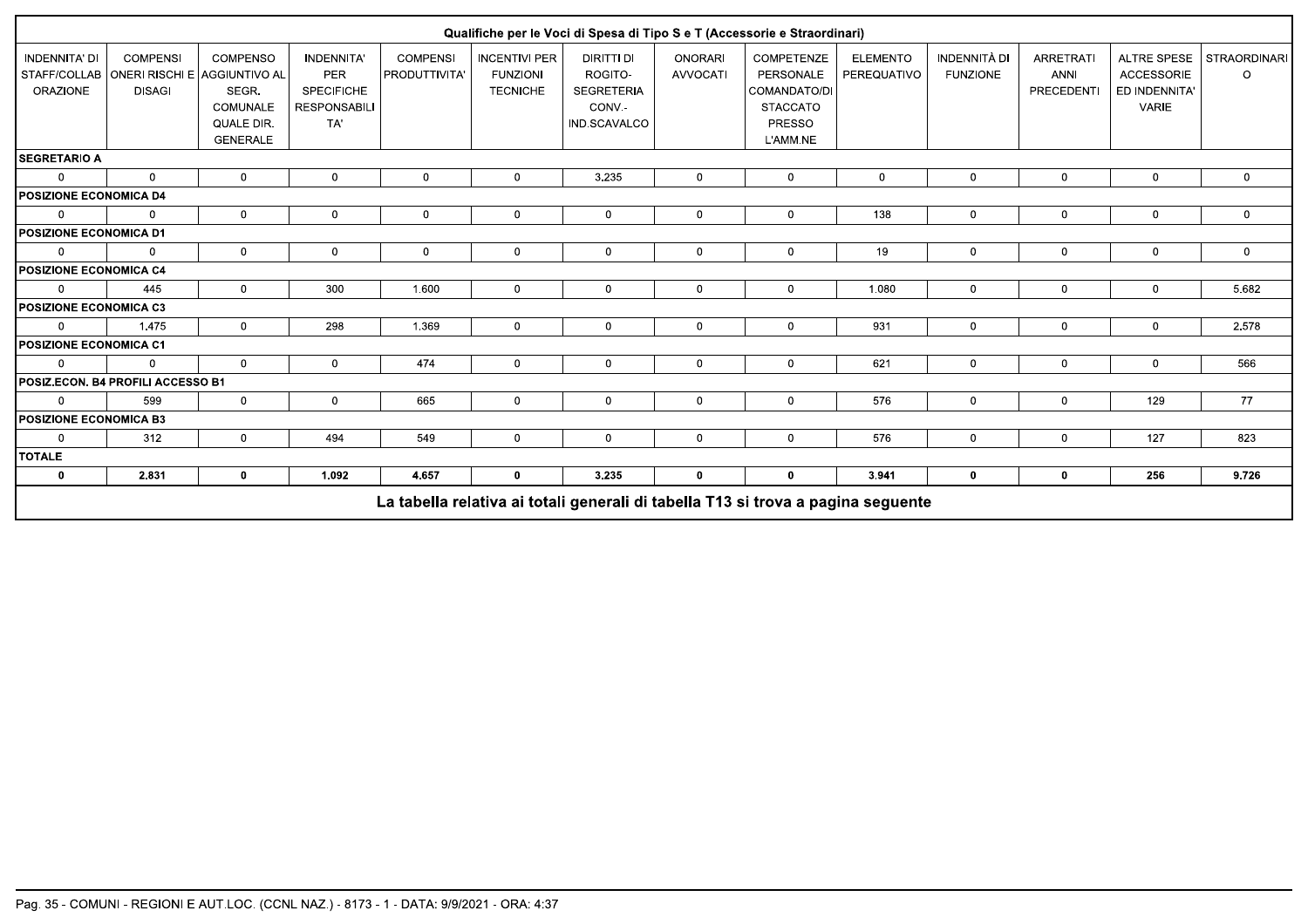| Totale generale di Tabella T13           |           |            |              |               |  |  |
|------------------------------------------|-----------|------------|--------------|---------------|--|--|
| Qualifica                                | Indennità | Accessorie | Straordinari | <b>TOTALE</b> |  |  |
| <b>POSIZIONE ECONOMICA D4</b>            | 23.957    | 138        |              | 24.095        |  |  |
| <b>POSIZIONE ECONOMICA D1</b>            | 860       | 19         |              | 879           |  |  |
| <b>IPOSIZIONE ECONOMICA C4</b>           | 3.516     | 3.425      | 5.682        | 12.623        |  |  |
| <b>POSIZIONE ECONOMICA C3</b>            | 3.811     | 4.073      | 2.578        | 10.462        |  |  |
| <b>IPOSIZIONE ECONOMICA C1</b>           | 1.519     | 1.095      | 566          | 3.180         |  |  |
| <b>POSIZ.ECON. B4 PROFILI ACCESSO B1</b> | 1.211     | 1.969      | 77           | 3.257         |  |  |
| <b>IPOSIZIONE ECONOMICA B3</b>           | 1.198     | 2.058      | 823          | 4.079         |  |  |
| <b>ISEGRETARIO A</b>                     |           | 3.235      |              | 3.235         |  |  |
| <b>TOTALE</b>                            |           |            |              |               |  |  |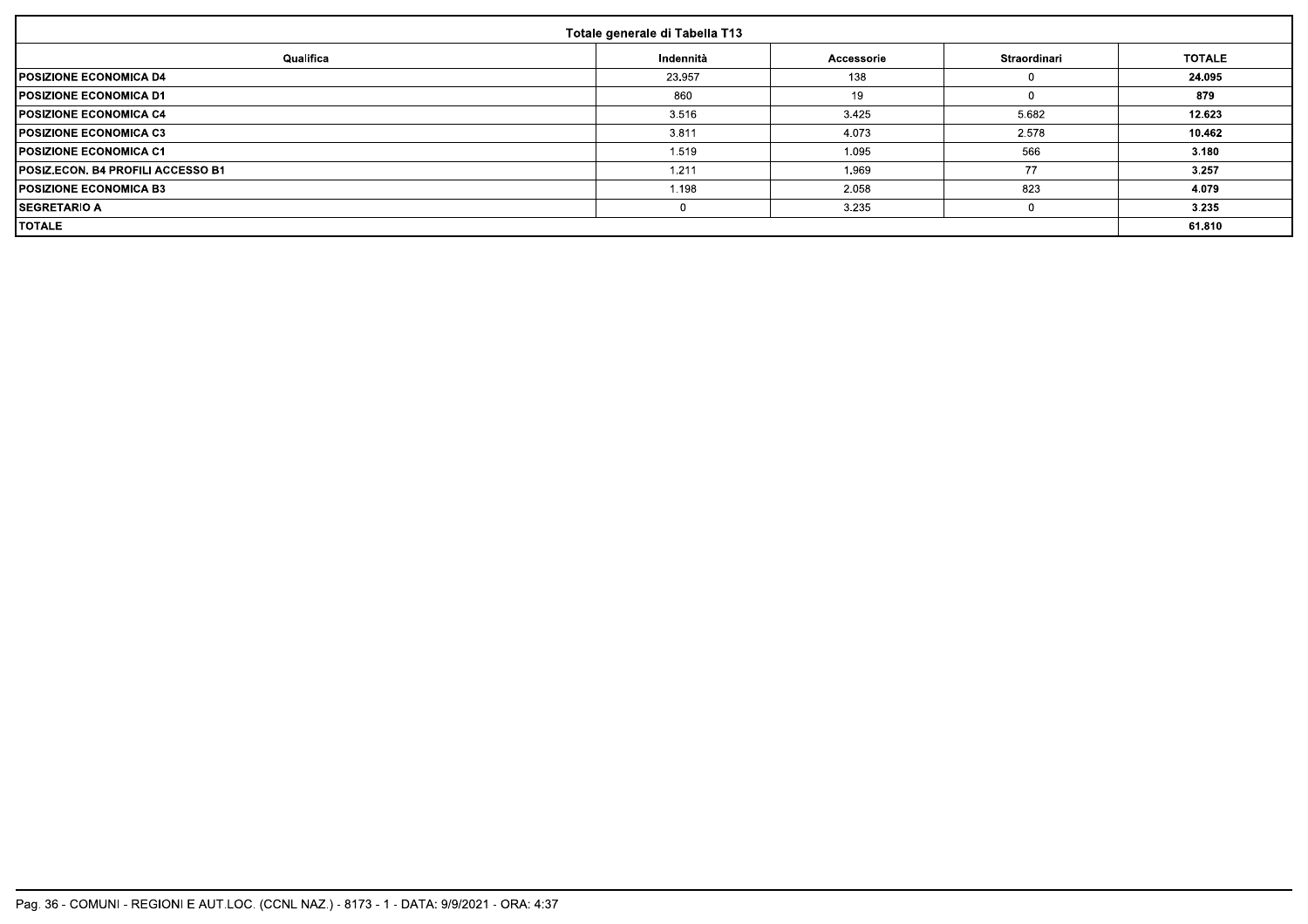### T14 Altri Oneri che Concorrono a formare il Costo del Lavoro

Il versamento della quota Irap avviene con la percentuale di 'Irap commerciale' - No Voci di spesa: Importo ASSEGNI PER IL NUCLEO FAMILIARE  $\overline{0}$ **GESTIONE MENSE**  $\overline{0}$ EROGAZIONE BUONI PASTO 7.678 FORMAZIONE DEL PERSONALE 3.447 BENESSERE DEL PERSONALE  $\overline{0}$  $\overline{0}$ EQUO INDENNIZZO AL PERSONALE SOMME CORRISPOSTE AD AGENZIA DI SOMMINISTRAZIONE(INTERINALI)  $\Omega$ **COPERTURE ASSICURATIVE** 3.176 CONTRATTI DI COLLABORAZIONE COORDINATA E CONTINUATIVA  $\overline{0}$ INCARICHI LIBERO PROFESSIONALI/STUDIO/RICERCA/CONSULENZA  $\overline{0}$  $\overline{0}$ CONTRATTI PER RESA SERVIZI/ADEMPIMENTI OBBLIGATORI PER LEGGE **ALTRE SPESE** 416 RETRIBUZIONI PERSONALE A TEMPO DETERMINATO  $\overline{0}$  $\overline{0}$ RETRIBUZIONI PERSONALE CON CONTRATTO DI FORMAZIONE E LAVORO INDENNITA' DI MISSIONE E TRASFERIMENTO 357 CONTRIBUTI A CARICO DELL'AMM. PER FONDI PREV. COMPLEMENTARE 1.204 127.607 CONTRIBUTI A CARICO DELL'AMM.NE SU COMP. FISSE E ACCESSORIE  $\mathbf 0$ QUOTE ANNUE ACCANTONAMENTO TFR O ALTRA IND. FINE SERVIZIO **IRAP** 37.351  $\overline{0}$ ONERI PER I CONTRATTI DI SOMMINISTRAZIONE(INTERINALI)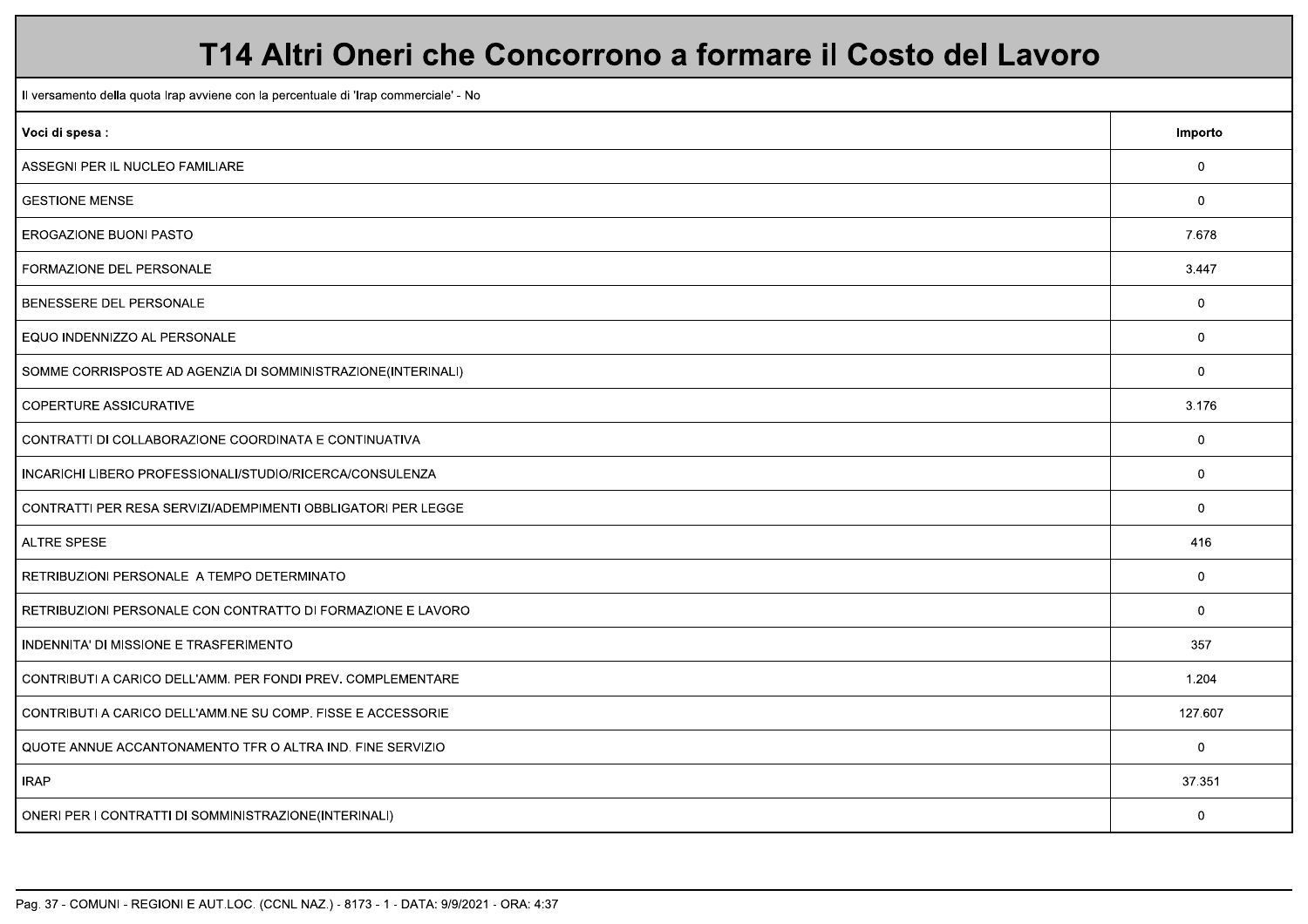| Voci di spesa :                                                                                                                                                                                                                | Importo      |  |  |
|--------------------------------------------------------------------------------------------------------------------------------------------------------------------------------------------------------------------------------|--------------|--|--|
| COMPENSI PER PERSONALE LSU/LPU                                                                                                                                                                                                 | $\Omega$     |  |  |
| SOMME RIMBORSATE PER PERSONALE COMAND. FUORI RUOLO/IN CONV.                                                                                                                                                                    | 16.047       |  |  |
| ALTRE SOMME RIMBORSATE ALLE AMMINISTRAZIONI                                                                                                                                                                                    | 1.248        |  |  |
| SOMME RICEVUTE DA U.E. E/O PRIVATI (-)                                                                                                                                                                                         | $\Omega$     |  |  |
| RIMBORSI RICEVUTI PER PERS. COMAND./FUORI RUOLO/IN CONV. (-)                                                                                                                                                                   | $\mathbf{0}$ |  |  |
| ALTRI RIMBORSI RICEVUTI DALLE AMMINISTRAZIONI (-)                                                                                                                                                                              | 8.248        |  |  |
| Totale                                                                                                                                                                                                                         | 190.283      |  |  |
| Elenco istituzioni ed importi dei rimborsi effettuati                                                                                                                                                                          |              |  |  |
| E. 16.047= RIMBORSO AL COMUNE DI CENTO (FE) PER CONVENZIONE DI SEGRETERIA CESSATA IL 12/11/2020; E. 1.248= RIMBORSO AL COMUNE DI FISCAGLIA QUOTA EX AGES ANNO 2017 (PER CONVENZIONE<br>DI SEGRETERIA IN ESSERE IN ATALE ANNO). |              |  |  |
| Elenco istituzioni ed importi dei rimborsi ricevuti                                                                                                                                                                            |              |  |  |
| RIMBORSO E. 3.866 DALLA REGIONE EMILIA ROMAGNA PER ELEZIONI REGIONALI; RIMBORSO E. 3.311 DALLO STATO PER REFERENDUM; RIMBORSO E. 1.071 DALLA REGIONE PER CONTRIBUTO SMART<br><b>WORKING</b>                                    |              |  |  |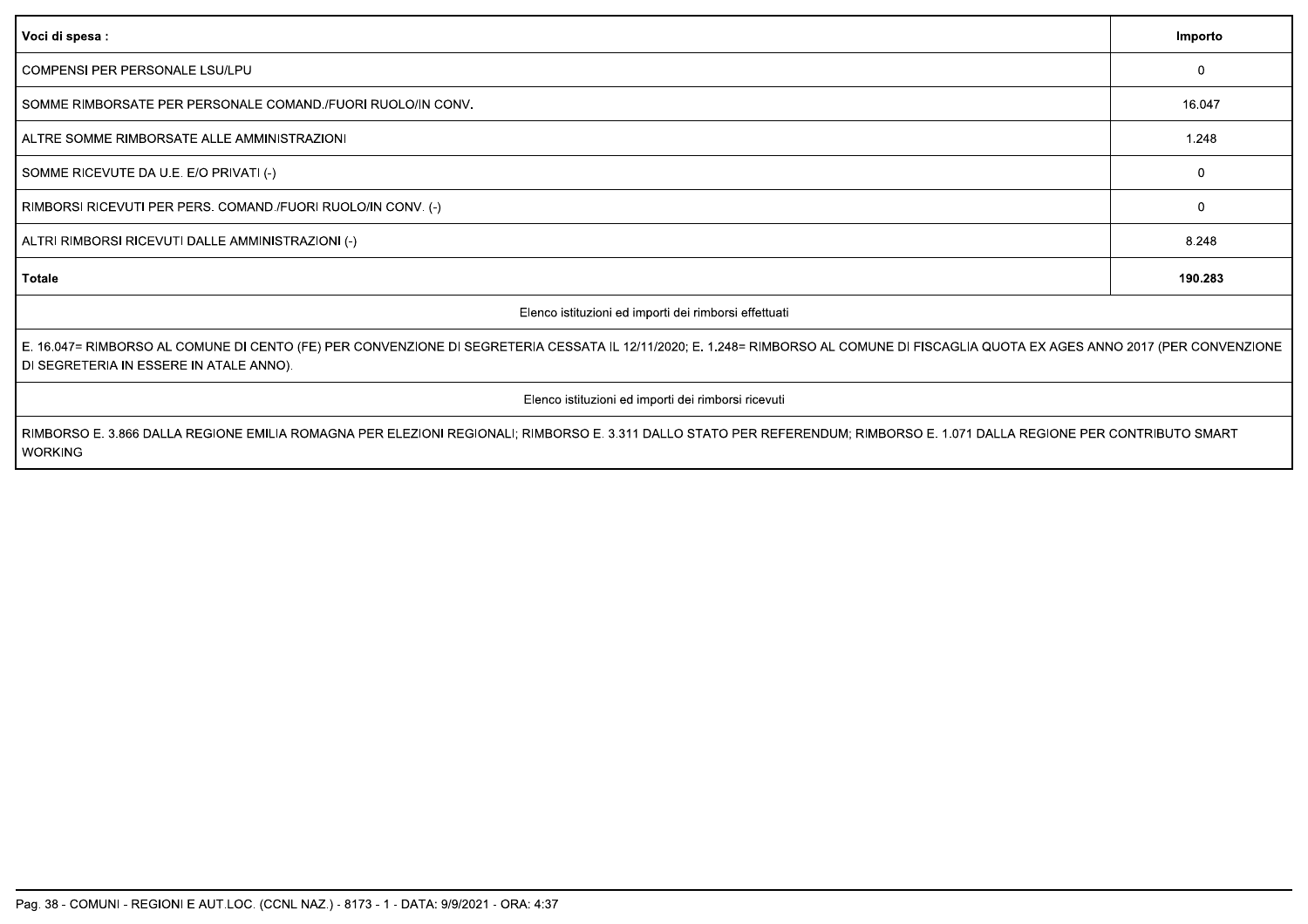| T15 Fondo per la contrattazione integrativa                                                                            |              |                     |  |  |  |
|------------------------------------------------------------------------------------------------------------------------|--------------|---------------------|--|--|--|
| <b>Macrocategoria SEGRETARI</b>                                                                                        |              |                     |  |  |  |
| Voci di spesa:<br>Importo di competenza                                                                                |              |                     |  |  |  |
|                                                                                                                        | Costituzione | <b>Destinazione</b> |  |  |  |
| Segretario comunale e provinciale (bilancio)                                                                           |              |                     |  |  |  |
| Risorse a carico del bilancio                                                                                          |              |                     |  |  |  |
| RIS TRATT ACCESSORIO SEGRETARIO COMUNALE E PROVINCIALE                                                                 | 12.045       | $\mathbf{0}$        |  |  |  |
| totale Risorse a carico del bilancio Segretario comunale e provinciale (bilancio)                                      | 12.045       | $\mathbf 0$         |  |  |  |
| totale Segretario comunale e provinciale (bilancio)                                                                    | 12.045       | $\mathbf 0$         |  |  |  |
| Segretario comunale e provinciale (bilancio)                                                                           |              |                     |  |  |  |
| Destinazioni erogate per prestazioni rese nell'anno di riferimento                                                     |              |                     |  |  |  |
| RETRIBUZIONE DI POSIZIONE                                                                                              | 0            | 4.775               |  |  |  |
| ART. 41 C. 5 CCNL 98-01 - GALLEGGIAMENTO FUNZ DIRIG O P.O.                                                             | $\mathbf 0$  | 1.264               |  |  |  |
| ART. 45 CCNL 98-01 - RETR AGG SEDI CONVENZIONATE                                                                       | $\Omega$     | 3.589               |  |  |  |
| totale Destinazioni erogate per prestazioni rese nell'anno di riferimento Segretario comunale e provinciale (bilancio) | $\mathbf 0$  | 9.628               |  |  |  |
| totale Segretario comunale e provinciale (bilancio)                                                                    | $\mathbf 0$  | 9.628               |  |  |  |
| <b>Totale</b>                                                                                                          | 12.045       | 9.628               |  |  |  |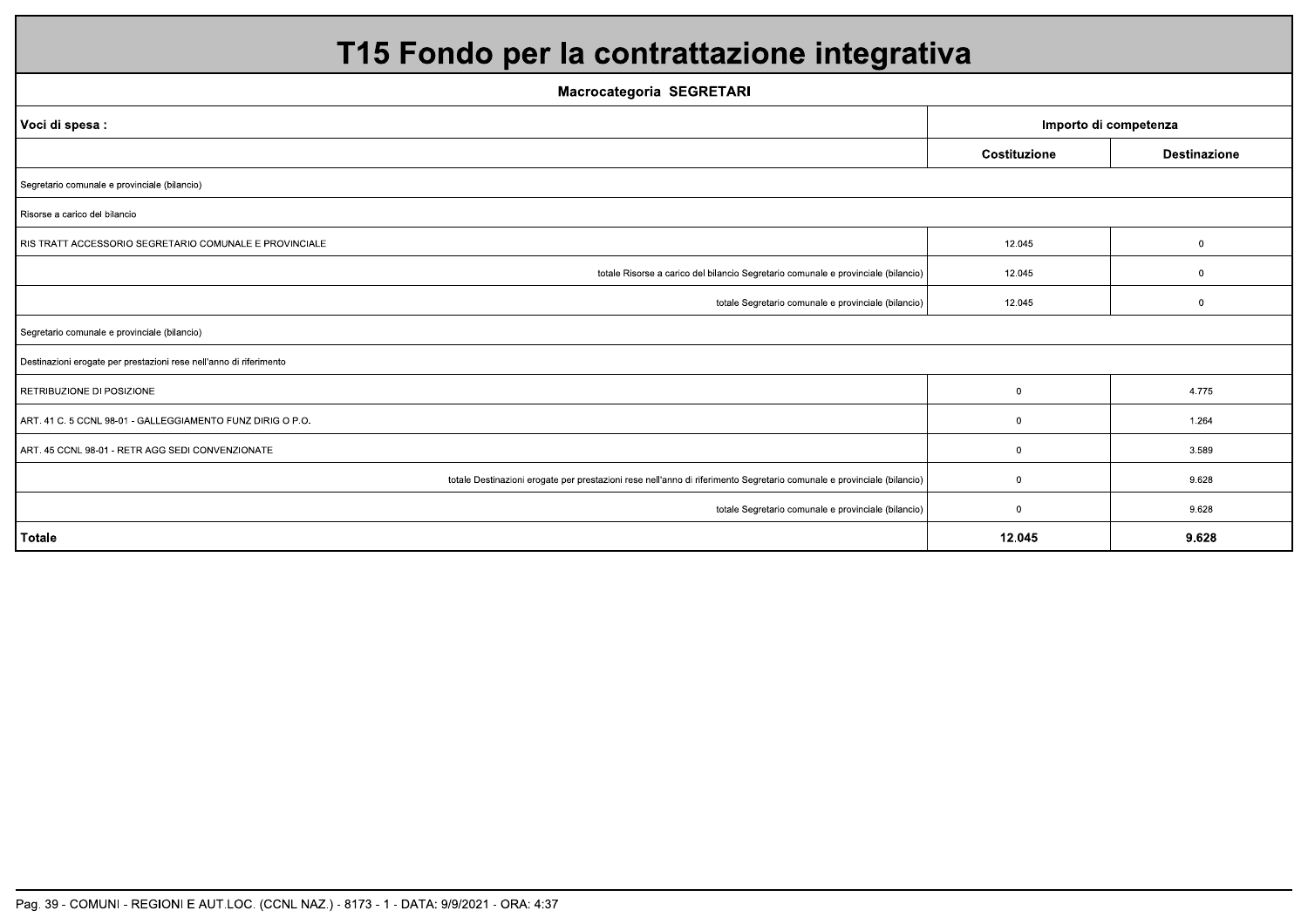| Macrocategoria PERSONALE NON DIRIGENTE                                                 |              |                     |  |  |
|----------------------------------------------------------------------------------------|--------------|---------------------|--|--|
| Importo di competenza<br>Voci di spesa :                                               |              |                     |  |  |
|                                                                                        | Costituzione | <b>Destinazione</b> |  |  |
| Fondo risorse decentrate                                                               |              |                     |  |  |
| Risorse fisse aventi carattere di certezza e stabilità                                 |              |                     |  |  |
| ART 67 C 1 CCNL 16-18 - UNICO IMPORTO CONSOLIDATO 2017                                 | 45.387       | $\mathbf 0$         |  |  |
| ART 67 C 1 L A CCNL 16-18 - INCREM 83,20 EURO DAL 31.12.2018                           | 1.414        | $\mathbf 0$         |  |  |
| ART 67 C 2 L B CCNL 16-18 - RIDET. PER INCREM. STIP. CCNL                              | 1.237        | $\overline{0}$      |  |  |
| ART 67 C 2 L C CCNL 16-18 - RIA E ASS. AD PERS. CESSATO                                | 832          | $\boldsymbol{0}$    |  |  |
| totale Risorse fisse aventi carattere di certezza e stabilità Fondo risorse decentrate | 48.870       | $\mathbf 0$         |  |  |
| Risorse variabili                                                                      |              |                     |  |  |
| ART 67 C 3 L D CCNL 16-18-RIA CESS ANNO PREC MENSIL RESIDUE                            | 69           | $\boldsymbol{0}$    |  |  |
| ART 67 C 3 L E CCNL 16-18 -RISP. STRAORD. CONS. ANNO PREC.                             | 133          | $\mathbf 0$         |  |  |
| ART 68 C 1 CCNL 16-18-RIS FISSE NON UTILIZZATE FONDI PREC.                             | 523          | $\overline{0}$      |  |  |
| totale Risorse variabili Fondo risorse decentrate                                      | 725          | $\mathbf 0$         |  |  |
| Decurtazioni                                                                           |              |                     |  |  |
| ART 23 C 2 DLGS 75/2017 - DEC. FONDO RISPETTO LIMITE 2016                              | $-.902$      | $\overline{0}$      |  |  |
| totale Decurtazioni Fondo risorse decentrate                                           | $-.902$      | $\mathbf 0$         |  |  |
| totale Fondo risorse decentrate                                                        | 48.693       | $\mathbf 0$         |  |  |
| Posizioni organizzative (bilancio)                                                     |              |                     |  |  |
| Risorse a carico del bilancio                                                          |              |                     |  |  |
| ARTT 15 C 4, 67 C 1 CCNL 16-18 - RIS. DEST. P.O. 2017                                  | 24.788       | $\mathbf 0$         |  |  |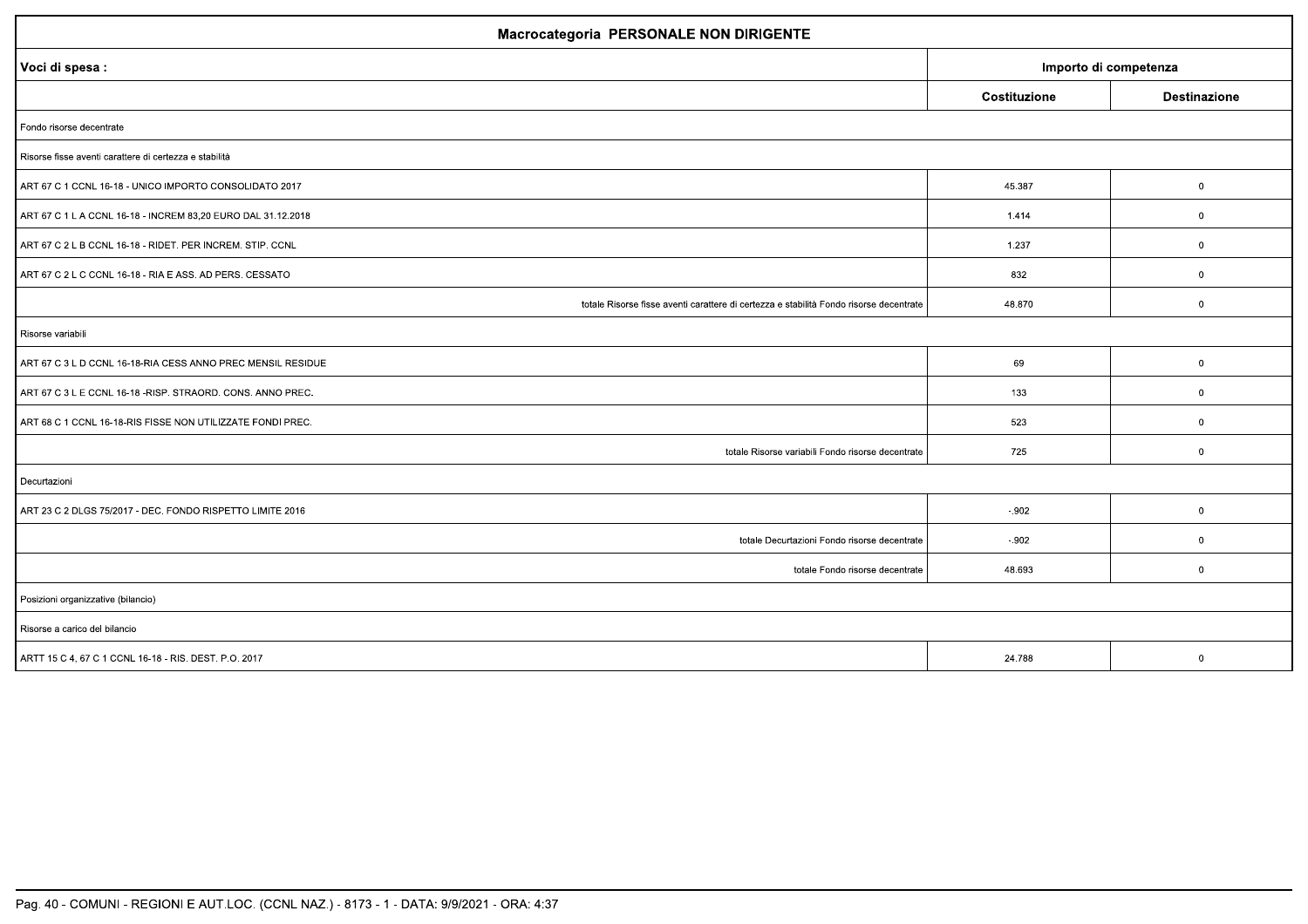| <b>Macrocategoria PERSONALE NON DIRIGENTE</b>                                                      |                |                     |  |  |
|----------------------------------------------------------------------------------------------------|----------------|---------------------|--|--|
| Importo di competenza<br>Voci di spesa :                                                           |                |                     |  |  |
|                                                                                                    | Costituzione   | <b>Destinazione</b> |  |  |
| totale Risorse a carico del bilancio P.O. (bilancio)                                               | 24.788         | $\mathbf{0}$        |  |  |
| totale P.O. (bilancio)                                                                             | 24.788         | $\boldsymbol{0}$    |  |  |
| Straordinario (bilancio)                                                                           |                |                     |  |  |
| Risorse a carico del bilancio                                                                      |                |                     |  |  |
| ART 14 CCNL 98-01 - RIS STRAORDINARIO ORDINARIO ANNO 2017                                          | 5.219          | $\boldsymbol{0}$    |  |  |
| ART 39 CCNL 14.9.00 - RIS STRAORD ELETTORALE                                                       | 5.455          | $\mathbf{0}$        |  |  |
| totale Risorse a carico del bilancio Straordinario (bilancio)                                      | 10.674         | $\mathbf{0}$        |  |  |
| totale Straordinario (bilancio)                                                                    | 10.674         | $\mathbf 0$         |  |  |
| Fondo risorse decentrate                                                                           |                |                     |  |  |
| Destinazioni erogate per prestazioni rese nell'anno di riferimento                                 |                |                     |  |  |
| ART 68 C 1 CCNL 16-18 - DIFFERENZIALI PROGR. EC. STORICHE                                          | $\overline{0}$ | 28.166              |  |  |
| ART 68 C 1 CCNL 16-18 - IND. COMPARTO QUOTA CARICO FONDO                                           | $\overline{0}$ | 7.901               |  |  |
| ART 68 C 2 L C CCNL 16-18 - IND. COND. LAV. EX ART.70-BIS                                          | $\overline{0}$ | 842                 |  |  |
| ART 68 C 2 L D CCNL 16-18 - TURNO - REPER. - LAV. FEST.                                            | $\overline{0}$ | 1.125               |  |  |
| totale Destinazioni erogate per prestazioni rese nell'anno di riferimento Fondo risorse decentrate | $\overline{0}$ | 38.034              |  |  |
| totale Fondo risorse decentrate                                                                    | $\overline{0}$ | 38.034              |  |  |
| Posizioni organizzative (bilancio)                                                                 |                |                     |  |  |
| Destinazioni erogate per prestazioni rese nell'anno di riferimento                                 |                |                     |  |  |
| ART 15 C 1 CCNL 16-18 - RETRIB. DI POSIZIONE                                                       | $\mathbf 0$    | 20.658              |  |  |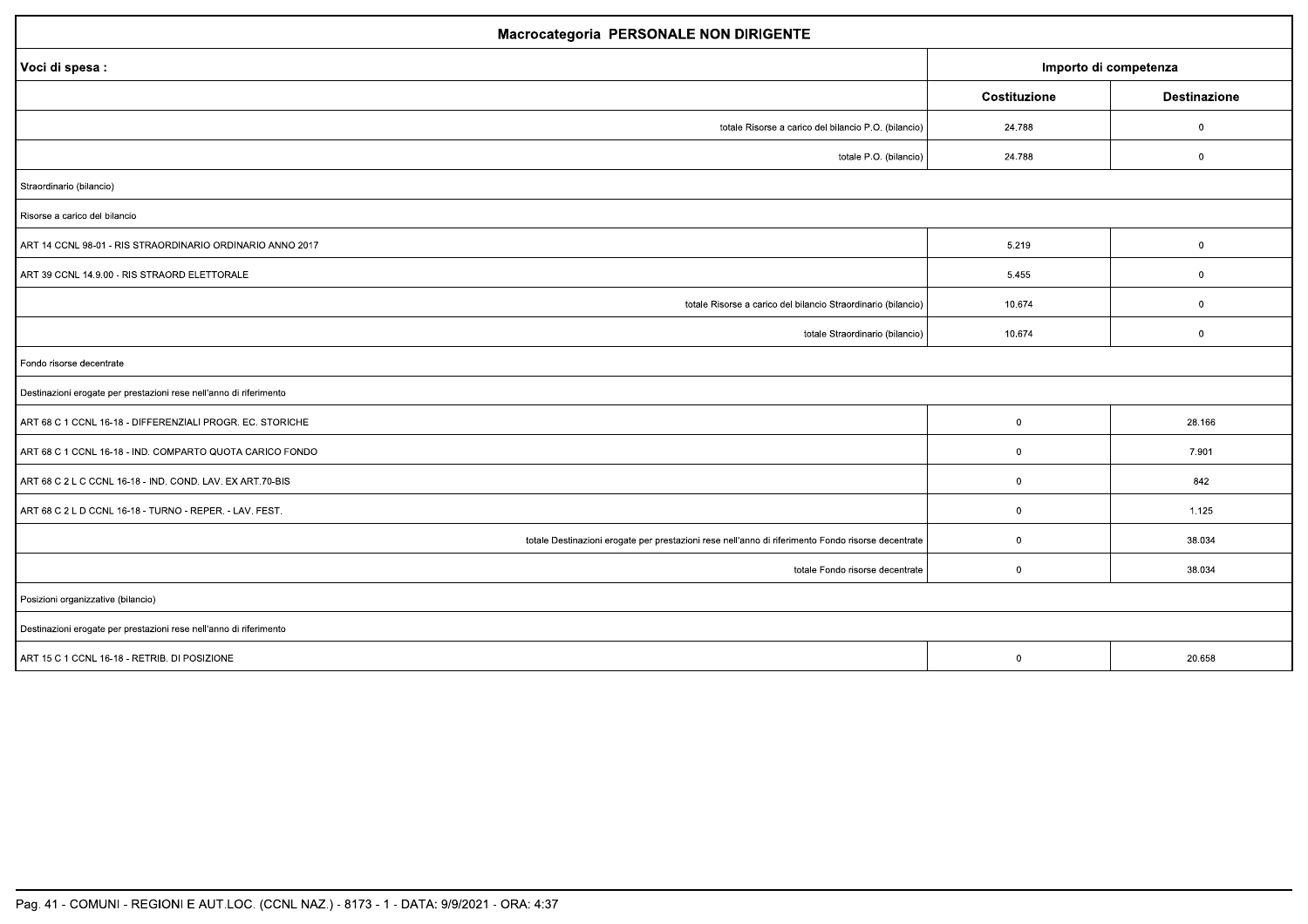| <b>Macrocategoria PERSONALE NON DIRIGENTE</b>                                                      |                       |                     |  |  |  |
|----------------------------------------------------------------------------------------------------|-----------------------|---------------------|--|--|--|
| Voci di spesa :                                                                                    | Importo di competenza |                     |  |  |  |
|                                                                                                    | Costituzione          | <b>Destinazione</b> |  |  |  |
| totale Destinazioni erogate per prestazioni rese nell'anno di riferimento P.O. (bilancio)          | $\Omega$              | 20.658              |  |  |  |
| totale P.O. (bilancio)                                                                             |                       | 20.658              |  |  |  |
| Straordinario (bilancio)                                                                           |                       |                     |  |  |  |
| Destinazioni erogate per prestazioni rese nell'anno di riferimento                                 |                       |                     |  |  |  |
| ART 14 CCNL 98-01 - STRAORDINARIO ORDINARIO                                                        | $\Omega$              | 3.875               |  |  |  |
| ART 39 CCNL 14.9.00 - STRAORD ELETTORALE                                                           | $^{\circ}$            | 5.455               |  |  |  |
| totale Destinazioni erogate per prestazioni rese nell'anno di riferimento Straordinario (bilancio) | $\Omega$              | 9.330               |  |  |  |
| totale Straordinario (bilancio)                                                                    | - 0                   | 9.330               |  |  |  |
| Totale                                                                                             | 84.155                | 68.022              |  |  |  |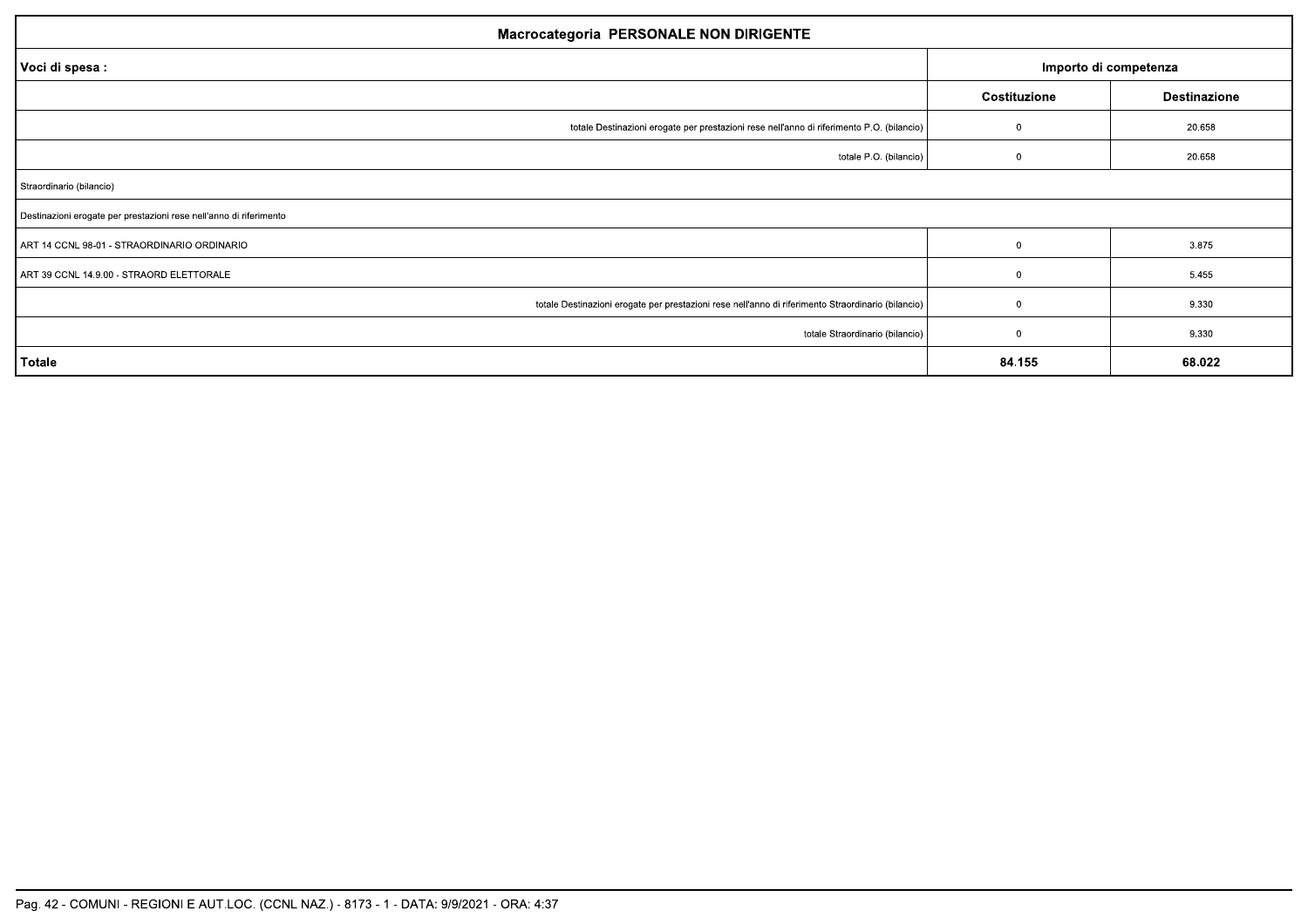| <b>SICI</b>                                                                                                                                         |              |  |  |  |
|-----------------------------------------------------------------------------------------------------------------------------------------------------|--------------|--|--|--|
| Monitoraggio della contrattazione integrativa                                                                                                       |              |  |  |  |
| Macrocategoria SEGRETARI                                                                                                                            |              |  |  |  |
| <b>RISPETTO DI SPECIFICI LIMITI DI LEGGE</b>                                                                                                        |              |  |  |  |
| 428 Importo del limite 2016 riferito alla presente macrocategoria (euro)                                                                            | 8507         |  |  |  |
| 398 Totale risorse della tabella 15 della presente macro-categoria non rilevanti ai fini della verifica del limite art. 23 c. 2 Dlgs 75/2017 (euro) | $\mathbf{0}$ |  |  |  |
| <b>INFORMAZIONI / CHIARIMENTI</b>                                                                                                                   |              |  |  |  |
| 209 Informazioni/chiarimenti da parte dell'Organo di controllo (max 1.500 caratteri)                                                                |              |  |  |  |
|                                                                                                                                                     |              |  |  |  |
| 127 Informazioni/chiarimenti da parte dell'Amministrazione (max 1.500 caratteri)                                                                    |              |  |  |  |
|                                                                                                                                                     |              |  |  |  |
|                                                                                                                                                     |              |  |  |  |
|                                                                                                                                                     |              |  |  |  |
|                                                                                                                                                     |              |  |  |  |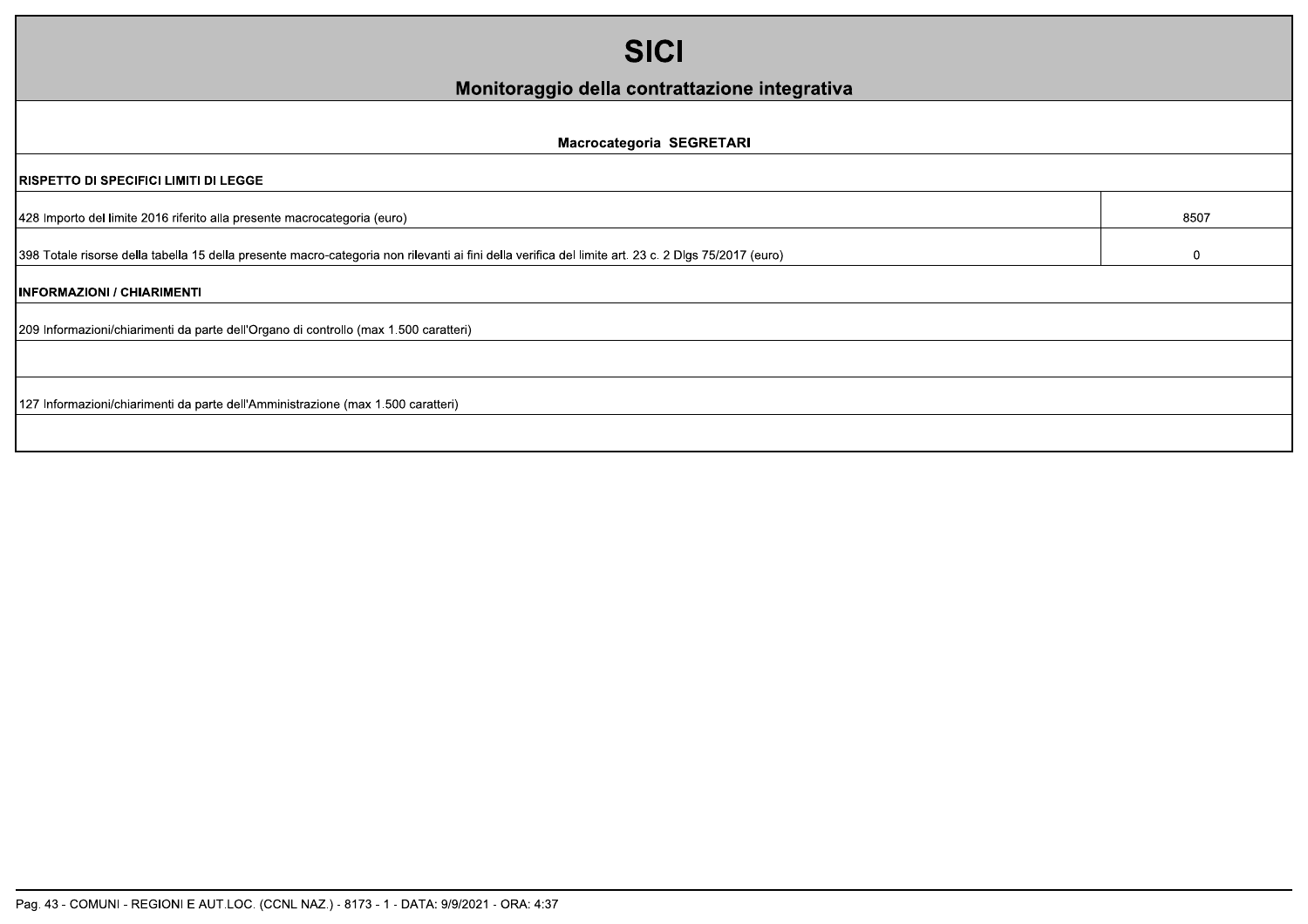| Macrocategoria DIRIGENTI<br>FONDO RELATIVO ALL'ANNO DI RILEVAZIONE / TEMPISTICA DELLA C.I.<br>353 In caso di certificazione disgiunta: data di certificazione della sola costituzione del fondo/i specificamente riferita all'anno di rilevazione (art. 40-bis, c.1 del Dlgs 165/2001)<br>354 In caso di certificazione disgiunta: data di certificazione del solo contratto integrativo economico specificamente riferito al fondo/i dell'anno di rilevazione, sulla base di certificazione costituzione<br>fondo effettuata in precedenza (art. 40-bis, c.1 del Dlgs 165/2001)<br>355 In caso di certificazione congiunta: data di certificazione tanto della costituzione del fondo che del contratto integrativo economico specificamente riferito al fondo/i dell'anno di rilevazione (art<br>40-bis, c.1 del Dlgs 165/2001)<br>195 Annualità di ritardo nella certificazione del fondo/i contrattazione integrativa alla compilazione/rettifica della presente scheda (0=almeno costituzione fondo/i anno rilevazione certif.; 1=almeno<br>costituzione fondo/i anno precedente certif. ecc.) |
|-----------------------------------------------------------------------------------------------------------------------------------------------------------------------------------------------------------------------------------------------------------------------------------------------------------------------------------------------------------------------------------------------------------------------------------------------------------------------------------------------------------------------------------------------------------------------------------------------------------------------------------------------------------------------------------------------------------------------------------------------------------------------------------------------------------------------------------------------------------------------------------------------------------------------------------------------------------------------------------------------------------------------------------------------------------------------------------------------------|
|                                                                                                                                                                                                                                                                                                                                                                                                                                                                                                                                                                                                                                                                                                                                                                                                                                                                                                                                                                                                                                                                                                     |
|                                                                                                                                                                                                                                                                                                                                                                                                                                                                                                                                                                                                                                                                                                                                                                                                                                                                                                                                                                                                                                                                                                     |
|                                                                                                                                                                                                                                                                                                                                                                                                                                                                                                                                                                                                                                                                                                                                                                                                                                                                                                                                                                                                                                                                                                     |
|                                                                                                                                                                                                                                                                                                                                                                                                                                                                                                                                                                                                                                                                                                                                                                                                                                                                                                                                                                                                                                                                                                     |
|                                                                                                                                                                                                                                                                                                                                                                                                                                                                                                                                                                                                                                                                                                                                                                                                                                                                                                                                                                                                                                                                                                     |
|                                                                                                                                                                                                                                                                                                                                                                                                                                                                                                                                                                                                                                                                                                                                                                                                                                                                                                                                                                                                                                                                                                     |
|                                                                                                                                                                                                                                                                                                                                                                                                                                                                                                                                                                                                                                                                                                                                                                                                                                                                                                                                                                                                                                                                                                     |
| <b>RISPETTO DI SPECIFICI LIMITI DI LEGGE</b>                                                                                                                                                                                                                                                                                                                                                                                                                                                                                                                                                                                                                                                                                                                                                                                                                                                                                                                                                                                                                                                        |
| 428 Importo del limite 2016 riferito alla presente macrocategoria (euro)                                                                                                                                                                                                                                                                                                                                                                                                                                                                                                                                                                                                                                                                                                                                                                                                                                                                                                                                                                                                                            |
| 429 Di cui, sempre con riferimento alla presente macrocategoria, variazione del limite 2016 in aumento ex art. 33, commi 1-2, del DL n. 34/2019 (cfr. Circolare, euro)                                                                                                                                                                                                                                                                                                                                                                                                                                                                                                                                                                                                                                                                                                                                                                                                                                                                                                                              |
| 398 Totale risorse della tabella 15 della presente macro-categoria non rilevanti ai fini della verifica del limite art. 23 c. 2 Dlgs 75/2017 (euro)                                                                                                                                                                                                                                                                                                                                                                                                                                                                                                                                                                                                                                                                                                                                                                                                                                                                                                                                                 |
| 265 (eventuale) Importo del co-finanziamento al recupero riferito alla annualità corrente del recupero di risorse in eccesso ai sensi dell'art. 4, c. 2 del DL 16/2014 (euro)                                                                                                                                                                                                                                                                                                                                                                                                                                                                                                                                                                                                                                                                                                                                                                                                                                                                                                                       |
| <b>ORGANIZZAZIONE E INCARICHI</b>                                                                                                                                                                                                                                                                                                                                                                                                                                                                                                                                                                                                                                                                                                                                                                                                                                                                                                                                                                                                                                                                   |
| 191 Numero complessivo di funzioni dirigenziali previste nell'ordinamento                                                                                                                                                                                                                                                                                                                                                                                                                                                                                                                                                                                                                                                                                                                                                                                                                                                                                                                                                                                                                           |
| 299 Numero di posizioni dirigenziali preposte alle strutture organizzative complesse ai sensi dell'art. 27, c. 5 del Ccnl 23.12.1999 e s.m.i. effettivamente coperte alla data del 31.12 dell'anno di<br>rilevazione                                                                                                                                                                                                                                                                                                                                                                                                                                                                                                                                                                                                                                                                                                                                                                                                                                                                                |
|                                                                                                                                                                                                                                                                                                                                                                                                                                                                                                                                                                                                                                                                                                                                                                                                                                                                                                                                                                                                                                                                                                     |
|                                                                                                                                                                                                                                                                                                                                                                                                                                                                                                                                                                                                                                                                                                                                                                                                                                                                                                                                                                                                                                                                                                     |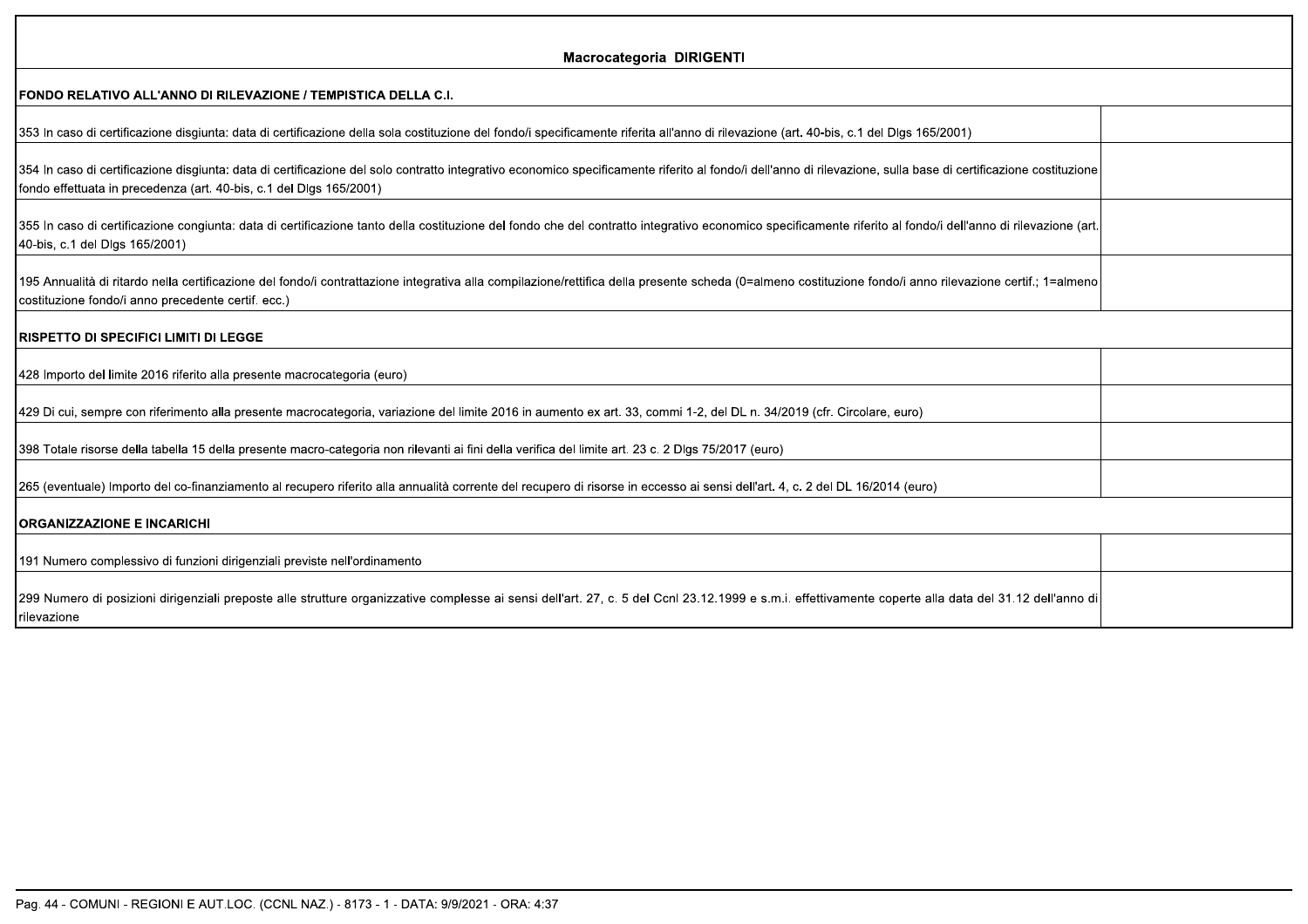| 300 Valore medio su base annua della retribuzione di posizione previsto per le strutture organizzative complesse di cui all'art. 27, c. 5 del Ccnl 23.12.1999 e s.m.i. (euro) |  |
|-------------------------------------------------------------------------------------------------------------------------------------------------------------------------------|--|
| 268 Numero di posizioni dirigenziali effettivamente coperte alla data del 31.12 dell'anno di rilevazione per la fascia più elevata                                            |  |
| 269 Numero di posizioni dirigenziali effettivamente coperte alla data del 31.12 dell'anno di rilevazione per la fascia meno elevata                                           |  |
| 270 Numero di posizioni dirigenziali effettivamente coperte alla data del 31.12 dell'anno di rilevazione per le restanti fasce                                                |  |
| 136 Valore unitario su base annua della retribuzione di posizione previsto per la fascia più elevata (euro)                                                                   |  |
| 179 Valore unitario su base annua della retribuzione di posizione previsto per la fascia meno elevata (euro)                                                                  |  |
| 161 Valore unitario su base annua della retribuzione di posizione previsto per le restanti fasce (valore medio in euro)                                                       |  |
| 271 Numero di posizioni dirigenziali effettivamente coperte alla data del 31.12 dell'anno di rilevazione con incarico ad interim                                              |  |
| [272 Valore medio su base annua della retribuzione per gli incarichi dirigenziali ad interim (risultato in euro)                                                              |  |
| <b>PERFORMANCE / RISULTATO</b>                                                                                                                                                |  |
| 137 Importo totale della retribuzione di risultato erogata a valere sul fondo dell'anno di rilevazione (euro)                                                                 |  |
| 152 % di risorse aggiuntive ex art. 26, c. 3 del Ccnl 23.12.1999 (variabile) in proporzione alle risorse stabili del fondo dell'anno di rilevazione                           |  |
| 115 Importo totale della retribuzione di risultato non erogata a seguito della valutazione non piena con riferimento al fondo dell'anno di rilevazione (euro)                 |  |
| 159 Le retribuzioni di risultato sono correlate alla valutazione della prestazione dei dirigenti (S/N)?                                                                       |  |
| 273 Sono utilizzati indicatori di risultato attinenti all'Ufficio o all'Ente nel suo complesso per la valutazione della retribuzione di risultato (S/N)?                      |  |
| 274 Sono utilizzati giudizi del nucleo di valutazione o di altro analogo organismo per la valutazione della retribuzione di risultato (S/N)?                                  |  |
| 275 Sono utilizzati ai fini della valutazione dei dirigenti meccanismi di confronto con le performance di altri enti (benchmarking) (S/N)?                                    |  |
| <b>RILEVAZIONE CEPEL</b>                                                                                                                                                      |  |
| 120 Sono stati costituiti i nuclei di valutazione per il personale dirigente (S/N)?                                                                                           |  |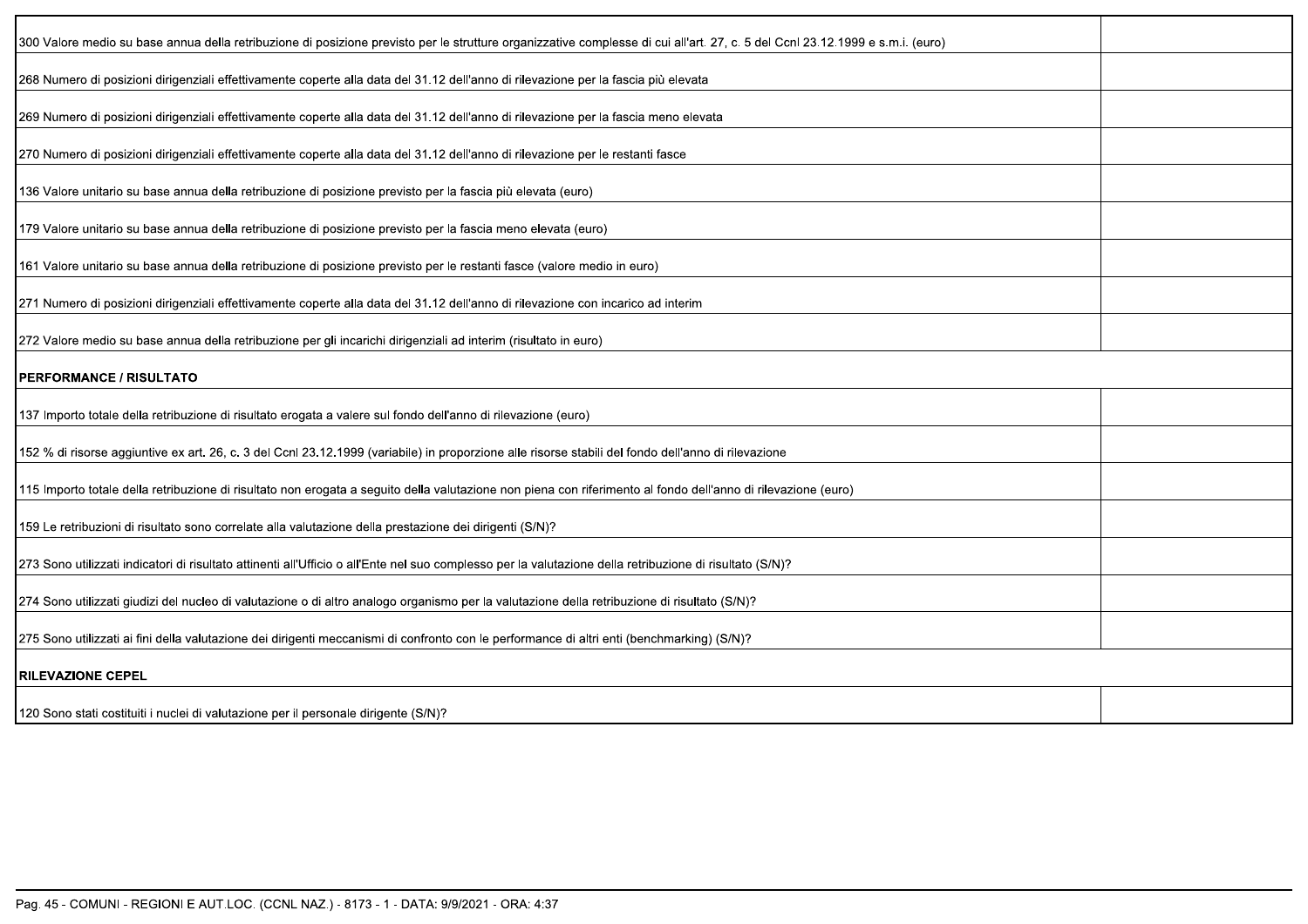| 150 Sono costituiti in forma singola o associata?                                                                        |  |
|--------------------------------------------------------------------------------------------------------------------------|--|
| 286 Viene effettuata la valutazione delle prestazioni e dei risultati dei dirigenti (art. 14 del Ccnl 23.12.1999) (S/N)? |  |
| 147 La valutazione delle prestazioni e dei risultati è effettuata in forma singola o associata?                          |  |
| INFORMAZIONI / CHIARIMENTI                                                                                               |  |
| 209 Informazioni/chiarimenti da parte dell'Organo di controllo (max 1.500 caratteri)                                     |  |
|                                                                                                                          |  |
| 127 Informazioni/chiarimenti da parte dell'Amministrazione (max 1.500 caratteri)                                         |  |
|                                                                                                                          |  |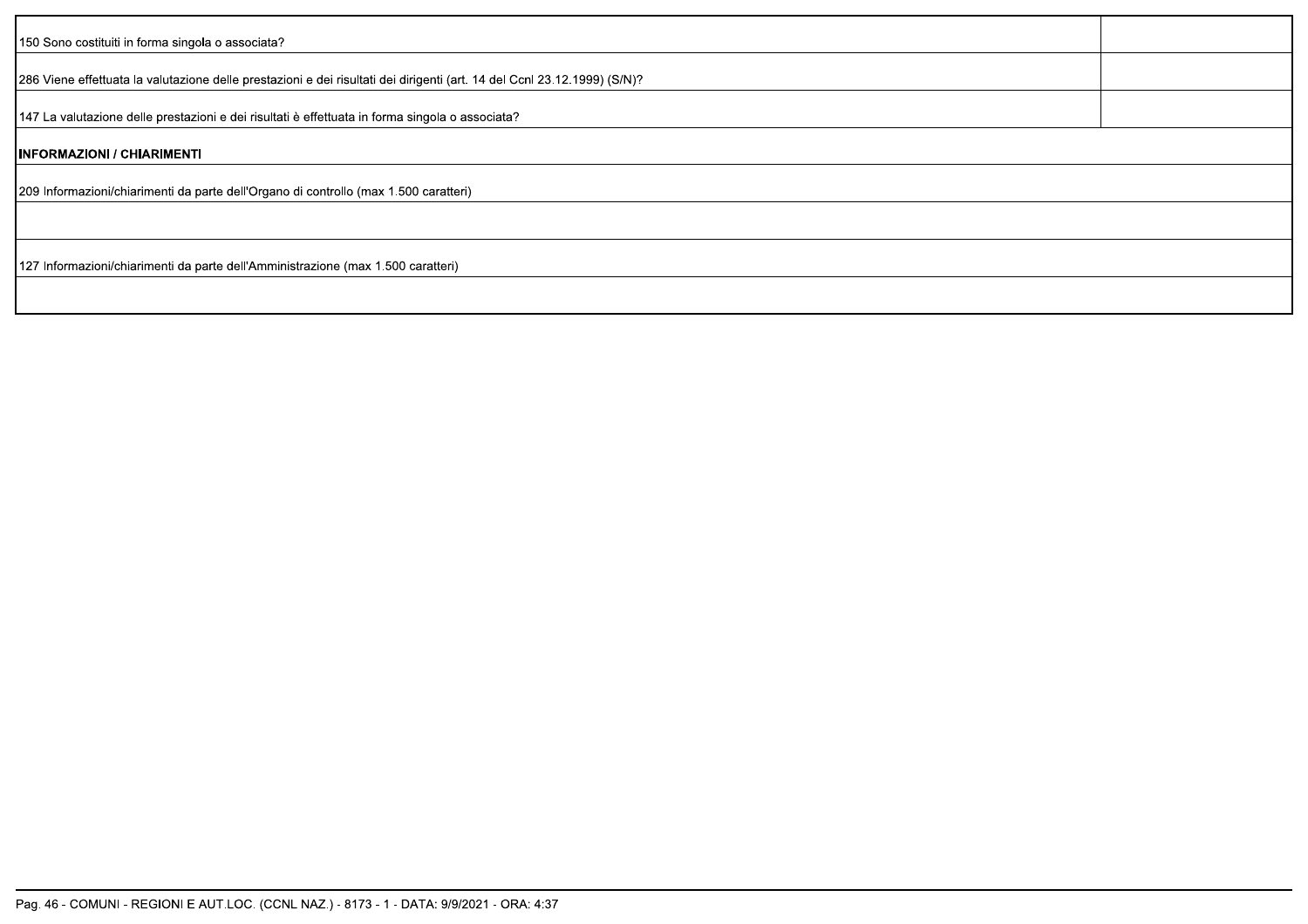| <b>Macrocategoria PERSONALE NON DIRIGENTE</b>                                                                                                                                                                                                                                          |            |
|----------------------------------------------------------------------------------------------------------------------------------------------------------------------------------------------------------------------------------------------------------------------------------------|------------|
| IFONDO RELATIVO ALL'ANNO DI RILEVAZIONE / TEMPISTICA DELLA C.I.                                                                                                                                                                                                                        |            |
| 353 In caso di certificazione disgiunta: data di certificazione della sola costituzione del fondo/i specificamente riferita all'anno di rilevazione (art. 40-bis, c.1 del Dlgs 165/2001)                                                                                               |            |
| 354 In caso di certificazione disgiunta: data di certificazione del solo contratto integrativo economico specificamente riferito al fondo/i dell'anno di rilevazione, sulla base di certificazione costituzione<br>fondo effettuata in precedenza (art. 40-bis, c.1 del Dlgs 165/2001) |            |
| 355 In caso di certificazione congiunta: data di certificazione tanto della costituzione del fondo che del contratto integrativo economico specificamente riferito al fondo/i dell'anno di rilevazione (art.<br>40-bis, c.1 del Dlgs 165/2001)                                         | 12-12-2020 |
| 195 Annualità di ritardo nella certificazione del fondo/i contrattazione integrativa alla compilazione/rettifica della presente scheda (0=almeno costituzione fondo/i anno rilevazione certif.; 1=almeno<br>costituzione fondo/i anno precedente certif. ecc.)                         | 0          |
| <b>IRISPETTO DI SPECIFICI LIMITI DI LEGGE</b>                                                                                                                                                                                                                                          |            |
| 428 Importo del limite 2016 riferito alla presente macrocategoria (euro)                                                                                                                                                                                                               | 75393      |
| 429 Di cui, sempre con riferimento alla presente macrocategoria, variazione del limite 2016 in aumento ex art. 33, commi 1-2, del DL n. 34/2019 (cfr. Circolare, euro)                                                                                                                 |            |
| 398 Totale risorse della tabella 15 della presente macro-categoria non rilevanti ai fini della verifica del limite art. 23 c. 2 Dlgs 75/2017 (euro)                                                                                                                                    | 8762       |
| 362 Importo del limite di cui all'art. 9, comma 28 del decreto legge n. 78/2010 riferito all'anno corrente (euro)                                                                                                                                                                      | 75393      |
| 364 Importo del limite di cui all'art. 9, comma 28 del decreto legge n. 78/2010 utilizzato ai fini delle assunzioni effettuate nell'anno corrente ai sensi dell'art. 20, comma 3 del Dlgs 75/2017 (stipendio,<br>accessorio e O.R. a carico dell'amministrazione)                      |            |
| 265 (eventuale) Importo del co-finanziamento al recupero riferito alla annualità corrente del recupero di risorse in eccesso ai sensi dell'art. 4, c. 2 del DL 16/2014 (euro)                                                                                                          |            |
| <b>IORGANIZZAZIONE E INCARICHI</b>                                                                                                                                                                                                                                                     |            |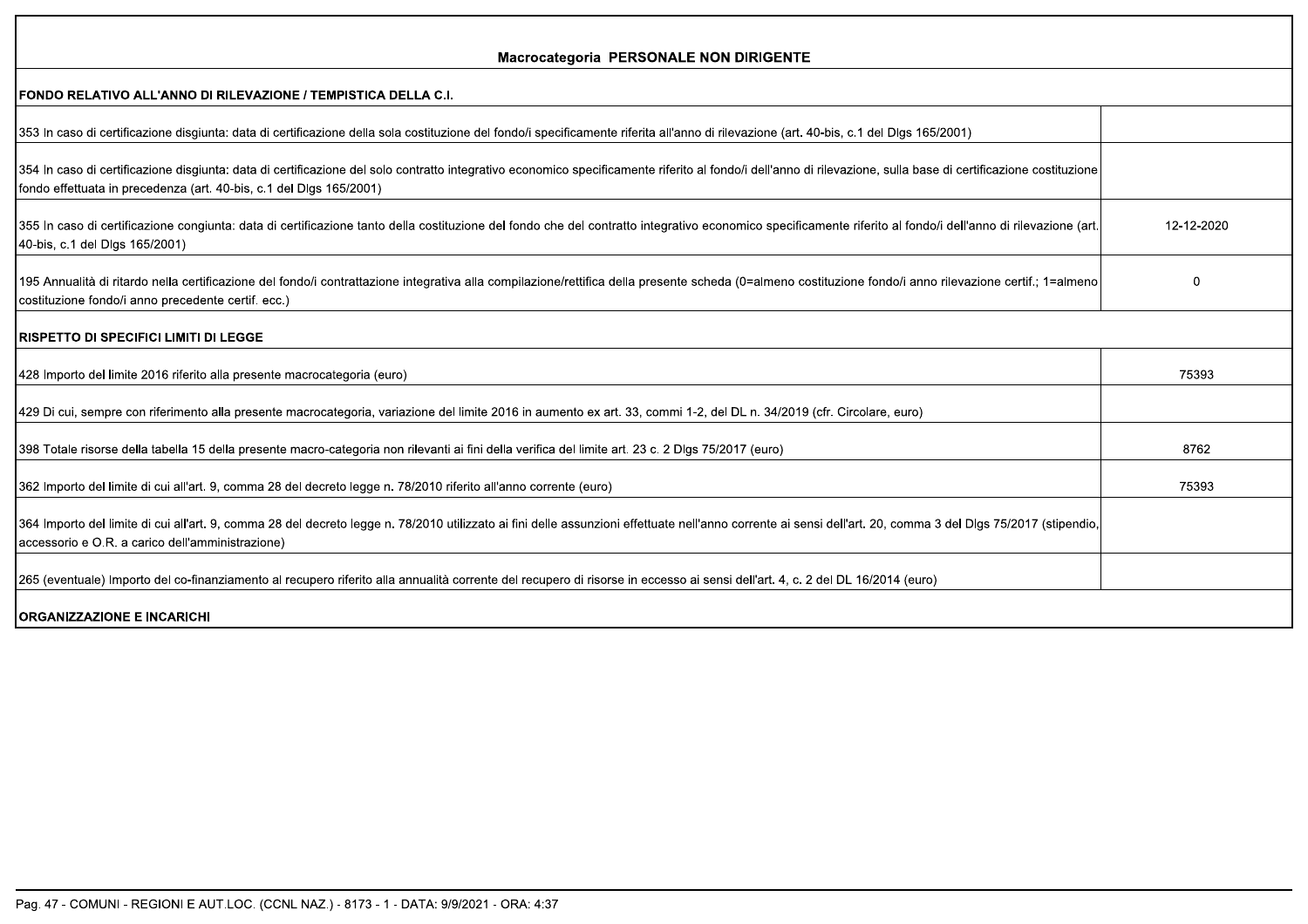| 365 Numero totale delle posizioni di lavoro dell'area delle posizioni organizzative previste nell'ordinamento ai sensi degli artt.13 o 17 del Ccnl 22.5.2018                                                                                                | $\overline{2}$ |  |
|-------------------------------------------------------------------------------------------------------------------------------------------------------------------------------------------------------------------------------------------------------------|----------------|--|
| 145 Numero di posizioni organizzative effettivamente coperte alla data del 31.12 dell'anno di rilevazione per la fascia più elevata                                                                                                                         | $\overline{2}$ |  |
| 160 Numero di posizioni organizzative effettivamente coperte alla data del 31.12 dell'anno di rilevazione per la fascia meno elevata                                                                                                                        |                |  |
| 154 Numero di posizioni organizzative effettivamente coperte alla data del 31.12 dell'anno di rilevazione per le restanti fasce                                                                                                                             |                |  |
| 136 Valore unitario su base annua della retribuzione di posizione previsto per la fascia più elevata (euro)                                                                                                                                                 | 10327          |  |
| 179 Valore unitario su base annua della retribuzione di posizione previsto per la fascia meno elevata (euro)                                                                                                                                                |                |  |
| 161 Valore unitario su base annua della retribuzione di posizione previsto per le restanti fasce (valore medio in euro)                                                                                                                                     |                |  |
| 366 Numero complessivo di incarichi di specifica responsabilità ai sensi dell'art. 70-quinquies, c. 1, Ccnl 22.5.2018 in essere al 31.12 dell'anno di rilevazione                                                                                           |                |  |
| I PROGRESSIONI ECONOMICHE ORIZZONTALI A VALERE SUL FONDO DELL'ANNO DI RILEVAZIONE                                                                                                                                                                           |                |  |
| 374 E' stata verificata la sussistenza del requisito di cui all'art. 16, c. 6 del Ccnl 22.5.2018 ai fini delle PEO (S/N)?                                                                                                                                   | NO.            |  |
| 111 Numero dei dipendenti che hanno concorso alle procedure per le PEO a valere sul fondo dell'anno di rilevazione                                                                                                                                          |                |  |
| 188 Numero totale delle PEO effettuate a valere sul fondo dell'anno di rilevazione                                                                                                                                                                          |                |  |
| 119 Le PEO riferite all'anno di rilevazione sono riferite ad un numero limitato di dipendenti (cioè non superiori al 50% degli aventi diritto) ed operate con carattere di selettività secondo quanto<br>previsto dallart. 23 c. 2 del DLgs 150/2009 (S/N)? |                |  |
| 401 Le PEO riferite all'anno di rilevazione hanno rispettato le indicazioni di cui all'art. 16, comma 7 del Ccnl 22.5.2018 di non retrodatazione oltre il 1 gennaio dell'anno di perfezionamento del<br>contratto integrativo (S/N)?                        |                |  |
| 133 Importo delle risorse destinate alle PEO contrattate e certificate a valere sul fondo dell'anno di rilevazione (euro)                                                                                                                                   |                |  |
| <b>PERFORMANCE / RISULTATO</b>                                                                                                                                                                                                                              |                |  |
| 367 L'ente ha rispettato l'indicazione di cui all'art. 68 c. 3 del Ccnl 22.5.2018 di destinare almeno il 30% delle risorse variabili del fondo dell'anno di rilevazione a performance Individuale (S/N)?                                                    |                |  |